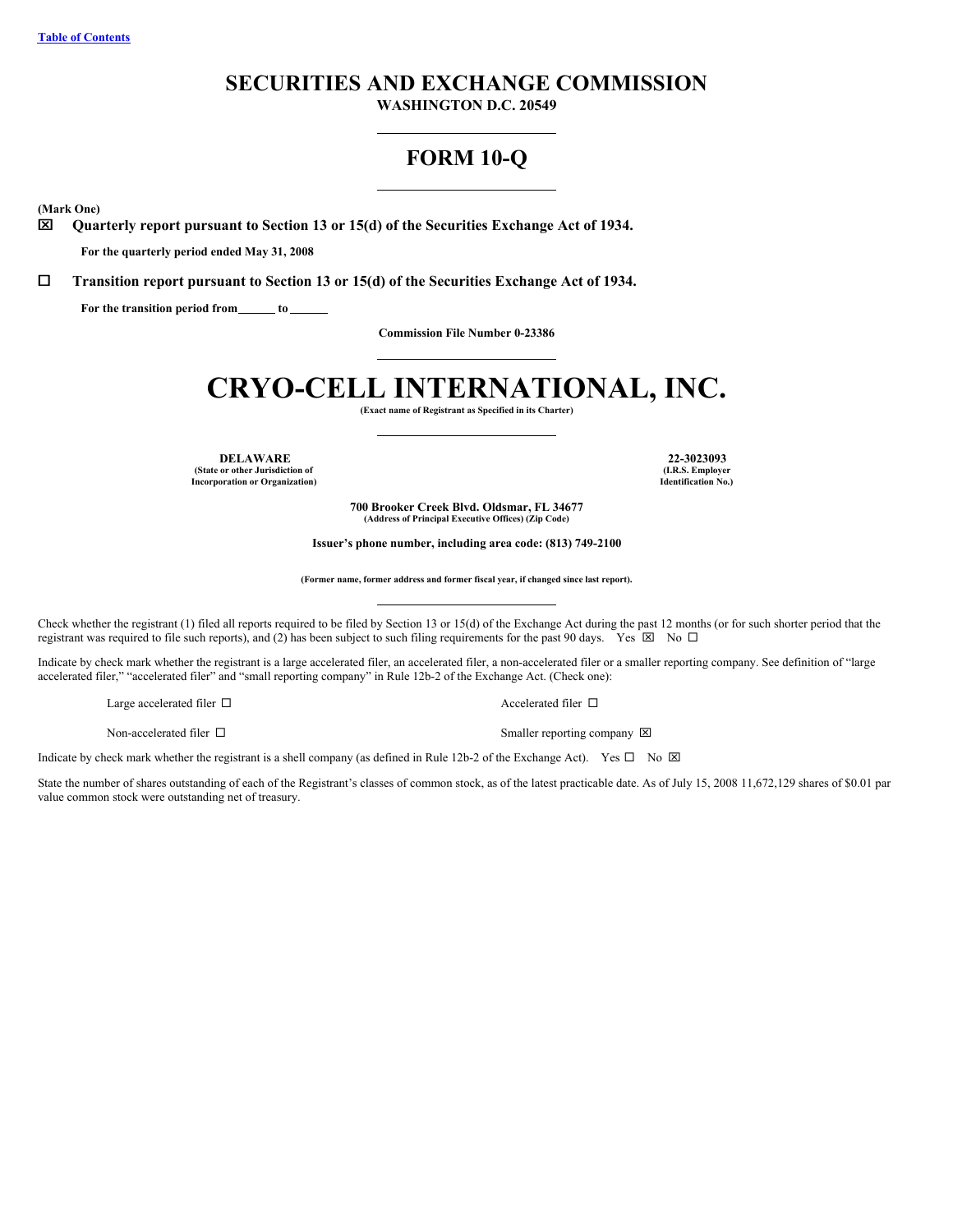## <span id="page-1-0"></span>**TABLE OF CONTENTS**

| <b>PART I - FINANCIAL INFORMATION (UNAUDITED)</b>                                                     | PAGE |
|-------------------------------------------------------------------------------------------------------|------|
| <b>Item 1. Financial Statements</b>                                                                   |      |
| <b>Consolidated Balance Sheets</b>                                                                    | 3    |
| <b>Consolidated Statements of Operations and Comprehensive Loss</b>                                   | 4    |
| <b>Consolidated Statements of Cash Flows</b>                                                          | 5    |
| <b>Notes to Consolidated Financial Statements</b>                                                     | 6    |
| <u>Item 2. Management's Discussion and Analysis of Financial Conditions and Results of Operations</u> | 14   |
| <b>Item 3. Quantitative and Qualitative Disclosures about Market Risk</b>                             | 23   |
| <b>Item 4. Controls and Procedures</b>                                                                | 24   |
| <b>PART II - OTHER INFORMATION</b>                                                                    |      |
| <b>Item 1. Legal Proceedings</b>                                                                      | 25   |
| <b>Item 1A. Risk Factors</b>                                                                          | 25   |
| <b>Item 2. Unregistered Sales of Equity Securities and Use of Proceeds</b>                            | 25   |
| <b>Item 3. Defaults Upon Senior Securities</b>                                                        | 25   |
| <b>Item 4. Submission of Matters to a Vote of Security Holders</b>                                    | 25   |
| <b>Item 5. Other Information</b>                                                                      | 26   |
| <b>Item 6. Exhibits</b>                                                                               | 27   |
| <b>SIGNATURES</b>                                                                                     | 28   |
| 2                                                                                                     |      |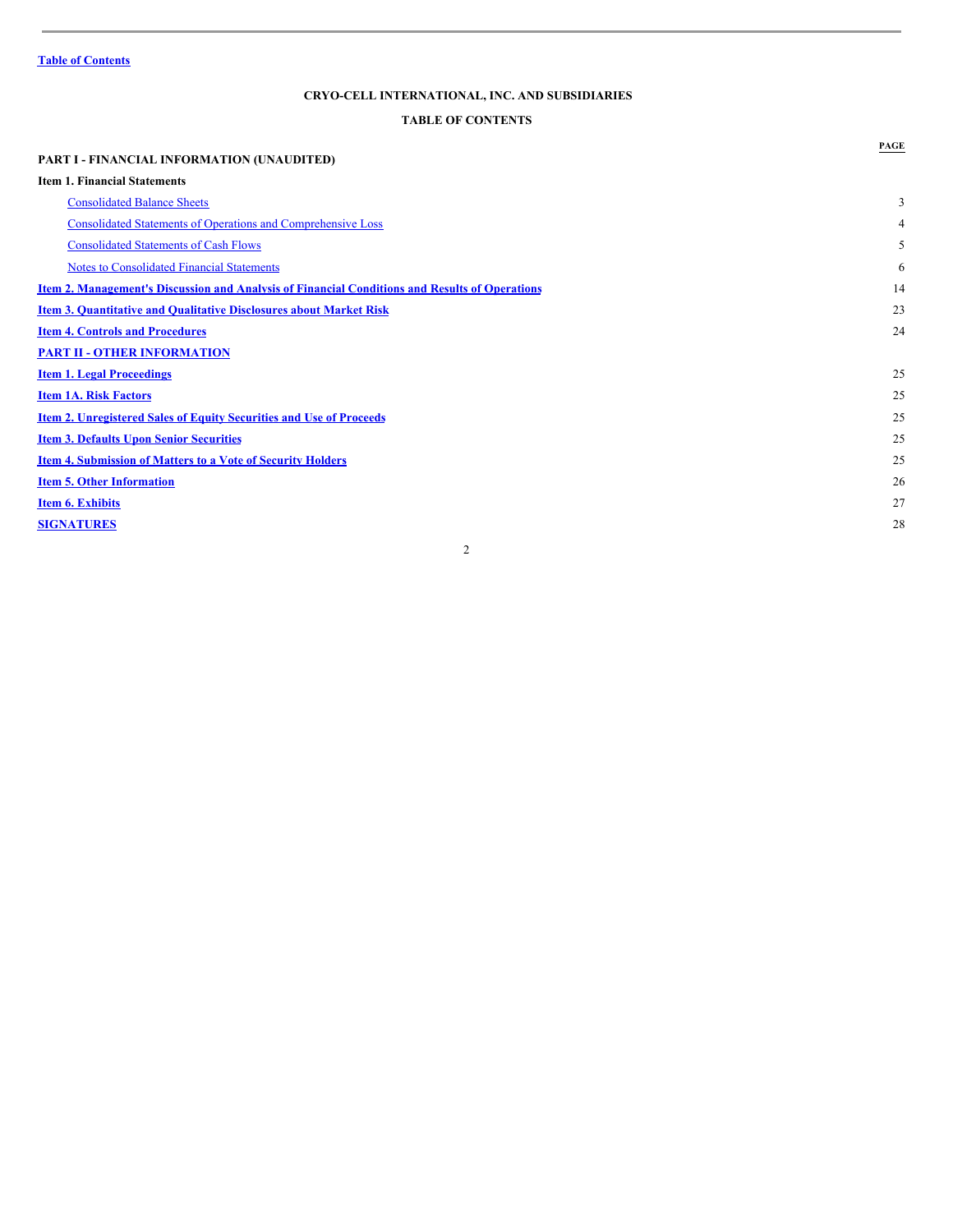<span id="page-2-0"></span>CONSOLIDATED BALANCE SHEETS

|                                                                                                                      | May 31,<br>2008 | November 30,<br>2007 |
|----------------------------------------------------------------------------------------------------------------------|-----------------|----------------------|
| <b>ASSETS</b>                                                                                                        | (unaudited)     |                      |
| <b>Current Assets</b>                                                                                                |                 |                      |
| Cash and cash equivalents                                                                                            | \$3,023,040     | \$3,364,711          |
| Restricted cash                                                                                                      | 200,000         | 200,000              |
| Marketable securities and other investments                                                                          | 1,125,000       | 1,002,810            |
| Accounts receivable and advances (net of allowance for doubtful accounts of \$693,713 and \$625,349, respectively)   | 1,922,201       | 2,431,554            |
| Deferred tax assets                                                                                                  | 18.000          | 18,000               |
| Prepaid expenses and other current assets                                                                            | 814,183         | 570,112              |
| Total current assets                                                                                                 | 7,102,424       | 7,587,187            |
| <b>Property and Equipment-net</b>                                                                                    | 2,849,658       | 3,115,581            |
| <b>Other Assets</b>                                                                                                  |                 |                      |
| Marketable securities and other investments                                                                          | 24,494          | 43,200               |
| Note receivable                                                                                                      | 87,899          | 80,088               |
| Investment in Saneron CCEL Therapeutics, Inc.                                                                        | 684,000         | 684,000              |
| Deposits and other assets                                                                                            | 239,223         | 123,653              |
| Total other assets                                                                                                   | 1,035,616       | 930,941              |
| Total assets                                                                                                         | \$10,987,698    | \$11,633,709         |
| <b>LIABILITIES AND STOCKHOLDERS' DEFICIT</b>                                                                         |                 |                      |
| <b>Current Liabilities</b>                                                                                           |                 |                      |
| Accounts payable                                                                                                     | \$1,374,390     | \$1,891,601          |
| Accrued expenses                                                                                                     | 1,219,591       | 1,331,170            |
| Deferred revenue                                                                                                     | 4,115,576       | 4,064,035            |
| Total current liabilities                                                                                            | 6,709,557       | 7,286,806            |
| <b>Other Liabilities</b>                                                                                             |                 |                      |
| Deferred revenue                                                                                                     | 7.059.129       | 6,696,841            |
| Deferred tax liabilities                                                                                             | 18.000          | 18,000               |
| Long-term liability-revenue sharing agreements                                                                       | 3,750,000       | 3,750,000            |
| Deferred consulting obligation                                                                                       | 425,119         | 472,744              |
| Total other liabilities                                                                                              | 11,252,248      | 10,937,585           |
| <b>Stockholders' Deficit</b>                                                                                         |                 |                      |
| Preferred stock (\$.01 par value, 500,000 authorized and none issued)                                                |                 |                      |
| Common stock (\$.01 par value, 20,000,000 authorized; 11,672,129 as of May 31, 2008 and November 30, 2007 issued and |                 |                      |
| outstanding)                                                                                                         | 116,721         | 116,721              |
| Additional paid-in capital                                                                                           | 24,615,153      | 24,410,628           |
| Treasury stock, at cost                                                                                              | (807,020)       | (807,020)            |
| Accumulated other comprehensive loss                                                                                 | (103, 568)      | (118,619)            |
| Accumulated deficit                                                                                                  | (30, 795, 393)  | (30, 192, 392)       |
| Total stockholders' deficit                                                                                          | (6,974,107)     | (6,590,682)          |
| Total liabilities and stockholders' deficit                                                                          | \$10.987,698    | \$11,633,709         |

The accompanying notes are an integral part of these consolidated financial statements.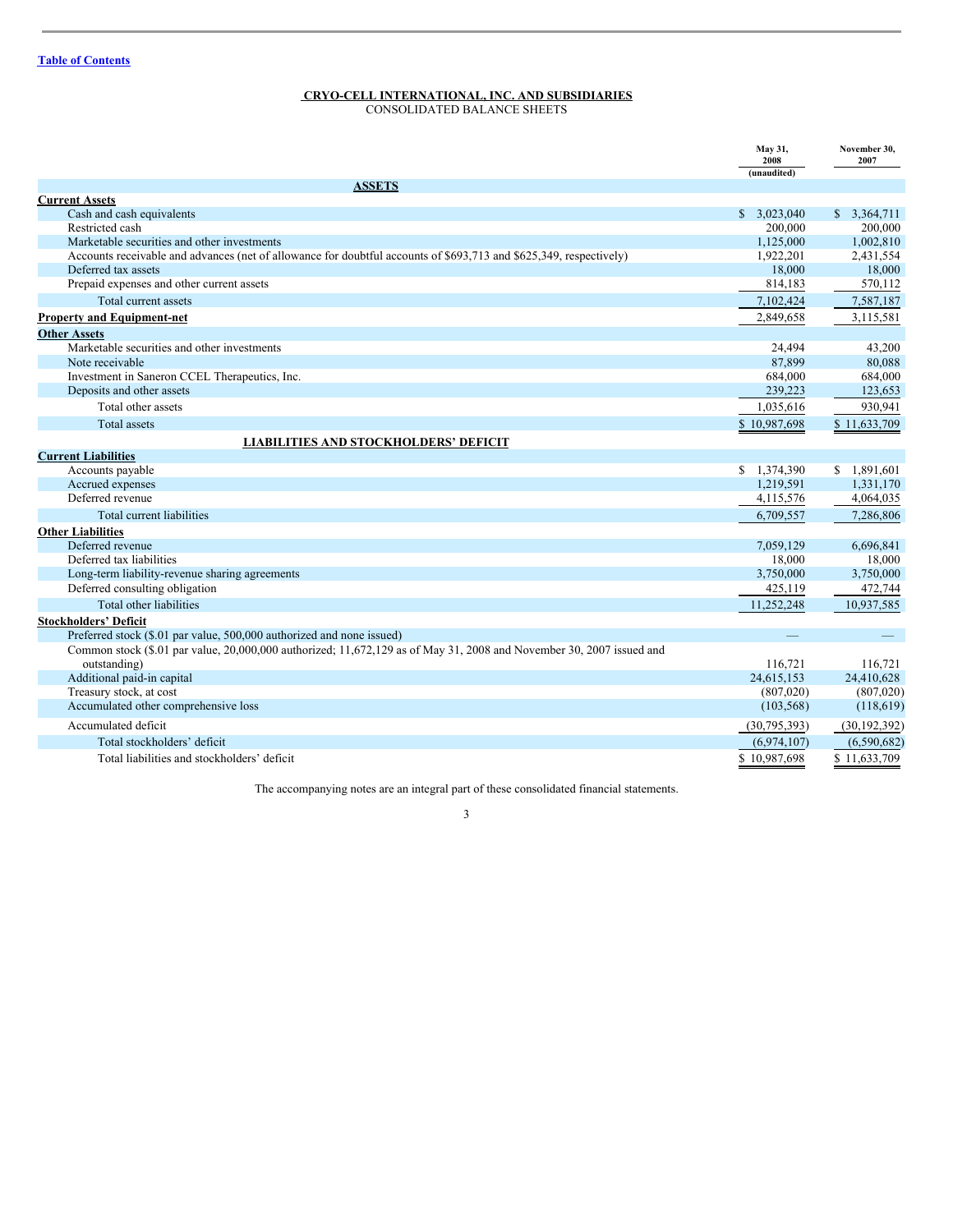<span id="page-3-0"></span>CONSOLIDATED STATEMENTS OF OPERATIONS AND COMPREHENSIVE LOSS

(unaudited)

|                                                                  |              | <b>Three Months Ended</b> |                 | <b>Six Months Ended</b> |
|------------------------------------------------------------------|--------------|---------------------------|-----------------|-------------------------|
|                                                                  | May 31, 2008 | May 31, 2007              | May 31, 2008    | May 31, 2007            |
| <b>Revenue</b>                                                   | \$4,515,491  | \$4,449,335               | \$8,685,807     | \$8,623,037             |
| <b>Costs and Expenses:</b>                                       |              |                           |                 |                         |
| Cost of sales                                                    | 1,620,776    | 1,604,307                 | 3,065,849       | 3,119,407               |
| Marketing, general & administrative expenses                     | 3,005,845    | 3,982,596                 | 5,741,085       | 7,239,602               |
| Research, development and related engineering                    | 49,081       | 183,776                   | 93,782          | 317,340                 |
| Impairment of marketable securities                              | 32,940       |                           | 32,940          |                         |
| Depreciation and amortization                                    | 95,265       | 132,335                   | 201,289         | 266,640                 |
| Total costs and expenses                                         | 4,803,907    | 5,903,014                 | 9,134,945       | 10,942,989              |
| <b>Operating Loss</b>                                            | (288, 416)   | (1,453,679)               | (449, 138)      | (2,319,952)             |
| <b>Other Income (Expense):</b>                                   |              |                           |                 |                         |
| Interest income                                                  | 46,683       | 82,127                    | 94,140          | 158,823                 |
| Interest expense                                                 | (339, 338)   | (286,916)                 | (639,752)       | (543, 383)              |
| Other income                                                     |              | 10,419                    |                 | 10,419                  |
| Licensee income                                                  | 282,081      | 264,224                   | 464,628         | 552,219                 |
| Total other (expense) income                                     | (10, 574)    | 69,854                    | (80, 984)       | 178,078                 |
| Loss before equity in losses of affiliate and income tax expense | (298,990)    | (1,383,825)               | (530, 122)      | (2,141,874)             |
| Equity in losses of affiliate                                    | (56, 753)    | (19,668)                  | (72, 879)       | (48, 280)               |
| Loss before income tax expense                                   | (355,743)    | (1,403,493)               | (603,001)       | (2,190,154)             |
| Income tax expense                                               |              |                           |                 |                         |
| <b>Net Loss</b>                                                  | (355,743)    | \$(1,403,493)             | (603,001)<br>\$ | (2,190,154)             |
| Net loss per common share - basic                                | \$<br>(0.03) | \$<br>(0.12)              | \$<br>(0.05)    | S<br>(0.19)             |
| Weighted average common shares outstanding - basic               | 11,672,129   | 11,663,759                | 11,672,129      | 11,644,409              |
| Net loss per common share - diluted                              | \$<br>(0.03) | \$<br>(0.12)              | \$<br>(0.05)    | S<br>(0.19)             |
| Weighted average common shares outstanding - diluted             | 11,672,129   | 11,663,759                | 11,672,129      | 11,644,409              |
| Comprehensive loss:                                              |              |                           |                 |                         |
| Net loss                                                         | (355,743)    | (1,403,493)               | (603,001)<br>\$ | (2,190,154)             |
| Unrealized gain marketable securities                            | (19,693)     | 15,279                    | (17, 889)       | 17,439                  |
| Write-off unrealized loss on marketable securities               | 32,940       |                           | 32,940          |                         |
| Recognition of unrealized gain on marketable securities          |              | (10, 419)                 |                 | (10, 419)               |
| Comprehensive loss                                               | (342, 496)   | \$(1,398,633)             | (587, 950)      | \$(2,183,134)           |

The accompanying notes are an integral part of these consolidated financial statements.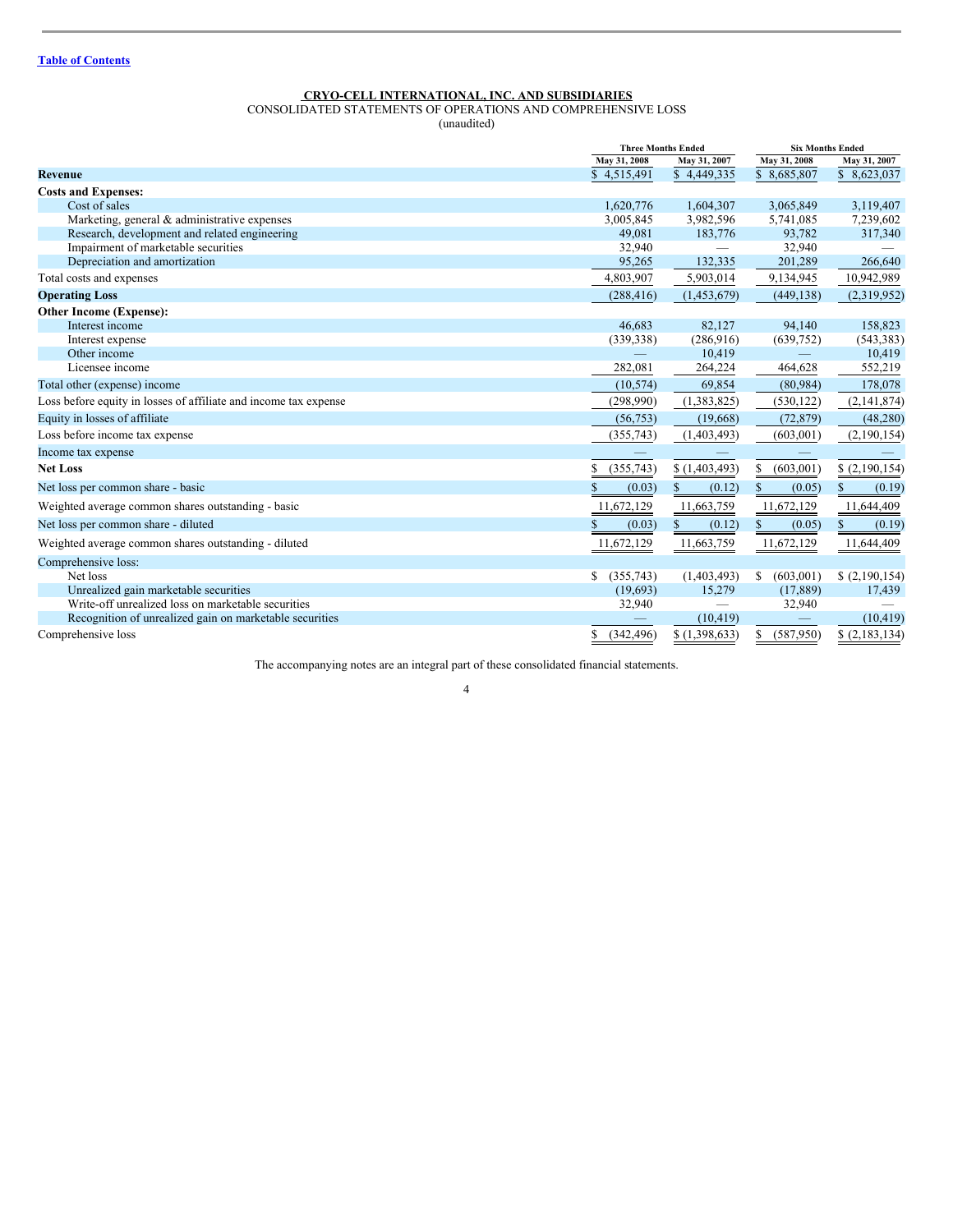<span id="page-4-0"></span>CONSOLIDATED STATEMENTS OF CASH FLOWS

(unaudited)

|                                                                                   | <b>Six Months Ended</b> |                 |
|-----------------------------------------------------------------------------------|-------------------------|-----------------|
|                                                                                   | May 31,<br>2008         | May 31,<br>2007 |
| Cash flows from operating activities:                                             |                         |                 |
| Net loss                                                                          | S.<br>(603,001)         | \$(2,190,154)   |
| Adjustments to reconcile net loss to cash used in operating activities:           |                         |                 |
| Depreciation and amortization expense                                             | 343,127                 | 372,945         |
| Gain on sale of marketable securities                                             | 2,057                   | (10, 419)       |
| Stock-based compensation                                                          | 131,646                 | 122,702         |
| Provision for doubtful accounts                                                   | 136,331                 | 280,729         |
| Equity in losses of affiliate                                                     | 72,879                  | 48,280          |
| Changes in assets and liabilities:                                                |                         |                 |
| Accounts receivable and advances                                                  | 373,022                 | (1,073,648)     |
| Note receivable                                                                   | (7, 811)                | 13,150          |
| Prepaid expenses and other current assets                                         | (244, 071)              | (218,213)       |
| Deposits and other assets                                                         | (115,570)               | (12,039)        |
| Accounts payable                                                                  | (517,211)               | 316,468         |
| Accrued expenses                                                                  | (111, 579)              | (691,063)       |
| Deferred consulting obligation                                                    | (47, 625)               | (41, 181)       |
| Deferred revenue                                                                  | 413,829                 | 749,048         |
| Net cash used in operating activities                                             | (173, 977)              | (2, 333, 395)   |
| Cash flows from investing activities:                                             |                         |                 |
| Purchases of property and equipment                                               | (77,204)                | (495, 321)      |
| Purchase of marketable securities and other investments                           | (1,125,000)             | (1,001,993)     |
| Impairment of marketable securities                                               | 32,940                  |                 |
| Proceeds from sale of marketable securities                                       | 1,001,570               | 1,000,000       |
| Net cash used in investing activities                                             | (167, 694)              | (497,314)       |
| Cash flows from financing activities:                                             |                         |                 |
| Proceeds from exercise of stock options                                           |                         | 24,300          |
| Net cash provided by financing activities                                         |                         | 24,300          |
| Decrease in cash and cash equivalents                                             | (341,671)               | (2,806,409)     |
| Cash and cash equivalents - beginning of period                                   | 3,364,711               | 7,414,140       |
| Cash and cash equivalents - end of period                                         | \$3,023,040             | \$4,607,731     |
| Supplemental disclosure of cash flow information:                                 |                         |                 |
| Interest                                                                          | 622,971<br>\$           | 517,744<br>\$   |
| Supplemental schedules of non-cash investing and financing activities:            |                         |                 |
| Unrealized gain as a component of marketable securities and stockholders' deficit | (17, 889)<br>\$         | \$<br>17,439    |

The accompanying notes are an integral part of these consolidated financial statements.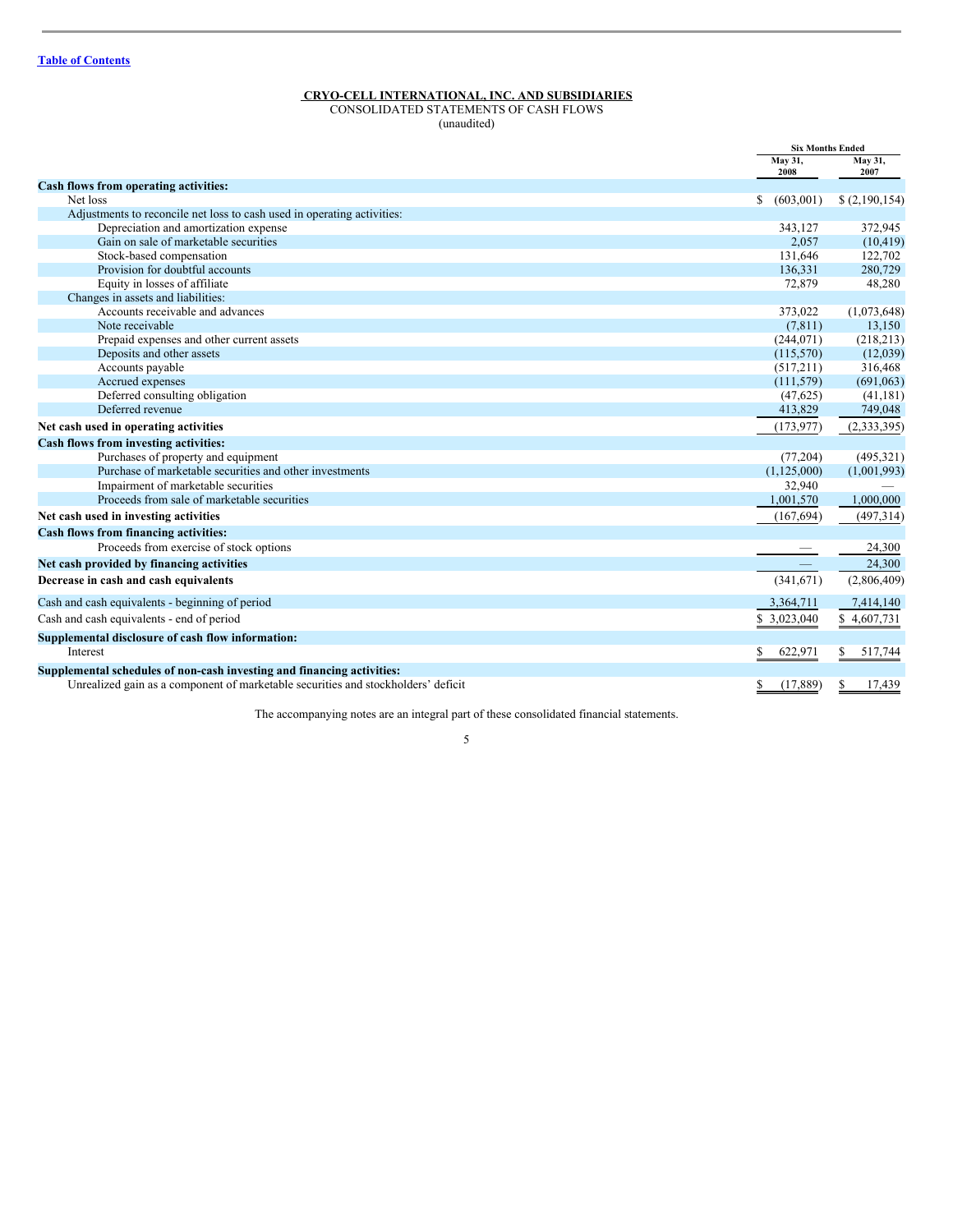## <span id="page-5-0"></span>**CRYO-CELL INTERNATIONAL, INC. AND SUBSIDIARIES NOTES TO CONSOLIDATED FINANCIAL STATEMENTS May 31, 2008 (Unaudited)**

#### **Note 1 – Basis of Presentation**

The unaudited consolidated financial statements including the Consolidated Balance Sheets as of May 31, 2008 and November 30, 2007, the related Consolidated Statements of Operations and Comprehensive Loss and Cash Flows for the three and six months ended May 31, 2008 and May 31, 2007 have been prepared by Cryo-Cell International, Inc. and its subsidiaries ("the Company" or "Cryo-Cell"). In the opinion of management, all adjustments (which include only normal recurring adjustments) necessary to present fairly the financial position, results of operations, and changes in cash flows for all periods presented have been made.

The unaudited consolidated financial statements herein have been prepared pursuant to the rules and regulations of the Securities and Exchange Commission for interim financial reporting. Certain financial information and note disclosures which are normally included in annual financial statements prepared in accordance with accounting principles generally accepted in the United States of America have been condensed or omitted pursuant to those rules and regulations. It is suggested that these consolidated financial statements be read in conjunction with the financial statements and notes thereto included in the Company's November 30, 2007 Annual Report on Form 10-K.

#### **Revenue Recognition**

The Company records revenue from processing and storage of specimens. The Company recognizes revenue from processing fees upon completion of processing and cellular storage fees ratably over the contractual storage period. Deferred revenue on the accompanying balance sheets includes the portion of the annual storage fee and the twenty-one year storage fee that is recognized over the contractual storage period.

The Company has not had a third party conduct a physical inventory count of all specimens stored; however, the Company periodically performs a physical inventory count of specimens stored to ensure that all records are accurate.

## **Income Taxes**

Under the asset and liability method of Financial Accounting Standards Board ("FASB") Statement of Financial Accounting Standards ("SFAS") No. 109*Accounting for Income Taxes* (SFAS 109), deferred tax assets and liabilities are recognized for the estimated future tax consequences attributable to differences between financial statement carrying amounts of existing assets and liabilities and their respective tax bases. Deferred tax assets and liabilities are measured using enacted tax rates expected to be recovered or settled. A valuation allowance covering the deferred tax assets of the Company as of May 31, 2008 and November 30, 2007, has been provided as the Company believes it is "more likely than not" that the future income tax benefits will not be realized.

The Company adopted the provisions of FASB Interpretation No. 48,*Accounting for Uncertainty in Income Taxes*("FIN 48"), on December 1, 2007. Previously, the Company had accounted for tax contingencies in accordance with SFAS No. 5, *Accounting for Contingencies*("SFAS 5"). As required by FIN 48, which clarifies SFAS 109, the Company recognizes the financial statement benefit of a tax position only after determining that the relevant tax authority would more likely than not sustain the position following an audit. For tax positions meeting the more-likely-than-not threshold, the amount recognized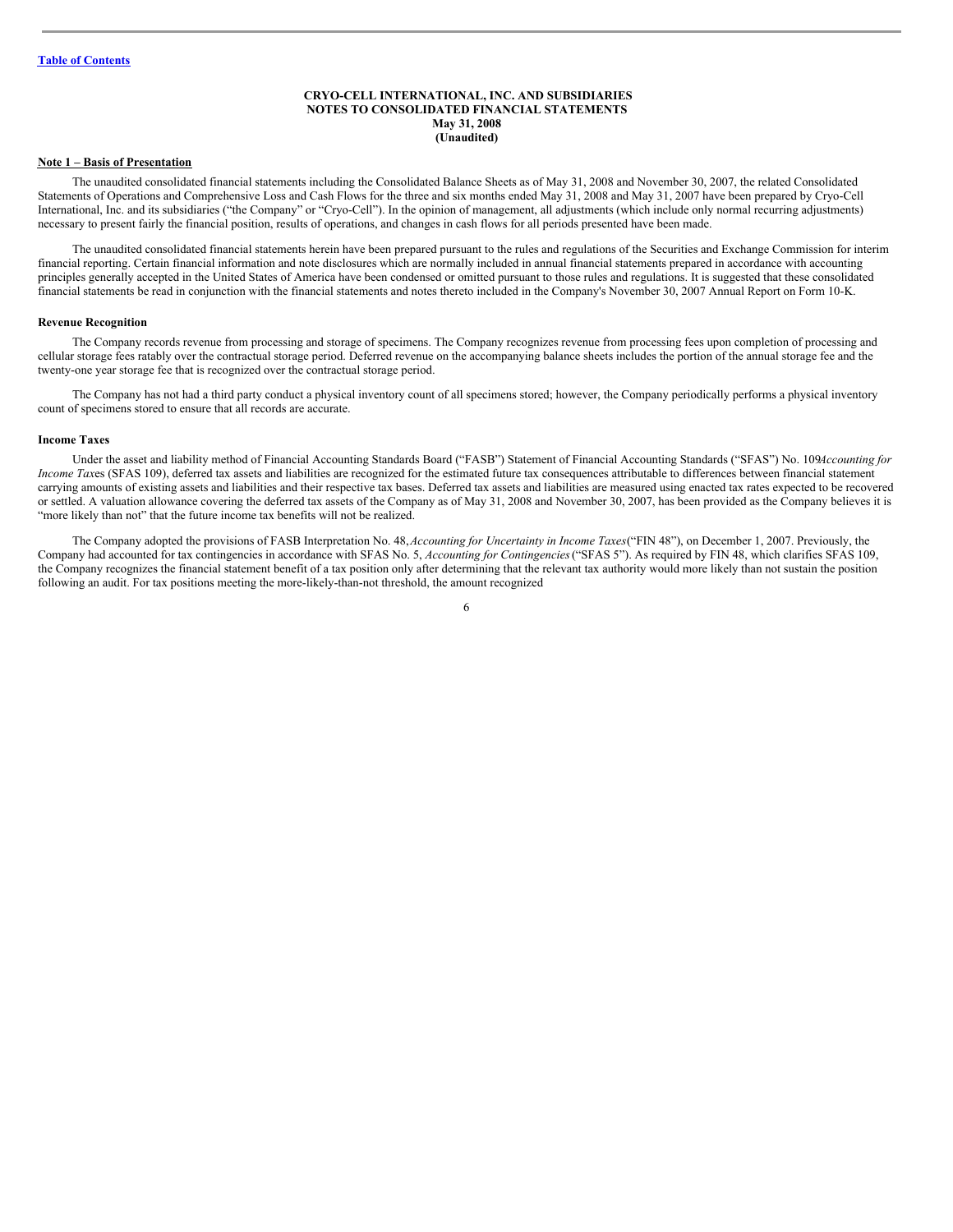in the financial statements is the largest benefit that has a greater than 50 percent likelihood of being realized upon ultimate settlement with the relevant tax authority. At the adoption date, the Company applied FIN 48 to all tax positions for which the statute of limitations remained open. The adoption of FIN 48 resulted in no impact to the Company's unrecognized tax benefits. There have been no material changes in unrecognized tax benefits since December 1, 2007. Based on the information currently available, no significant changes in unrecognized tax benefits are expected in the next twelve months.

As of the date of adoption, the Company is subject to income taxes in the U.S. federal jurisdiction, and various states. Tax regulations within each jurisdiction are subject to the interpretation of the related tax laws and regulations and require significant judgment to apply. Due to the net operating loss carry forwards dating back to 1998, the 1998 through 2007 tax years remain subject to examination by federal and state income tax authorities.

The Company recognizes interest and penalties related to unrecognized tax benefits in income tax expense. As of the date of the adoption of FIN 48 and May 31, 2008, the Company had no provisions for interest or penalties related to uncertain tax positions.

#### **Stock Compensation**

As of May 31, 2008, the Company has two stock-based employee compensation plans, which are described in Note 5. Prior to December 1, 2006, the Company accounted for those plans under the recognition and measurement provisions of APB Opinion No. 25, *Accounting for Stock Issued to Employees*, and related Interpretations, as permitted by SFAS No. 123, *Accounting for Stock-Based Compensation*. Effective December 1, 2006, the Company adopted the fair value recognition provisions of SFAS No. 123R, *Share-Based Payment* (SFAS 123R), using the modified prospective transition method. Under that transition method, compensation costs for the portion of awards for which the requisite service had not yet been rendered, and that were outstanding as of the adoption date, will be recognized as the service is rendered based on the grant date fair value of those awards calculated under SFAS 123R. The Company recognized approximately \$58,000 and \$67,000 for the three months ended May 31, 2008 and May 31, 2007, respectively of stock compensation expense. The Company recognized approximately \$132,000 and \$123,000 for the six months ended May 31, 2008 and May 31, 2007, respectively of stock compensation expense.

## **Product Warranty and Cryo-Cell CaresTM Program**

In December 2005, the Company began providing its customers enrolled under the new pricing structure with a payment warranty under which the Company agrees to pay \$50,000 to its client if the U-Cord® product retrieved is used for a stem cell transplant for the donor or an immediate family member and fails to engraft, subject to various restrictions. Additionally, under the Cryo-Cell Cares<sup>™</sup> program, the Company will pay \$10,000 to the client to offset personal expenses if the U-Cord® product is used for bone marrow reconstitution in a myeloblative transplant procedure. The Company has not experienced any claims under the warranty program nor has it incurred costs related to these warranties. The Company does not maintain insurance for this warranty program and therefore maintains reserves to cover estimated potential liabilities. The Company accounts for the warranty as an obligation and recognizes the obligation in accordance with SFAS 5. The Company's reserve balance is based on the \$50,000 maximum payment and the \$10,000 maximum expense reimbursement multiplied by formulas to determine the projected number of units requiring a payout. The Company determines the expected usage and engraftment failure rate by analyzing data from the existing bank of U-Cord® specimens, cord blood stored in published private and public banks and the related historical usage and failure rates in the Company's bank and other private cord blood banks. The Company's estimates of expected usage and engraftment failure could change as a result of changes in actual usage rates or failure rates and such changes would require an adjustment to the established reserves. The historical usage and failure rates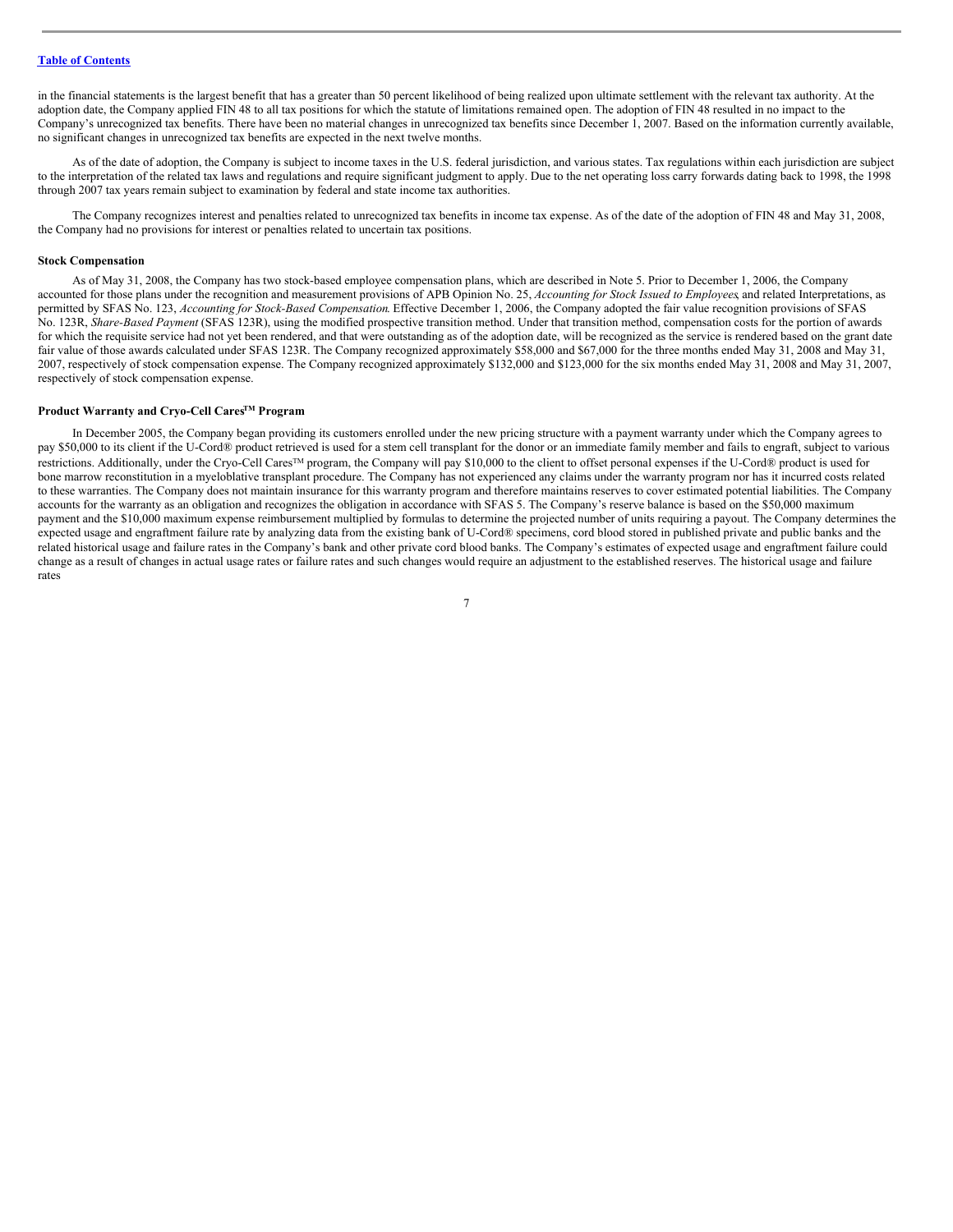have been very low and a small increase in the number of transplants or engraftment failures could cause a significant increase in the estimated rates used in determining our reserve. In addition, the reserve will increase as additional U-Cord® specimens are stored which are subject to the warranty. As of May 31, 2008 and November 30, 2007 the Company recorded reserves under these programs in the amounts of approximately \$89,000 and \$73,000, respectively, which are included in accrued expenses in the accompanying consolidated balance sheets.

### **Recently Issued Accounting Pronouncements**

In December 2007, the FASB issued SFAS No. 141 (R),*Business Combinations* ("SFAS 141 (R)"), to improve the relevance, representational faithfulness, and comparability of the information that a reporting entity provides in its financial reports about a business combination and its effects. SFAS 141(R) establishes principles and requirements for how the acquirer, recognizes and ensures the identifiable assets acquired, the liabilities assumed, and any noncontrolling interest in the acquiree, recognizes and measures goodwill or a gain from a bargain purchase, and identifies financial statement disclosures related to the business combination.

SFAS 141 (R) applies prospectively to business combinations for which the acquisition date is on or after the beginning of the first annual reporting period beginning on or after December 15, 2008. The Company will adopt SFAS 141 (R) on December 1, 2009. The Company is currently assessing the impact that SFAS 141 may have on its consolidated financial statements.

In February 2008, FASB issued SFAS No. 157-2,*Ef ective Date of FASB Statement No. 157*, which delays for one-year the effective date of SFAS 157. The Company adopted the provisions of SFAS No. 157, Fair Value Measurements ("SFAS 157"), and SFAS No. 159, The Fair Value Option for Financial Assets and Liabilities("SFAS 159") on December 1, 2007. SFAS 157 defines fair value, establishes a framework for measuring fair value, establishes a fair value hierarchy based on the quality of inputs used to measure fair value, and enhances disclosure requirements for fair value measurements. SFAS 159 permits companies to make an election to carry certain eligible financial assets and liabilities at fair value, even if fair value measurement has not historically been required for such assets and liabilities under U.S. GAAP. The adoption of SFAS 157 and SFAS 159 did not impact the Company's consolidated financial statements.

In December 2007, FASB issued SFAS No. 160,*Noncontrolling Interests in Consolidated Financial Statements*("SFAS 160"), to improve the relevance, comparability, and transparency of the financial information that a reporting entity provides in its consolidated financial statements by establishing accounting and reporting standards for the noncontrolling interest in a subsidiary and for the deconsolidation of a subsidiary. SFAS 160 is effective for financial statements issued for fiscal years beginning on or after December 15, 2008. The Company is currently assessing the impact that SFAS 160 may have on its consolidated financial statements.

In March 2008, the FASB issued SFAS No. 161,*Disclosures about Derivative Instruments and Hedging Activities*("SFAS 161"). The new standard is intended to improve financial reporting about derivative instruments and hedging activities by requiring enhanced disclosures to enable investors to better understand their effects on an entity's financial position, financial performance and cash flows. SFAS 161 is effective for financial statements issued for fiscal years and interim periods beginning after November 15, 2008, with early application encouraged. The Company is currently assessing the impact that SFAS 161 may have on its consolidated financial statements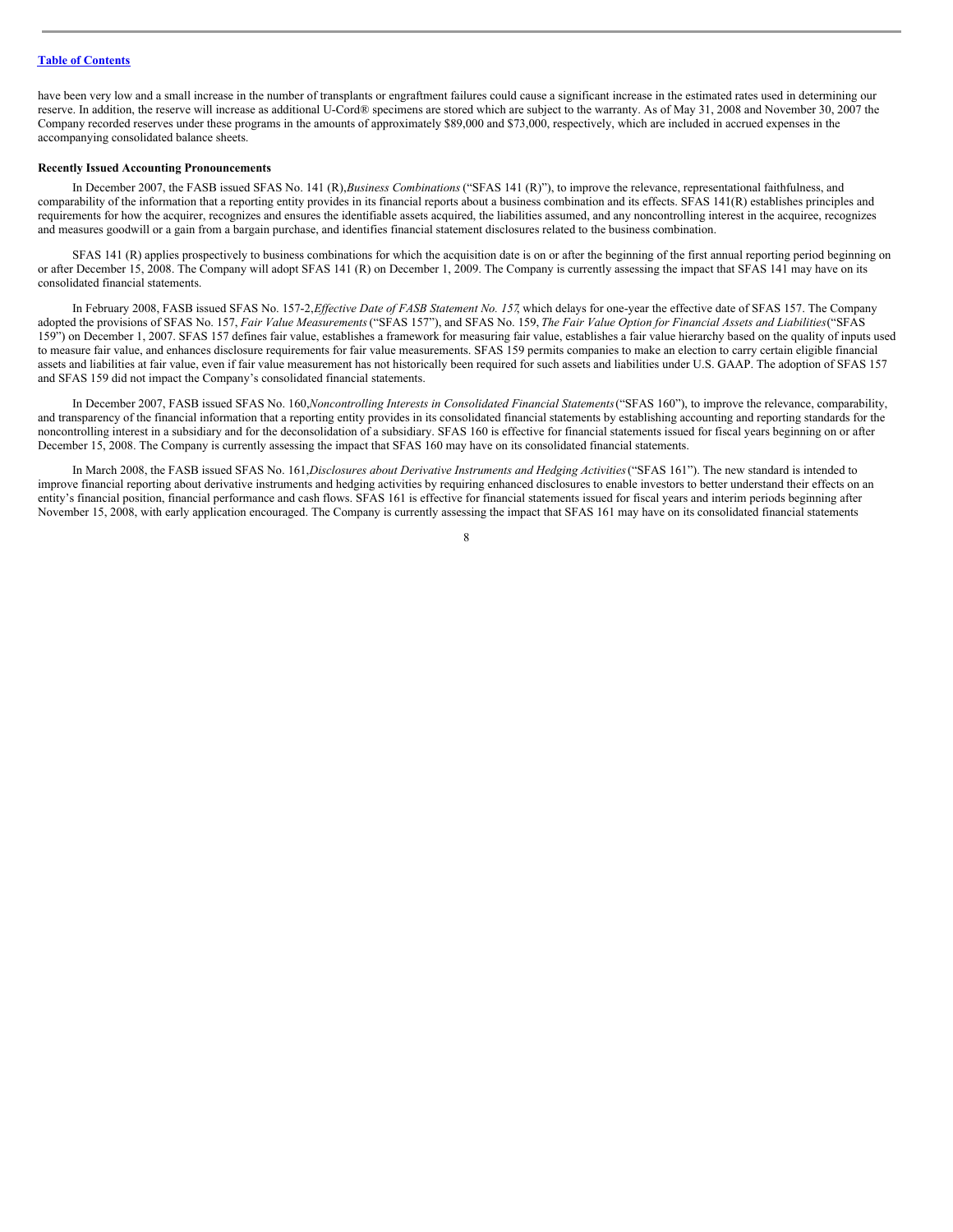## **Note 2 – Loss per Common Share**

Loss per common share data is based on net loss and not comprehensive loss. The following table sets forth the calculation of basic and diluted earnings per share:

|                                                                | <b>Three Months Ended</b> |              | <b>Six Months Ended</b> |              |
|----------------------------------------------------------------|---------------------------|--------------|-------------------------|--------------|
|                                                                | May 31, 2008              | May 31, 2007 | May 31, 2008            | May 31, 2007 |
| Numerator:                                                     |                           |              |                         |              |
| Net Loss                                                       | \$ (355,743)              | (1,403,493)  | (603,001)<br>S          | (2,190,154)  |
| Denominator:                                                   |                           |              |                         |              |
| Weighted-average shares outstanding-basic                      | 11,672,129                | 11,663,759   | 11,672,129              | 11,644,409   |
| Dilutive common shares issuable upon exercise of stock options |                           |              |                         |              |
| Weighted-average shares-diluted                                | 11,672,129                | 11,663,759   | 11.672.129              | 11,644,409   |
| Net loss per common share:                                     |                           |              |                         |              |
| Basic                                                          | (.03)                     | (.12)        | (.05)                   | (0.19)       |
| Diluted                                                        | (.03)                     | (.12)        | (.05)                   | (.19)        |

For the three and six months ended May 31, 2008 and 2007, the Company excluded the effect of all outstanding options from the computation of earnings per share, as the effect of potentially dilutive shares from the outstanding stock options would be antidilutive. For the three and six months ended May 31, 2008 and 2007, the number of stock options that are antidilutive are 1,002,621 and 1,074,593, respectively.

#### **Note 3 – Legal Proceedings**

The Company is involved in the following legal proceedings:

On February 22, 2002, the Company was named as a defendant in a complaint filed by PharmaStem Therapeutics, Inc. in the United States District Court of Delaware, Case No. 02-148-GMS, alleging patent infringement of U.S Patents Nos. 5,004,681 ('681 patent') which relates to the collection, processing, and storage of stem cells derived from umbilical cord blood and 5,192,553 ('553 patent') which relates to the therapeutic use of stem cells derived from umbilical cord blood. PharmaStem, a Delaware corporation, originally named as defendants eight companies (three of which are now out of business) involved in cord blood banking. The suit sought an injunction against the companies, an unspecified amount of damages or royalties, treble damages and attorney's fees. After a trial in October 2003, and rulings on post trial motions, the court entered final judgment finding that the defendants had not infringed PharmaStem's patents, and finding those patents valid.

PharmaStem filed an appeal to the United States Court of Appeals for the Federal Circuit from the judgment entered by the District Court, and the defendants, including Cryo-Cell, filed a cross-appeal. On July 9, 2007, the Court of Appeals entered its decision, upholding the lower court's determination to grant judgment as a matter of law in favor of the defendants, including Cryo-Cell, on the ground that the plaintiff failed to prove infringement of either the '681 or '553 patents, and reversing the lower court's ruling with respect to validity of the patents. The Court of Appeals held both patents invalid on the ground of obviousness. PharmaStem's request for rehearing was denied and, on March 17, 2008, the United States Supreme Court denied PharmaStem's petition for *certiorari*, bringing the initial round of litigation to an end.

 $\overline{Q}$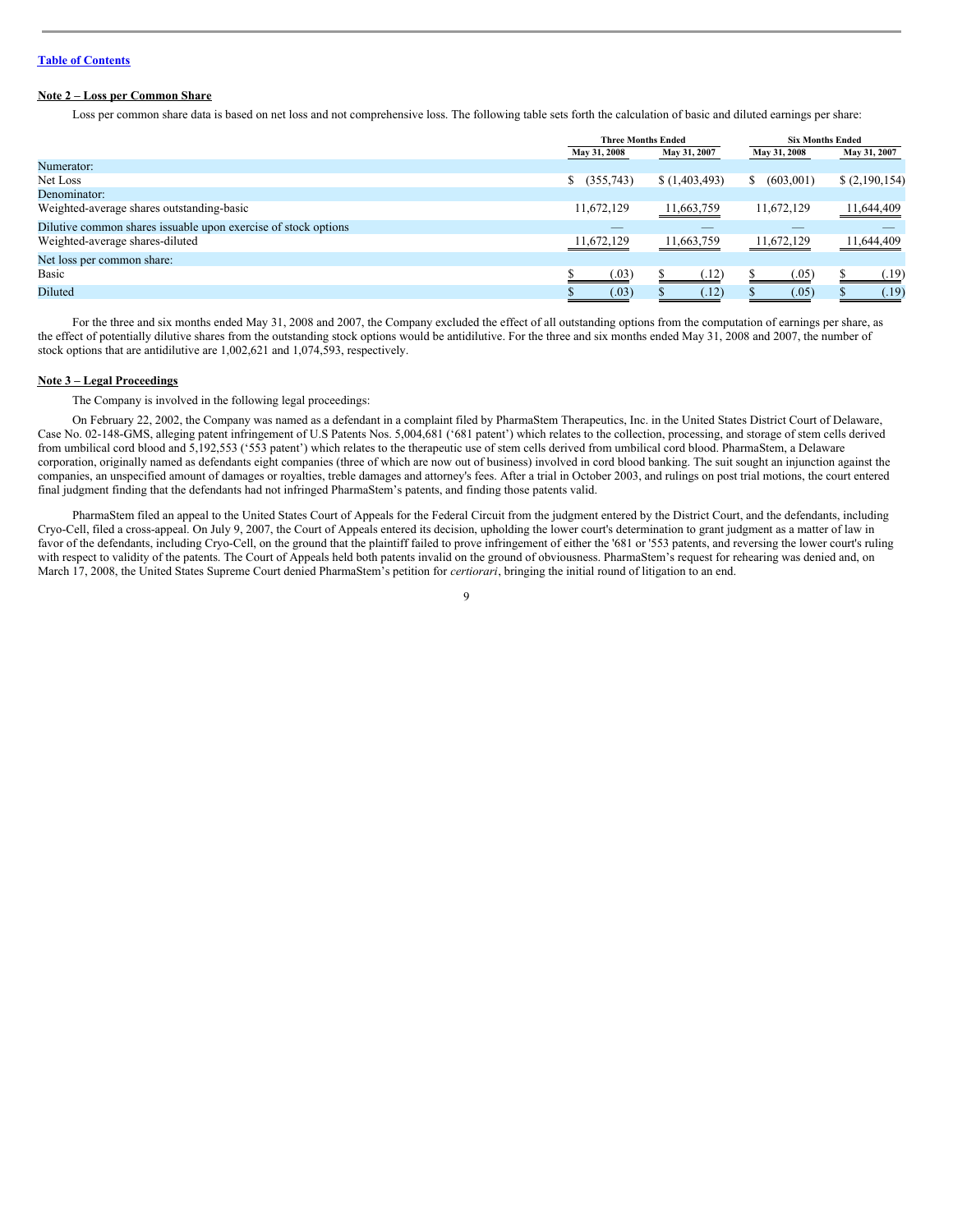On July 28, 2004, the Company was named as a defendant in another complaint filed by PharmaStem in the United States District Court for the Middle District of Florida, Tampa Division, Case No. 8:04-cv-1740-T-30TGW alleging infringement of U.S. Patents Nos. 6,461,645 ("the '645 patent") and 6,569,427 ("the '427 patent"). These patents are closely related to the '681 and '553 patents that were the subject of PharmaStem's Delaware litigation. PharmaStem also named as a defendant Dr. Bruce Zafran, a member of the Company's scientific and medical advisory board. The suit seeks an injunction, an unspecified amount of damages or royalties, treble damages and attorney's fees. The Judicial Panel on Multidistrict Litigation transferred this action to the District of Delaware for coordinated pretrial proceedings with other cases brought by PharmaStem alleging infringement of these same two patents by other defendants, in re: PharmaStem Therapeutics, Inc. Patent Litigation, MDL No. 1660. The Delaware court stayed all proceedings in these cases, including discovery, pending the outcome of the Federal Circuit appeal and reexamination proceedings in the U.S. Patent and Trademark Office.

In reexamination proceedings before the Patent Office, PharmaStem failed to file a timely response to Office Actions rejecting the claims of the '645 and '427 patents, with the result that the '645 reexamination has been terminated with an examiner's amendment canceling all claims. A similar disposition of the '427 patent is expected within the next few months. The '681 patent, held invalid by the Federal Circuit, is in the same posture before the Patent Office; while there is also a reexamination pending with respect to the '553 patent in which no action has been taken, since that patent was also held invalid by the Federal Circuit, a favorable, final disposition of that patent may be expected as well.

The decision of the Court of Appeals resolving the initial Delaware litigation will likely have a substantial impact on the second round of litigation involving PharmaStem's patents which, as noted above, has been stayed pending final decision on the appeal (which has now occurred) and the reexamination proceedings (which may continue for several months).

In August 2007, Mr. David Portnoy brought an action against the Company and its directors in Delaware Chancery Court in New Castle County. The plaintiff alleged breaches of fiduciary duties in connection with the Company's 2007 Annual Meeting and requested declaratory and injunctive relief relating to the election of directors at that meeting. Among the other forms of relief, Mr. Portnoy sought a declaration that the dissident slate was entitled to be installed as members of the Company's board of directors. Mr. Portnoy also sought reimbursement by the Company of his costs in connection with the 2007 Annual Meeting. On January 22, 2008, the Court issued an order under which the Company was required to hold a special meeting of shareholders for the election of directors on March 4, 2008; and the order provided that directors who sat on the Company's Board of Directors prior to the 2007 Annual Meeting would continue in office until the special meeting. The order provided that the members of the management slate pay their own proxy solicitation costs in connection with the special meeting; any costs to the Company of holding the special meeting; and the costs of a special master to preside over the special meeting. The order did not require the Company to reimburse any of Mr. Portnoy's costs in connection with the 2007 Annual Meeting. On March 4, 2008, the Company held a Special Meeting of Stockholders, at which the following six directors, as described in management's proxy statement dated February 11, 2008 (the "Proxy Statement"), were elected by the Corporation's stockholders: Mercedes Walton, Ki Yong Choi, Andrew J. Filipowski, Anthony P. Finch, Gaby W. Goubran, and John Mathews. Each director is to serve until the next Annual Meeting of Stockholders or until he or she resigns or is removed and his or her respective successor is elected and qualified.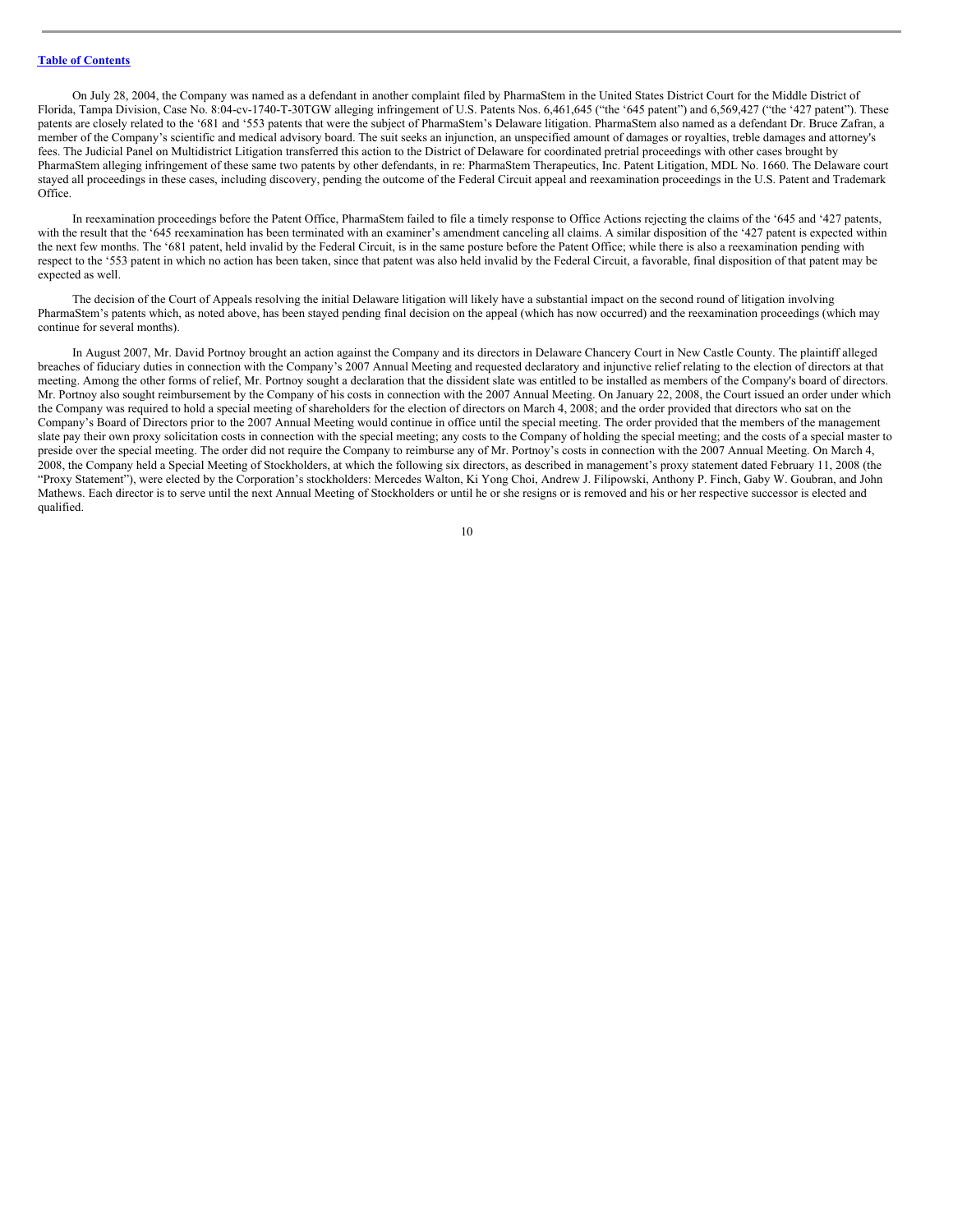## **Note 4 – Investment in Saneron CCEL Therapeutics, Inc. ("Saneron")**

As of May 31, 2008 and November 30, 2007, the Company had an ownership interest of approximately 36% in Saneron, which is accounted for under the equity method of accounting. The Company evaluated the investment for impairment during the second quarter of 2008 and November 30, 2007 and believes no impairment of the investment exists. During fiscal 2006, the Company ceased recording equity in losses in Saneron once the investment balance was written down to the total amount of goodwill, as goodwill should not be amortized. As of May 31, 2008 and November 30, 2007, the net Saneron investment, comprised of goodwill, is reflected on the consolidated balance sheets at \$684,000.

For the three and six months ended May 31, 2008, the Company recorded equity in losses of Saneron only related to compensation expense for stock option awards that were granted by Saneron to certain consultants and employees of \$56,753 and \$72,879, respectively. For the three and six months ended May 31, 2007, the Company recorded equity in losses of Saneron only related to compensation expense for stock option awards that were granted by Saneron to certain consultants and employees of \$19,668 and \$48,280, respectively. The Company will continue to record equity in losses of affiliates related to stock compensation expense as an offset to additional paid-in capital and not the investment balance.

As of May 31, 2008 and November 30, 2007, the Company has classified the initial value of Company stock held by Saneron of approximately \$807,000 within stockholders' equity as treasury stock. During 2007, Saneron sold 10,000 shares of the Company's stock which resulted in a reclassification from treasury stock to additional paid in capital of approximately \$32,000.

#### **Note 5 – Stock Options**

In 2000, the Company adopted a Stock Incentive Plan ("the Plan"). The Plan reserved 2,250,000 shares of the Company's common stock for issuance pursuant to stock options or restricted stock. During 2004, the Plan was amended to allow issuance of options to certain consultants of the Company. Options issued under the Plan have a term ranging from five to seven years from the date of grant and have a vesting period ranging from immediately upon issuance to three years from the date of grant. The options are exercisable for a period of 90 days after termination.

In June 2006, the Company adopted the 2006 Stock Incentive Plan (the "2006 Plan"). The 2006 Plan reserved 1,000,000 shares of the Company's common stock for issuance pursuant to stock options, restricted stock, stock-appreciation rights (commonly referred to as "SARs"), stock awards, or performance awards (i.e. performance shares and performance units). No awards have been issued from the 2006 Plan to date.

The fair value of each option award is estimated on the date of the grant using the Black-Scholes valuation model that uses the assumptions noted in the following table. Expected volatility is based on the historical volatility of the Company's stock. The Company uses historical data to estimate option exercises and employee terminations within the valuation model. The risk-free rate for periods within the contractual life of the option is based on the U.S. Treasury yield curve in effect at the time of grant. The expected term of options granted is derived from historical exercise patterns and represents the period of time that options granted are expected to be outstanding.

As discussed above in Note 3, on January 22, 2008 the Delaware Chancery Court in New Castle County issued an order under which the Company was required to hold a special meeting of shareholders for the election of directors on March 4, 2008. The order provided that directors who sat on the Company's Board of Directors prior to the 2007 Annual Meeting would continue until the special meeting. This order made null and void the election of Andrew J. Filipowski as of August 2007, and as such cancelled 20,000 shares granted during 2007. Mr. Flilpowski received another option grant for 20,000 shares upon his election as a director at the March 4, 2008 special meeting.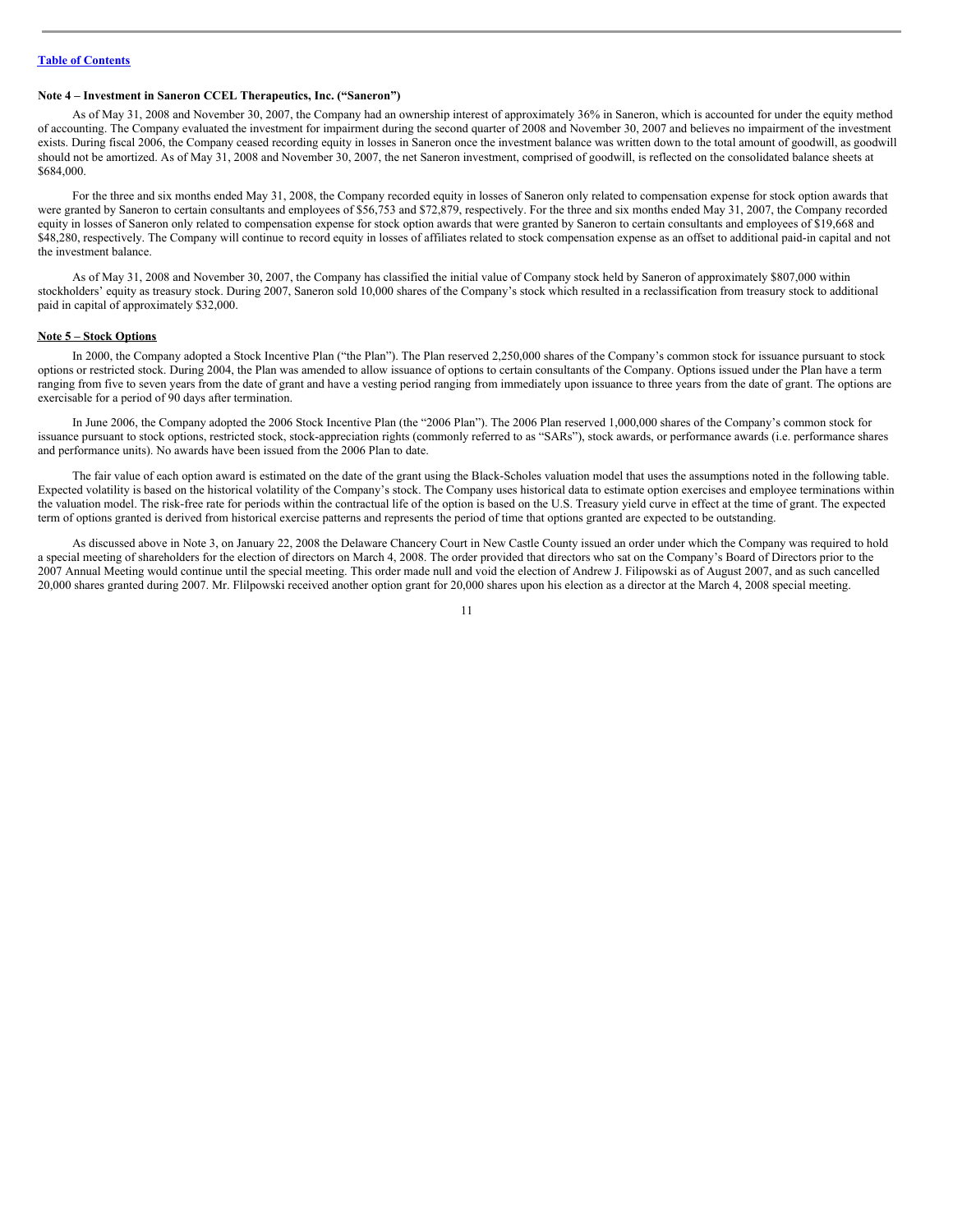Variables used to determine the fair value of the options granted for the three and six months ended May 31, 2008 and 2007 are as follows:

|                          |              | <b>Three Months Ended</b> |              | <b>Six Months Ended</b> |
|--------------------------|--------------|---------------------------|--------------|-------------------------|
|                          | May 31, 2008 | May 31, 2007              | May 31, 2008 | May 31, 2007            |
| Weighted average values: |              |                           |              |                         |
| Expected dividends       | 0%           | 0%                        | $0\%$        | 0%                      |
| Expected volatility      | 197%         | 208%                      | 198%         | 208%                    |
| Risk free interest rate  | 2.47%-3.07%  | $4.56\% - 4.86\%$         | 2.47%-3.07%  | $4.44\% - 4.86\%$       |
| Expected life            | 5 years      | 5 years                   | 5 years      | 5 years                 |

Stock option activity for the six months ended May 31, 2008, was as follows:

|                                 | <b>Shares</b> | Weighted<br>Average<br><b>Exercise</b><br>Price | Weighted<br>Average<br>Remaining<br>Contractual<br>Term | Aggregate<br>Intrinsic<br>Value |
|---------------------------------|---------------|-------------------------------------------------|---------------------------------------------------------|---------------------------------|
| Outstanding at December 1, 2007 | 1,591,429     | \$2.13                                          | 2.02                                                    | \$430,825                       |
| Granted                         | 77,500        | 0.87                                            |                                                         |                                 |
| Exercised                       | _             | $-$                                             |                                                         |                                 |
| Terminated                      | (91,308)      | 2.09                                            |                                                         |                                 |
| Outstanding at May 31, 2008     | 1,577,621     | \$2.07                                          | 2.19                                                    | \$120,350                       |
| Exercisable at May 31, 2008     | 1,386,344     | \$2.09                                          | 1.68                                                    | \$120,225                       |

The weighted average grant date fair value of options granted during the six months ended May 31, 2008 and May 31, 2007 was \$.84 and \$2.14, respectively. There were no options exercised during the six months ended May 31, 2008. The total intrinsic value of options exercised during the six months ended May 31, 2007 was \$72,450.

The weighted average grant date fair value of options granted during the three months ended May 31, 2008 and May 31, 2007 was \$1.36 and \$2.05, respectively. There were no options exercised during the three months ended May 31, 2008. The total intrinsic value of options exercised during the three months ended May 31, 2007 was \$0.53.

Significant option groups exercisable at May 31, 2008 and related price and contractual life information are as follows:

|                                 |             |                         | <b>Weighted Average</b> |
|---------------------------------|-------------|-------------------------|-------------------------|
|                                 |             | <b>Weighted Average</b> | Remaining               |
| <b>Range of Exercise Prices</b> | Outstanding | <b>Exercise Price</b>   | <b>Contractual Life</b> |
| \$0.54 to \$0.99                | 577,500     | 0.58                    | 0.97                    |
| \$1.00 to \$2.00                | 23.496      | 1.43                    | 6.19                    |
| \$2.01 to \$3.00                | 124,258     | 2.31                    | 3.42                    |
| \$3.01 to \$4.00                | 467.623     | 3.20                    | 3.12                    |
| \$4.01 to \$5.00                | 193.467     | 4.02                    | 1.66                    |
|                                 | 386,344     |                         |                         |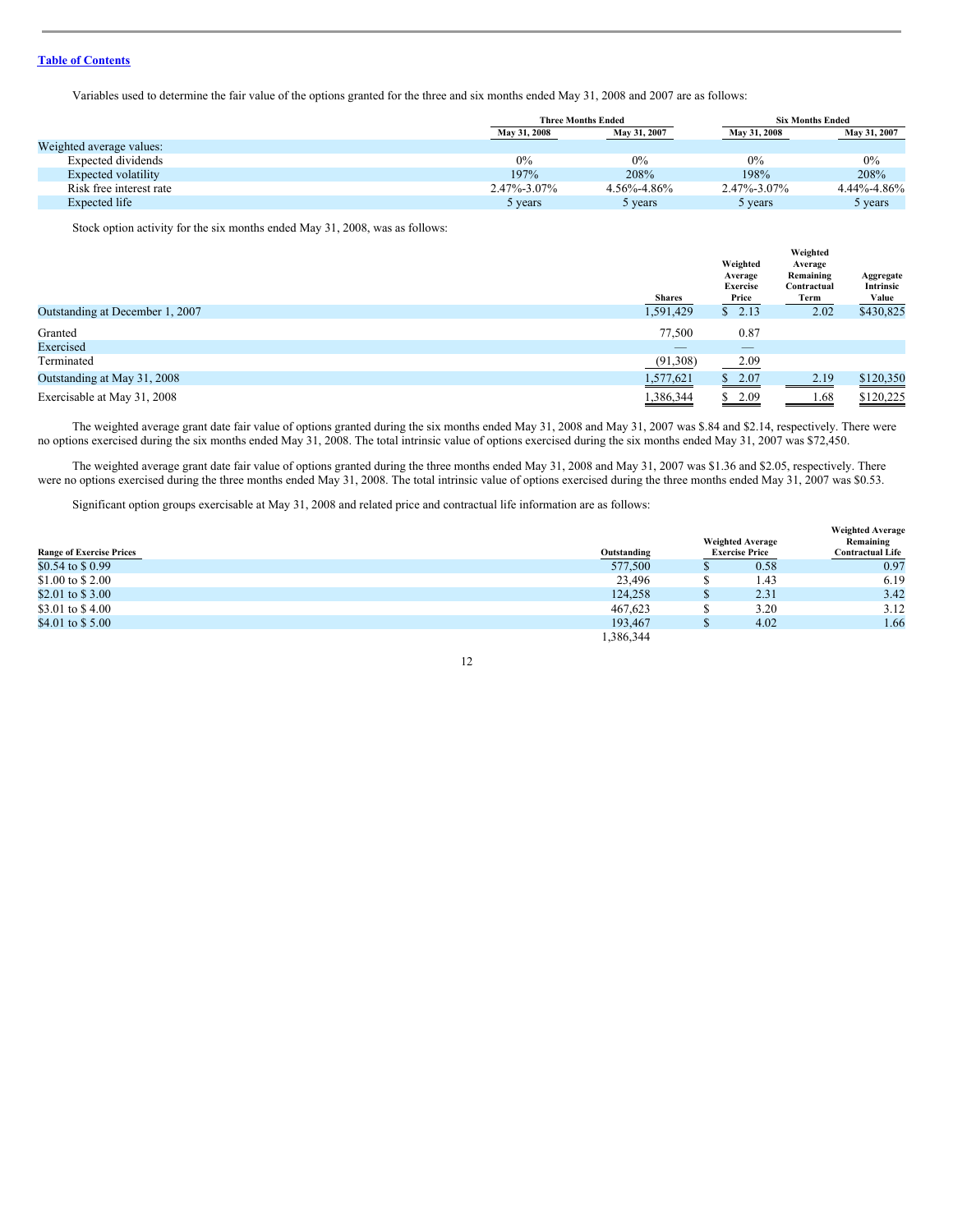A summary of the status of the Company's non-vested shares as of May 31, 2008, and changes during the six months ended May 31, 2008, is presented below:

| <b>Fair Value</b><br><b>Shares</b>        |      |
|-------------------------------------------|------|
| 264,316<br>Non-vested at December 1, 2007 | 2.61 |
| Granted<br>77.500                         | 0.84 |
| Vested<br>(100, 392)                      | 2.83 |
| Forfeited<br>(50, 147)                    | 2.14 |
| Non-vested at May 31, 2008<br>191,277     | 1.91 |

As of May 31, 2008 there was approximately \$207,000 of total unrecognized compensation cost related to non-vested share-based compensation arrangements granted under the Plan. The cost is expected to be recognized over a weighted-average period of 1.38 years as of May 31, 2008. The total fair value of shares vested during the six months ended May 31, 2008 was approximately \$284,000.

## **Note 6 – Marketable Securities and Other Investments**

The Company accounts for marketable securities and other investments at cost, fair value or considers fair value in their measurement under various accounting literature, including SFAS No. 115, *Accounting for Certain Investments in Debt and Equity Securities*(SFAS 115), SFAS 157 and SFAS 159.

Marketable securities were \$1,149,494 and \$1,046,010 at May 31, 2008 and November 30, 2007, respectively. Included within marketable securities on the accompanying consolidated balance sheets as of May 31, 2008 are approximately \$1,125,000 of variable rate demand notes which are being held to maturity. As of November 30, 2007, marketable securities include bond investments of approximately \$1,003,000 which was held to maturity.

#### **Other Investments**

The Company uses the guidance as described above, to account for the other investments. The fair value of other investments determined based upon quoted market prices as of May 31, 2008 and November 30, 2007 was approximately \$25,000 and \$43,000, respectively and the unrealized holding loss recorded as a component of stockholders deficit on other investments was approximately \$9,500 and \$23,000 as of May 31, 2008 and November 30, 2007, respectively. The cost basis of the other investments was written down to fair value and approximately \$33,000 was charged to impairment during the second quarter of fiscal 2008 as it was determined that the decline in fair market value was other-than-temporary.

#### **Note 7 – C'elle SM License Agreement**

On March 17, 2008, the Company entered into a definitive License and Royalty Agreement with LifeCell International Private Ltd. ("ACCPL") to establish and market its C'elle<sup>SM</sup> preservation program in India and optionally, into the countries of Bangladesh, Nepal, Pakistan and Sri Lanka. The non-refundable up-front license fee of \$250,000 is payable by ACCPL in installments. The first installment of \$100,000, net of taxes, was partially paid during the second quarter of 2008. The final payment of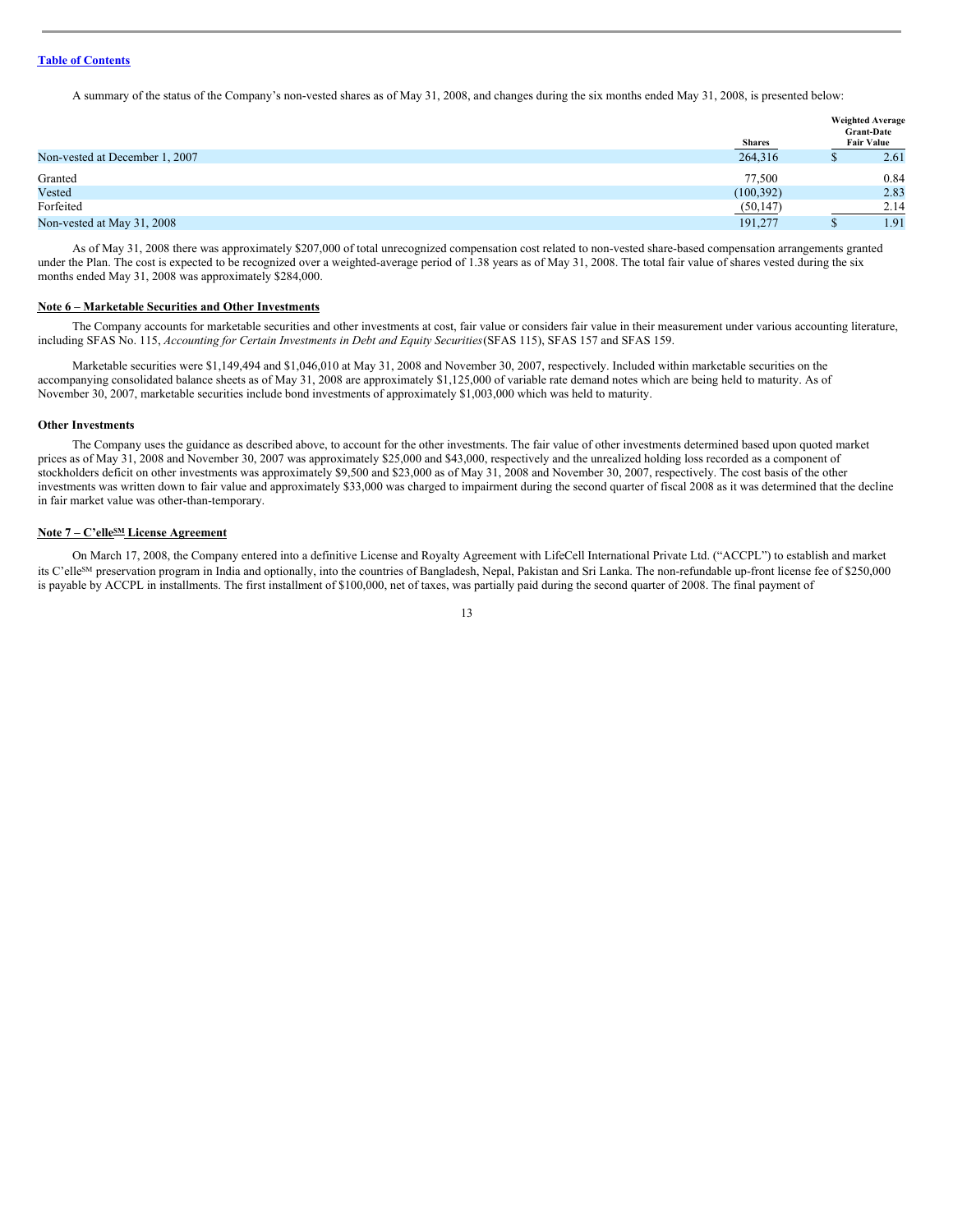\$150,000, net of taxes, is payable in the second quarter of 2009. In consideration for the up-front license fee, the Company transferred its technology, know-how and quality systems to ACCPL. In addition, the Company will receive royalty fees of 8% of the C'elle collection and processing revenues generated by ACCPL up to 10,000 specimens. The Company will also receive royalty fees of 8% on storage revenues up to 10,000 specimens. Once ACCPL has processed 10,000 specimens, the parties have agreed to renegotiate the royalty fee on collection, processing and storage revenues.

#### <span id="page-13-0"></span>**Item 2. Management's Discussion and Analysis of Financial Condition and Results of Operations.**

## **Overview**

The Company is engaged in cellular processing and cryogenic storage, with a current focus on the collection and preservation of umbilical cord (U-Cord®) blood stem cells for family use. The Company's principal sources of revenues are service fees for cord blood processing and preservation for new customers and recurring annual storage fees. The Company currently charges fees of \$1,595 to new clients for the collection kit, processing and testing and return medical courier service, with discounts available in the case of multiple children from the same family and in other circumstances. The Company currently charges an annual storage fee of \$125 for new clients; storage fees for existing customers depend on the contracts with such customers. The Company also receives other income from licensing fees and royalties from global affiliates.

In recent years, the Company has expanded its research and development activities to develop technologies related to stem cells other than umbilical cord blood stem cells. In 2005, the Company entered into an agreement with Plureon Corporation under which the Company would provide collection and preservation of Plureon's proprietary placental fetal stem cells. During 2006 and the first part of 2007, the Company's research and development activities were focused on launching a commercial service relating to the Plureon stem cells. In April 2007, the Company announced that the commercial launch of this service would be postponed indefinitely due to technological commercialization considerations. During 2007, much of the Company's research and development activities focused on the development of proprietary technology related to maternal placental stem cells (MPSCs). Also during 2007, the Company discovered technology related to menstrual stem cells. In November 2007, the Company announced the launch of its C'elle<sup>TM</sup> service related to this technology, and the Company continues to focus its current research and development activities principally on the C'elle service and related new menstrual stem cell technologies.

During the six months ended May 31, 2008, the Company's revenues remained flat compared to the level in fiscal 2007. The Company incurred a net loss of approximately (\$603,000) or (\$.05) per basic common share for the first half of fiscal 2008, compared to a net loss of approximately (\$2,190,000) or (\$.19) per basic common share for fiscal 2007. The decrease in the net loss in the first six months of fiscal 2008 is in part the result of a 2% decrease in cost of sales due to a decline in the number of specimens processed and a 21% decrease in marketing, general and administrative expenses, due mainly to the decrease in professional fees and consumer advertising. In addition, research and development expenses were approximately \$94,000 in the first half of 2008, a decrease of approximately 70% in comparison to the same period in 2007. Research and development expenses in 2007 included expenses related to new products and services relating to placental stem cells planned at that time.

At May 31, 2008, the Company had cash and cash equivalents of \$3,023,040 and marketable securities and other investments of \$1,149,494. The Company's cash decreased by approximately \$342,000 during the first six months of fiscal 2008, as a result of negative cash flow from operations and the purchase of property and equipment. The decline in operating cash flow was primarily attributable to the Company's net loss during the first six months of 2008. As of July 10, 2008, the Company maintains no indebtedness.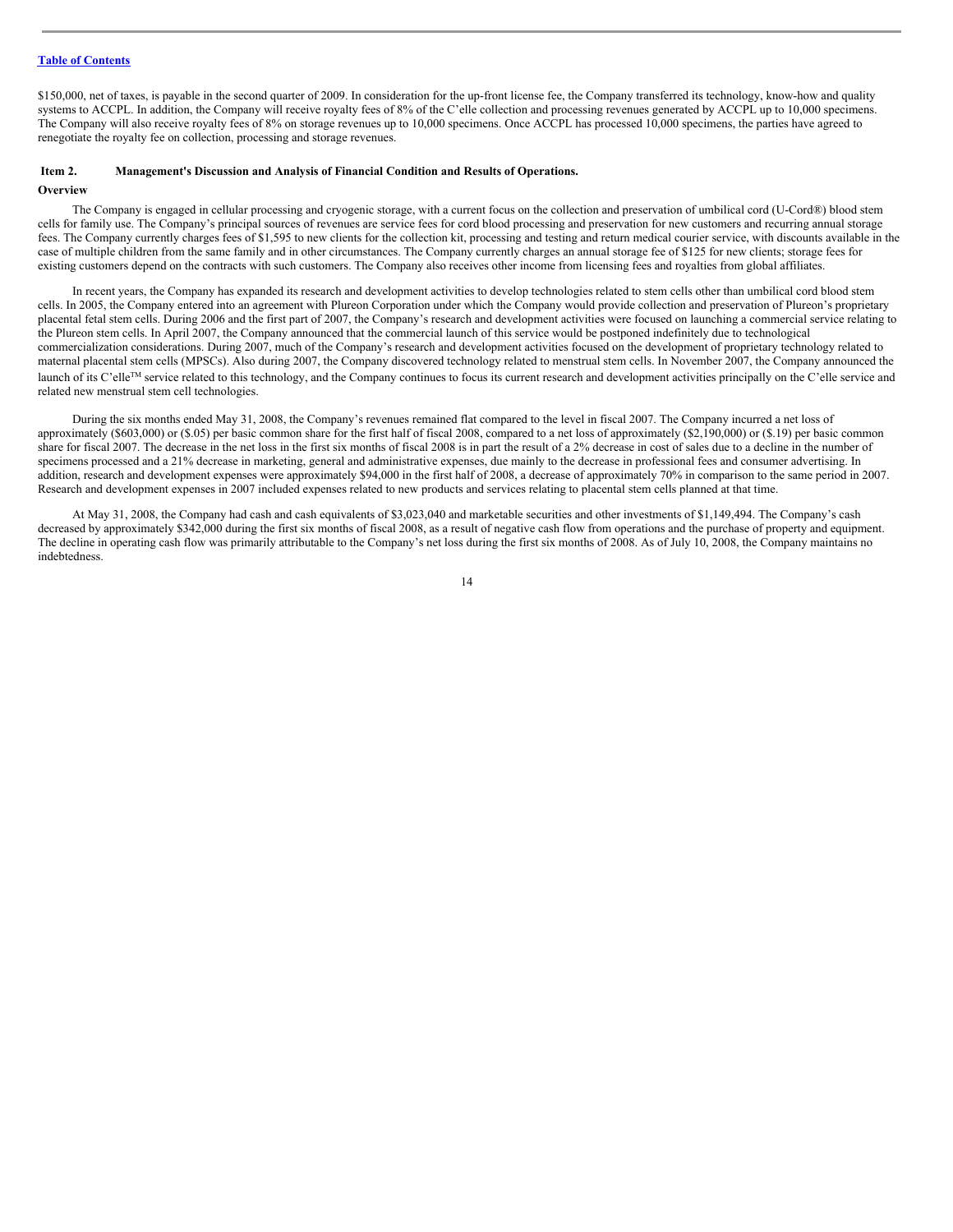## **Results of Operations – Six Month Period Ended May 31, 2008**

*Revenues.* Revenues for the six months ended May 31, 2008 were \$8,685,807 as compared to \$8,623,037 for the same period in 2007, representing a less than 1% increase. The increase is primarily attributable to a 13% increase in recurring annual storage fee revenue, partially offset by a decrease in specimens processed of 7%, and a decrease in sales discounts of 17% for the six months ended May 31, 2008 compared to the 2007 period. Sales discounts represent discounts to returning clients and promotions offered to newly enrolled clients.

Cost of Sales. Cost of sales for the six months ended May 31, 2008 was \$3,065,849 as compared to \$3,119,407 for the same period in 2007, representing a 2% decrease. Cost of sales was 35% of revenues for the six months ended May 31, 2008 and 36% for the six months ended May 31, 2007. Cost of sales includes wages and supplies associated with process enhancements to the existing production procedures and quality systems in the processing of cord blood specimens at the Company's facility in Oldsmar, Florida and depreciation expense of approximately \$142,000 for the six months ended May 31, 2008 compared to approximately \$106,000 for the 2007 period. The decrease in Cost of Sales is primarily attributable to the decrease in specimens processed during the six months ended May 31, 2008 compared to the 2007 period.

*Marketing, General and Administrative Expenses.* Marketing, general and administrative expenses during the first six months of fiscal 2008 were \$5,741,085 as compared to \$7,239,602 for the 2007 period representing a 21% decrease. These expenses are primarily comprised of expenses for consumer advertising, salaries and wages for personnel and professional fees. The decrease was principally attributable to a 51% decrease in legal fees and a 33% decrease in consumer advertising.

*Research, Development and Related Engineering Expenses.*Research, development and related engineering expenses for the six months ended May 31, 2008 were \$93,782 as compared to \$317,340 for the six months ended May 31, 2007. The expenses for the six months ended May 31, 2008 are primarily comprised of expenses related to the commercialization of the Company's new stem cell technology, C'elle. The expenses for the 2007 period were comprised of development expenses for the Company's proprietary technology developed by the Company for the collection, processing and cryogenic preservation of Plureon® fetal placental stem cells. In April 2007, the Company announced that it decided to indefinitely postpone plans to launch the fetal placental stem cell service, primary due to technological commercialization considerations.

*Impairment of Assets.* For the six months ended May 31, 2008, the Company recorded an impairment of assets of \$32,940. During the period ended May 31, 2008, management reviewed the cost basis of certain investments in marketable securities and determined that the decline in market value was other-than temporary, resulting in these investments being written down to fair value.

*Depreciation and Amortization*. Depreciation and Amortization for the six months ended May 31, 2008 was \$201,289 as compared to \$266,640 for the 2007 period.

*Interest Expense.* Interest expense for the first six months of fiscal 2008 was \$639,752 as compared to \$543,383 for the 2007 period. Interest expense is mainly comprised of payments made to the other parties to the Company's Revenue Sharing Agreements ('RSAs') based on the Company's storage revenue. Prior to fiscal 2002, the Company entered into RSAs with individuals and entities for specific geographic areas. The Company's RSAs provide that in exchange for an up-front payment, the Company would share in perpetuity a percentage of its future revenue derived from the annual storage fees charged related to a certain number of specimens that originated from specific areas. The Company currently has four RSAs covering the following states: New York, Texas, Florida and Illinois (including contiguous states). Also included in interest expense is the amortization of the present value of a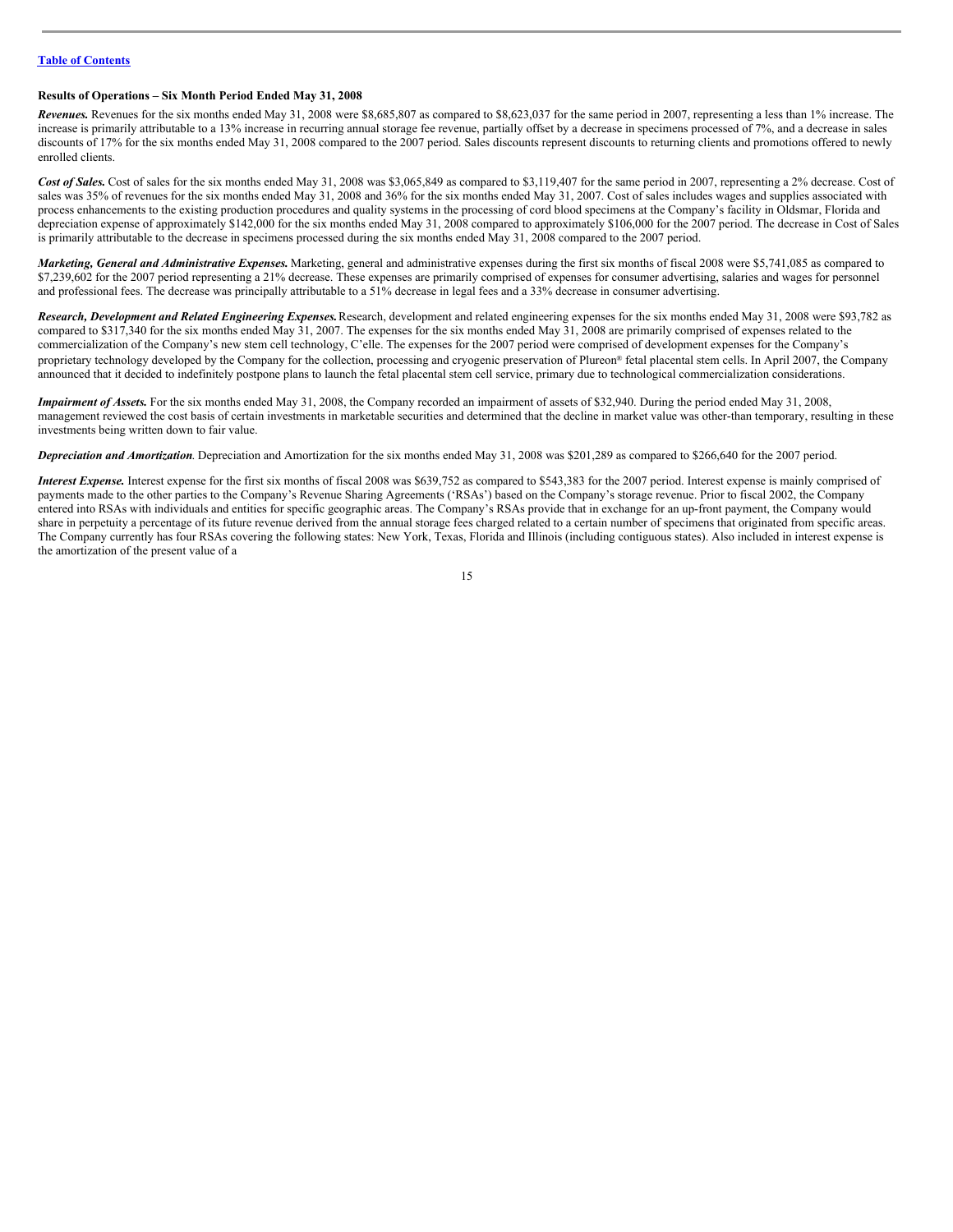deferred consulting agreement in the amount of \$16,826 and \$18,740 for the 2008 period and 2007 period, respectively. If the Company's storage revenues continue to increase in areas covered by RSAs, the Company's interest expense related to the RSA payments will also increase.

*Licensee Income*. Licensee income for the first six months of fiscal 2008 was \$464,628 compared to \$552,219 for the 2007 period. On March 17, 2008, the Company entered into a definitive License and Royalty Agreement with LifeCell International Private Ltd. ("ACCPL") to establish and market its C'elle<sup>SM</sup> menstrual stem cell preservation program in India and optionally, into the countries of Bangladesh, Nepal, Pakistan and Sri Lanka. The non-refundable up-front license fee of \$250,000 is payable by ACCPL in installments. The first installment of \$100,000, net of taxes, was partially paid during the second quarter of 2008 and has been recognized as licensee income. The final payment of \$150,000, net of taxes, is payable in the second quarter of 2009. In consideration for the up-front license fee, the Company transferred its technology, know-how and quality systems to ACCPL. The remaining \$375,185 is royalty income earned on subsequent processing and storage of cord blood stem cell specimens in geographical areas where the Company has license agreements, and from the sale of sub-license agreements by licensees. Licensee income for the 2007 period consisted of \$254,880 received as installment payments from the non-recurring sale of the India cord blood stem cell license agreement and \$297,339 of royalty income earned on the subsequent processing and storage of specimens in geographical areas where the Company has license agreements, and from the sale of sub-license agreements by licensees.

*Equity in Losses of Affiliate*. Equity in losses of affiliate was \$72,879 for the six months ended May 31, 2008, compared to \$48,280 for the 2007 period. Equity in losses of affiliate for the six months ended May 31, 2008 and May 31, 2007, solely consists of amounts related to compensation expense for stock option awards that were granted by Saneron to certain consultants and employees.

*Income Taxes*. There was no income tax expense for the six months ended May 31, 2008 and for the same period in 2007. The Company did not record income tax expense during the first six months of 2008 due to the tax benefits of the Company's net loss not being recognized due to a full valuation for deferred tax assets being recorded. It is management's belief it is "more likely than not" that future tax benefits will not be realized as a result of future income.

#### **Results of Operations – Three Month Period Ended May 31, 2008**

*Revenues.* Revenues for the three months ended May 31, 2008 were \$4,515,491 as compared to \$4,449,335 for the same period in 2007, representing a less than 1% increase. The increase is primarily attributable to a 12% increase in recurring annual storage fee revenue, partially offset by a decrease in specimens processed of 11% and a decrease in sales discounts of 21% for the three months ended May 31, 2008 compared to the 2007 period. Sales discounts represent discounts to returning clients and promotions offered to newly enrolled clients.

Cost of Sales. Cost of sales for the three months ended May 31, 2008 was \$1,620,776 as compared to \$1,604,307 for the same period in 2007, representing a 1% increase. Cost of sales was 36% of revenues for the three months ended May 31, 2008 and 36% for the three months ended May 31, 2007. Cost of sales includes wages and supplies associated with process enhancements to the existing production procedures and quality systems in the processing of cord blood specimens at the Company's facility in Oldsmar, Florida and depreciation expense of approximately \$73,000 for the three months ended May 31, 2008 compared to approximately \$56,000 for the 2007 period. The increase in Cost of sales in the 2008 period is a result of the costs associated with the supplies and processing of the Company's new product, C'elle.

*Marketing, General and Administrative Expenses.* Marketing, general and administrative expenses during the second quarter of fiscal 2008 were \$3,005,845 as compared to \$3,982,596 for the 2007 period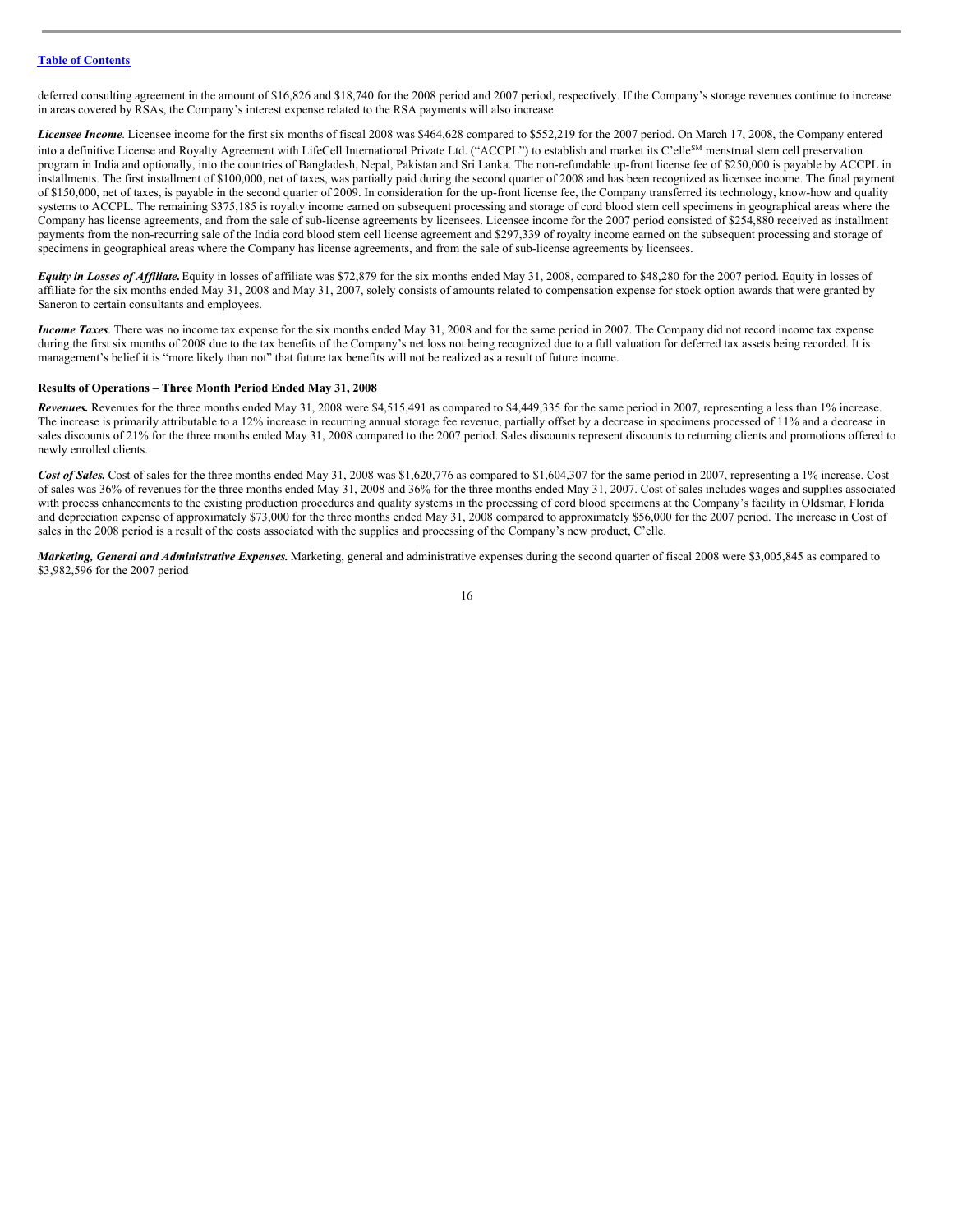representing a 25% decrease. These expenses are primarily comprised of expenses for consumer advertising, salaries and wages for personnel and professional fees. The decrease was principally attributable to a 42% decrease in legal fees and a change in marketing strategy that resulted in a decrease in expenses.

*Impairment of Assets.* During the three months ended May 31, 2008, the Company recognized \$32,940 in charges related to impairment of assets. During the period ended May 31, 2008, management reviewed the cost basis of certain investments in marketable securities and determined that the decline in market value was other-than temporary, resulting in these investments being written down to fair value.

*Depreciation and Amortization*. Depreciation and Amortization for the three months ended May 31, 2008 was \$95,265 as compared to \$132,335 for the 2007 period.

*Research, Development and Related Engineering Expenses.*Research, development and related engineering expenses for the three months ended May 31, 2008 were \$49,081 as compared to \$183,776 for the three months ended May 31, 2007. The expenses for the three months ended May 31, 2008 are primarily comprised of expenses related to the commercialization of the Company's new stem cell technology, C'elle. The expenses for the 2007 period were comprised of development expenses for the Company's proprietary technology developed by the Company for the collection, processing and cryogenic preservation of Plureon® fetal placental stem cells. In April 2007, the Company announced that it decided to indefinitely postpone plans to launch the fetal placental stem cell service, primary due to technological commercialization considerations.

*Interest Expense*. Interest expense for the second quarter of fiscal 2008 was \$339,338 as compared to \$286,916 for the 2007 period. Interest expense is mainly comprised of payments made to the other parties to the Company's Revenue Sharing Agreements ('RSAs') based on the Company's storage revenue. Prior to fiscal 2002, the Company entered into RSAs with individuals and entities for specific geographic areas. The Company's RSAs provide that in exchange for an up-front payment, the Company would share in perpetuity a percentage of its future revenue derived from the annual storage fees charged related to a certain number of specimens that originated from specific areas. The Company currently has four RSAs covering the following states: New York, Texas, Florida and Illinois (including contiguous states). Also included in interest expense is the amortization of the present value of a deferred consulting agreement in the amount of \$8,107 and \$9,292 for the 2008 period and 2007 period, respectively. If the Company's storage revenues continue to increase in areas covered by RSAs, the Company's interest expense related to the RSA payments will also increase.

*Licensee Income.* Licensee income for the second quarter of fiscal 2008 was \$282,081 compared to \$264,224 for the 2007 period. On March 17, 2008, the Company entered into a definitive License and Royalty Agreement with LifeCell International Private Ltd. ("ACCPL") to establish and market its C'elle<sup>SM</sup> menstrual stem cell preservation program in India and optionally, into the countries of Bangladesh, Nepal, Pakistan and Sri Lanka. The non-refundable up-front license fee of \$250,000 is payable by ACCPL in installments. The first installment of \$100,000, net of taxes, was partially paid during the second quarter of 2008 and has been recognized as licensee income. The final payment of \$150,000, net of taxes, is payable in the second quarter of 2009. In consideration for the up-front license fee, the Company transferred its technology, know-how and quality systems to ACCPL. The remaining \$192,638 is royalty income earned on subsequent processing and storage of specimens in geographical areas where the Company has license agreements, and from the sale of sub-license agreements by licensees. Licensee income for the 2007 period consisted of \$127,440 received as an installment payment from the non-recurring sale of the India cord blood stem cell license agreement and \$136,784 of royalty income earned on the subsequent processing and storage of cord blood stem cell specimens in geographical areas where the Company has license agreements, and from the sale of sub-license agreements by licensees.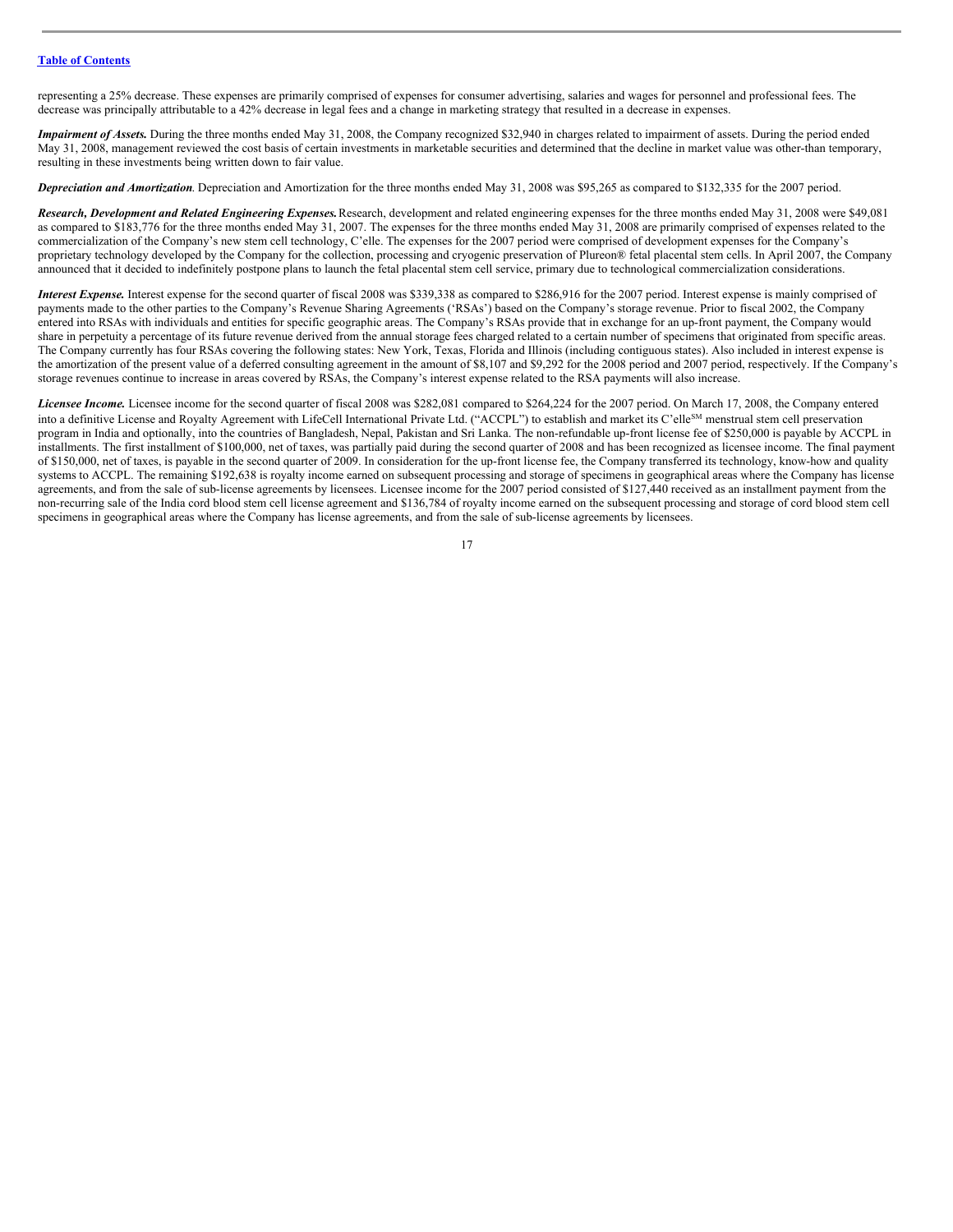*Equity in Losses of Affiliate*. Equity in losses of affiliate was \$56,753 for the three months ended May 31, 2008, compared to \$19,668 for the 2007 period. Equity in losses of affiliate for the three months ended May 31, 2008 and May 31, 2007, solely consists of amounts related to compensation expense for stock option awards that were granted by Saneron to certain consultants and employees.

*Income Taxes*. There was no income tax expense for the three months ended May 31, 2008 and for the same period in 2007. The Company did not record income tax expense during the second quarter of 2008 due to the tax benefits of the Company's net loss not being recognized due to a full valuation for deferred tax assets being recorded. It is management's belief it is "more likely than not" that future tax benefits will not be realized as a result of future income.

#### **Liquidity and Capital Resources**

Through May 31, 2008, the Company's sources of cash have been from sales of its U-Cord® program to customers, the sale of license agreements and proceeds from RSAs. Currently, the Company's cash flow is derived primarily from sales relating to its storage services, including the initial fees and ongoing storage fees.

At May 31, 2008, the Company had cash and cash equivalents of \$3,023,040 as compared to \$3,364,711 at November 30, 2007. The decrease in cash and cash equivalents during the six months ended May 31, 2008 was primarily attributable to the following:

Cash used in operating activities for the six months ended May 31, 2008 amounted to \$173,977, which was primarily attributable to the Company's net loss during the first six months of 2008.

Cash used in investing activities for the six months ended May 31, 2008 amounted to \$167,694 which was primarily attributable to the purchase of property and equipment and marketable securities.

There was no cash provided by financing activities during the first six months of fiscal 2008.

The Company does not have a line of credit or other type of financing instrument. The Company anticipates making capital expenditures of approximately \$500,000 for the next twelve months.

The Company anticipates that its cash and cash equivalents, marketable securities and cash flows from operations will be sufficient to fund its cash needs for at least the next 12 months. Cash flows from operations will depend primarily upon increasing revenues from sales of its umbilical cord blood cellular storage services and new service offerings, and controlling expenses. If expected increases in revenues are not realized, or if expenses are higher than anticipated, the Company may be required to reduce or defer cash expenditures or otherwise manage its cash resources during the next 12 months so that they are sufficient to meet the Company's cash needs for that period. In addition, the Company may consider seeking equity or debt financing if deemed appropriate for its plan of operations, and if such financing can be obtained on acceptable terms. There is no assurance that the reductions in expenditures, if necessary, will not have an adverse effect on the Company's business operations, including sales activities and the development of new services and technology.

#### **Critical Accounting Policies**

The preparation of consolidated financial statements and related disclosures in conformity with accounting principles generally accepted in the United States requires estimates and assumptions that affect the reported amounts of assets and liabilities, revenues and expenses and related disclosures of

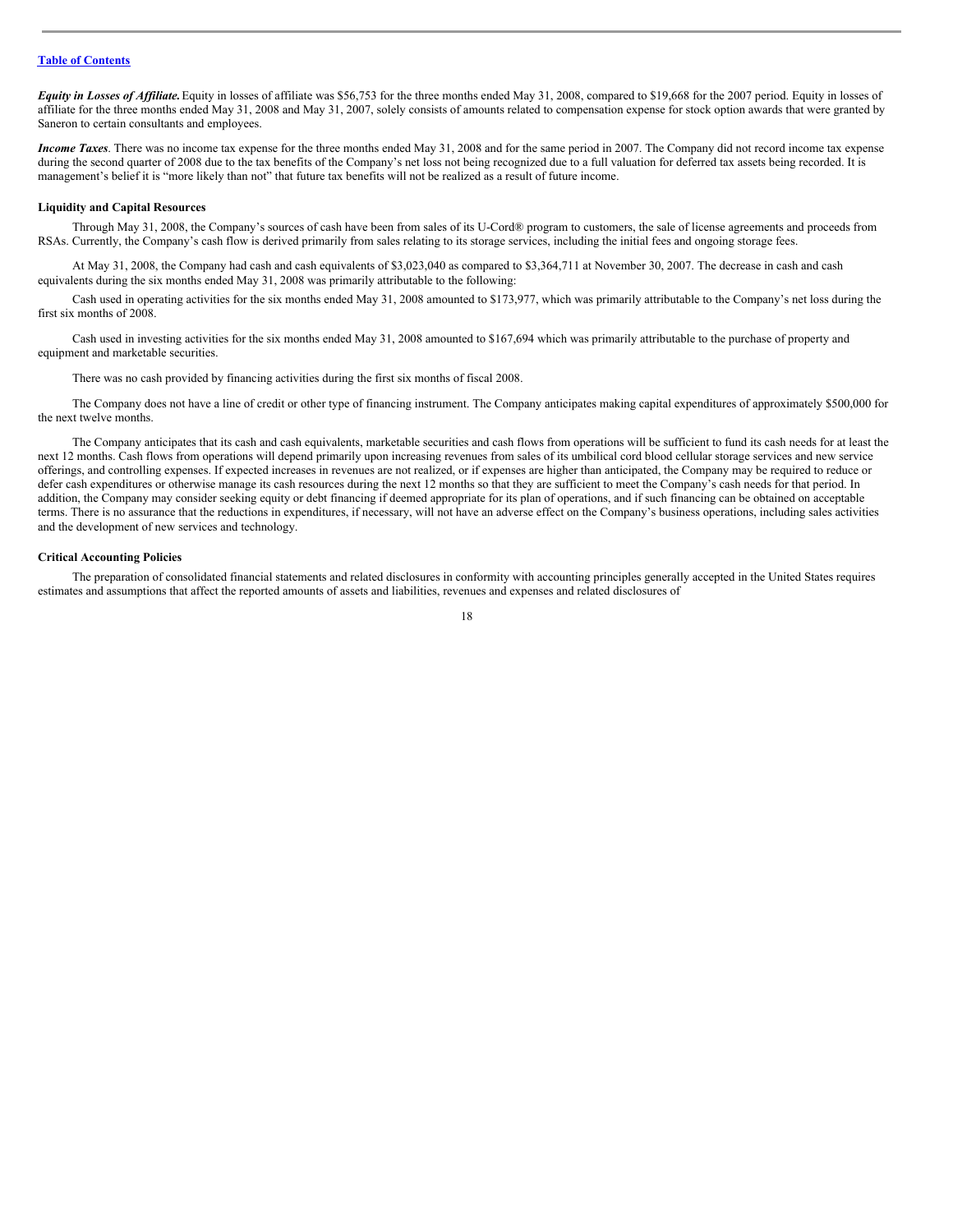contingent assets and liabilities in the consolidated financial statements and accompanying notes. The SEC has defined a company's critical accounting policies as the ones that are most important to the portrayal of the company's financial condition and results of operations, and which require the company to make its most difficult and subjective judgments, often as a result of the need to make estimates of matters that are inherently uncertain. The Company believes that its estimates and assumptions are reasonable under the circumstances; however, actual results may vary from these estimates and assumptions. We have identified the following critical accounting policies that affect the more significant judgments and estimates used in the preparation of the consolidated financial statements.

#### **Revenue Recognition**

The Company records revenue from processing and storage of specimens. We recognize revenue in accordance with SEC Staff Accounting Bulletin No. 101, (SAB 101) as amended by SAB 104, and Emerging Issues Task Force (EITF) Issue No. 00-21 for all revenue transactions. The Company recognizes revenue from processing fees upon completion of processing and cellular storage fees ratably over the contractual storage period. Deferred revenue on the accompanying balance sheets includes the portion of the annual storage fee and the twenty-one year storage fee that is being recognized over the contractual storage period.

## **Accounts Receivable**

Accounts receivable consist of the amounts due from clients that have enrolled in the U-Cord® processing and storage program and amounts due from license affiliates and do not require collateral. Accounts receivable due from clients are due within 30 days and are stated at amounts due from clients net of an allowance for doubtful accounts. Also included in accounts receivable are amounts due from interest-free financing plans that extended payments for services for a maximum period of 15 months. During 2007, the Company discontinued offering these financing plans. Accounts outstanding longer than the contractual payment terms are considered past due. The Company determines its allowance by considering the length of time accounts receivable are past due, the Company's previous loss history, and the customer's current ability to pay its obligations. The Company writes-off accounts receivable when they become uncollectible, and payments subsequently received on such receivables are credited to the allowance for doubtful accounts.

## **Income Taxes**

Under the asset and liability method of SFAS 109 deferred tax assets and liabilities are recognized for the estimated future tax consequences attributable to differences between financial statement carrying amounts of existing assets and liabilities and their respective tax bases. Deferred tax assets and liabilities are measured using enacted tax rates expected to be recovered or settled. A valuation allowance covering the deferred tax assets of the Company as of May 31, 2008 and November 30, 2007, has been provided as the Company believes it is "more likely than not" that the future income tax benefits will not be realized. The Company did not record an income tax benefit during the three and six months ended May 31, 2008, as the benefit was offset by an increase in the valuation allowance.

The Company adopted the provisions of FIN 48 on December 1, 2007. Previously, the Company had accounted for tax contingencies in accordance with SFAS 5. As required by FIN 48, which clarifies SFAS 109, the Company recognizes the financial statement benefit of a tax position only after determining that the relevant tax authority would more likely than not sustain the position following an audit. For tax positions meeting the more-likely-than-not threshold, the amount recognized in the financial statements is the largest benefit that has a greater than 50 percent likelihood of being realized upon ultimate settlement with the relevant tax authority. Increases or decreases to the unrecognized tax benefits could result from management's belief that a position can or cannot be sustained upon examination based on subsequent information or potential lapse of the applicable statute of limitation for certain tax positions.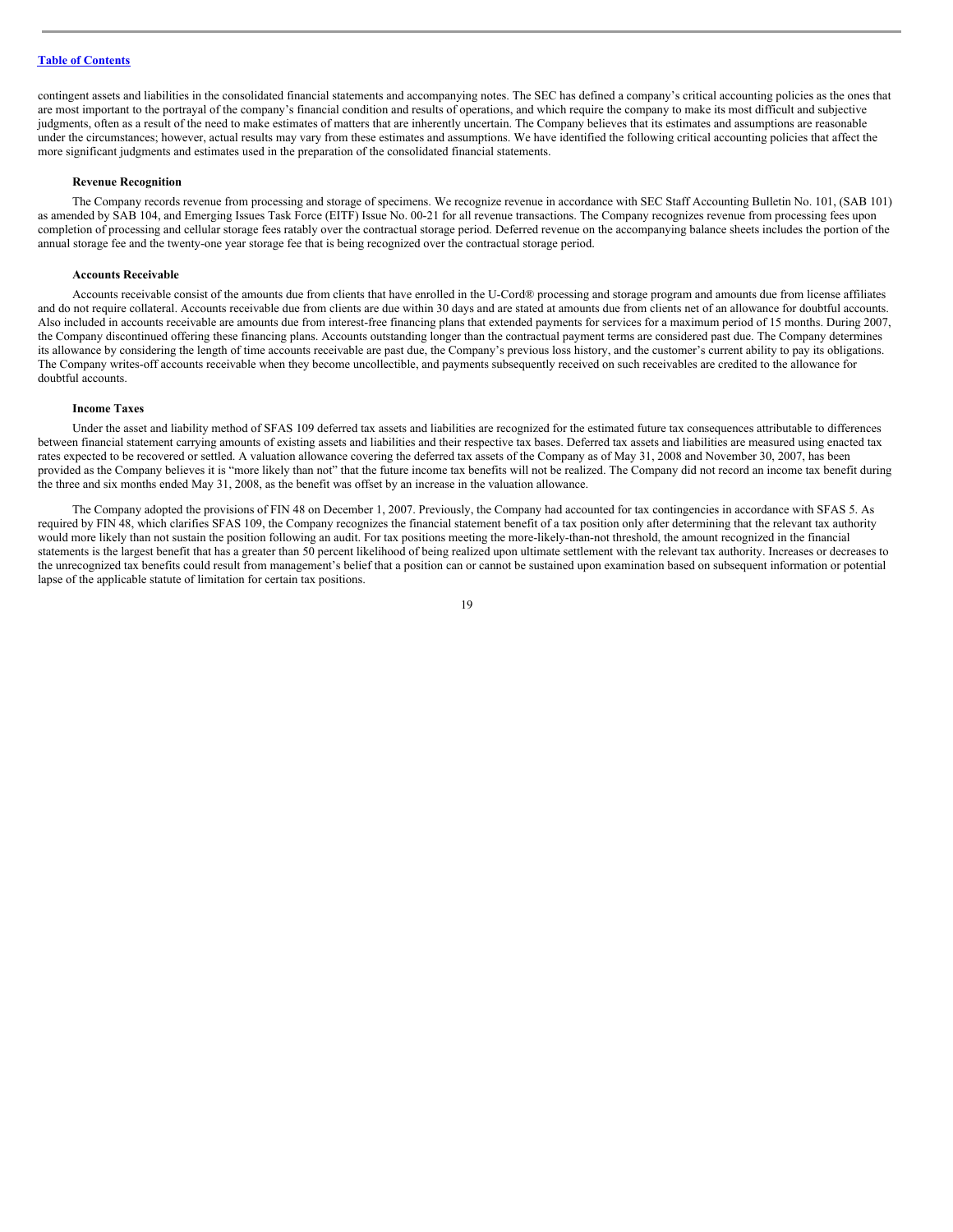The Company recognizes interest and penalties related to uncertain tax positions in income tax expense. As of the date of the adoption of FIN 48 and May 31, 2008, the Company had no provisions for interest or penalties related to uncertain tax positions.

#### **Revenue Sharing Agreements**

The Company has entered into Revenue Sharing Agreements ("RSAs") with various parties whereby these parties contracted with the Company for a percentage of future storage revenues the Company generates from clients in specific geographical areas. The RSAs have no definitive term or termination provisions. The sharing applies to the storage fees for all specified specimens in the area up to the number covered in the contract. When the number of specimens is filled, any additional specimens stored in that area are not subject to revenue sharing. As there are empty spaces resulting from attrition, the Company agrees to fill them as soon as possible. The parties typically pay the Company a non-refundable up-front fee for the rights to these future payments. The Company had recognized these non-refundable fees as a long-term liability. Given the criteria under which these RSAs are established, cash payments on these contracts can fluctuate from period to period. All payments made to the other parties to the RSAs are recognized as interest expense. At such time as the total payments can be determined, the Company will commence amortizing these liabilities under the effective interest method. The Company does not intend to enter into additional RSAs.

## **License and Royalty Agreements**

The Company has entered into licensing agreements with certain investors in various international markets in an attempt to capitalize on the Company's technology. The investors typically pay a licensing fee to receive Company marketing programs, technology and know-how in a selected area. The investor may be given a right to sell sublicense agreements as well. As part of the accounting for the up-front license revenue, revenue from the up-front license fee is recognized based on such factors as when the payment is due, collectability and when all material services or conditions relating to the sale have been substantially performed based on the terms of the agreement. The Company has three active licensing agreements, one covering Mexico, Central America, and Ecuador, and two covering India.

In addition to the license fee, the Company earns royalties on subsequent processing and storage revenues by the licensee in the selected area and a fee on any sub-license agreements that are sold by the licensee where applicable. The Company also processes and stores specimens sent directly from customers of sub-licensees in Mexico, Central America, and Ecuador. These fees are included in revenue on the consolidated statements of operations and comprehensive loss. As part of the accounting for royalty revenue, the Company uses estimates and judgments in determining the timing and amount of royalty revenue to recognize. The Company periodically, and at least annually, reviews license and royalty receivables for collectability and, if necessary, will record an expense for an allowance for uncollectible accounts.

## **Marketable Securities and Other Investments**

The Company has certain investments in certificates of deposit, bonds and equity securities, which are categorized as marketable securities and other investments. The Company believes these are conservative investments with a low risk for significant loss of principal. The Company regularly assesses its marketable security investments for impairments and adjusts its investment strategy, as it deems appropriate. The Company classifies certain marketable securities and other investments as current in the accompanying consolidated balance sheets based on original maturity dates of less than one year. The cost basis of the other investments has been written down to fair value.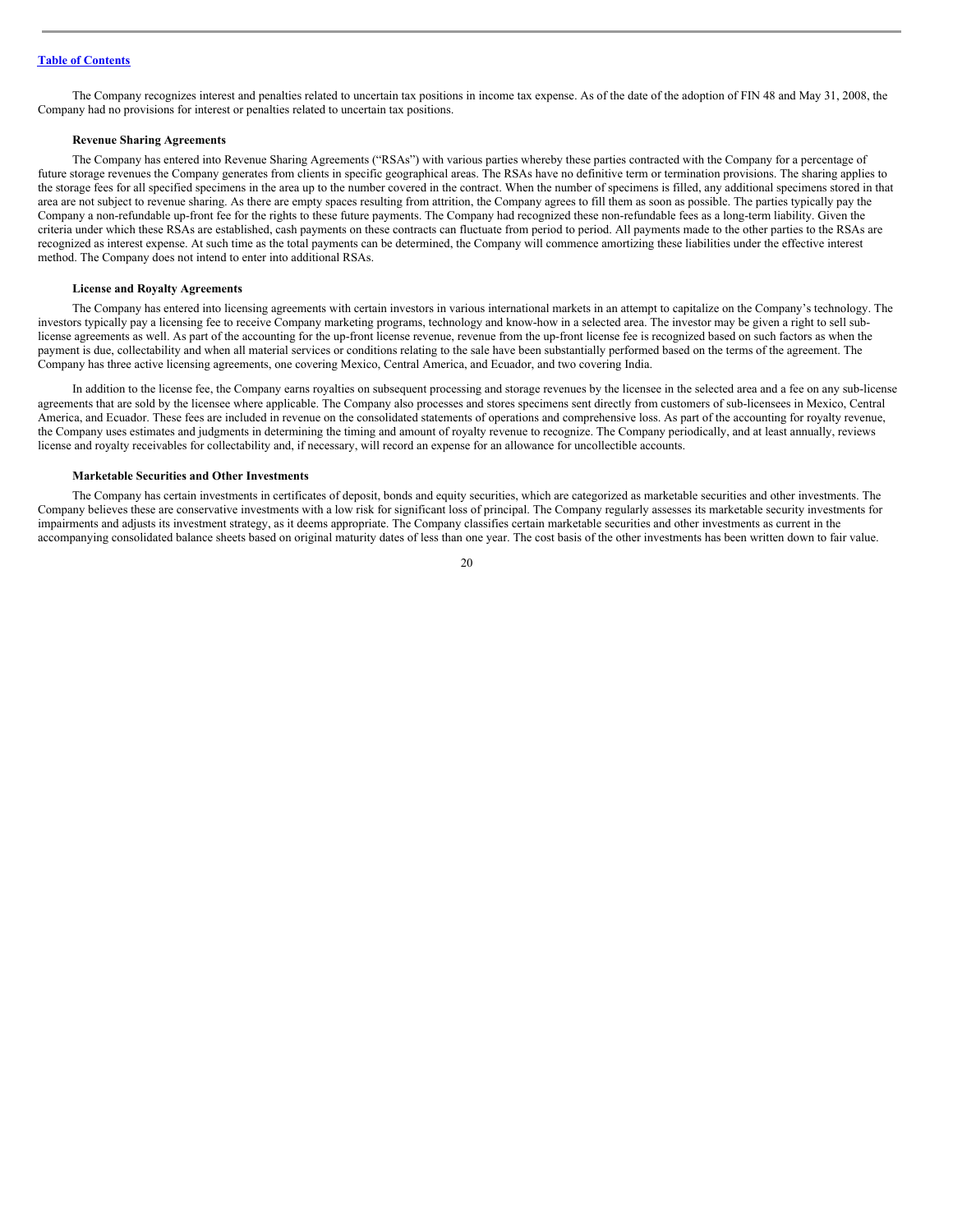## **Investment in Saneron**

The Company made a significant investment in an entity that is involved in the area of stem cell research. The Company accounts for this investment under the equity method and reviews its investment for possible impairment when there are indicators of possible impairment and, if necessary, adjusts the carrying value of such investment. The Company records equity in losses of affiliates until the investment balance is zero and only goodwill is remaining. The investment is reviewed annually to determine if an other than temporary impairment exists. The Company does not believe that an impairment exists as of May 31, 2008 and November 30, 2007.

#### **Litigation**

The Company is periodically involved in litigation and regulatory proceedings incidental to the conduct of our business and the Company expects that it will be involved in such litigation and regulatory proceedings from time to time. The Company regularly reviews any such litigation and regulatory proceedings for possible adverse outcomes, and provides estimates for the possible liability to the Company from such adverse outcomes, as it considers appropriate.

### **Product Warranty and Cryo-Cell CaresTM Program**

In December 2005, the Company began providing its customers enrolled under the new pricing structure with a payment warranty under which the Company agrees to pay \$50,000 to its client if the U-Cord® product retrieved is used for a stem cell transplant for the donor or an immediate family member and fails to engraft, subject to various restrictions. Additionally, under the Cryo-Cell Cares<sup>™</sup> program the Company will pay \$10,000 to the client to offset personal expenses if the U-Cord® product is used for bone marrow reconstitution in a myeloblative transplant procedure. The Company has not experienced any claims under the warranty program nor has it incurred costs related to these warranties. The Company does not maintain insurance for this warranty program and therefore maintains reserves to cover our estimated potential liabilities. The Company accounts for the warranty as an obligation and recognizes the obligation in accordance with SFAS No. 5, Accounting for Contingencies. The Company's reserve balance is based on the \$50,000 maximum payment and the \$10,000 maximum expense reimbursement multiplied by formulas to determine the projected number of units requiring a payout. The Company determined the estimated expected usage and engraftment failure rates based on an analysis of the historical usage and failure rates and the historical usage and failure rates in other private and public cord blood banks based on published data. The Company's estimates of expected usage and engraftment failure could change as a result of changes in actual usage rates or failure rates and such changes would require an adjustment to the established reserves. The historical usage and failure rates have been very low and a small increase in the number of transplants or engraftment failures could cause a significant increase in the estimated rates used in determining our reserve. In addition, the reserve will increase as additional U-Cord® specimens are stored which are subject to the warranty. As of May 31, 2008 and November 30, 2007, the Company recorded reserves under these programs in the amounts of \$89,119 and \$72,633, respectively, which are included in accrued expenses in the accompanying consolidated balance sheets.

#### **Off-Balance Sheet Arrangements**

The Company has no off-balance sheet arrangements that have or are reasonable likely to have a current or future effect on its financial condition, changes in financial condition, revenues or expenses, results of operations, liquidity, capital expenditures or capital resources that is material to investors.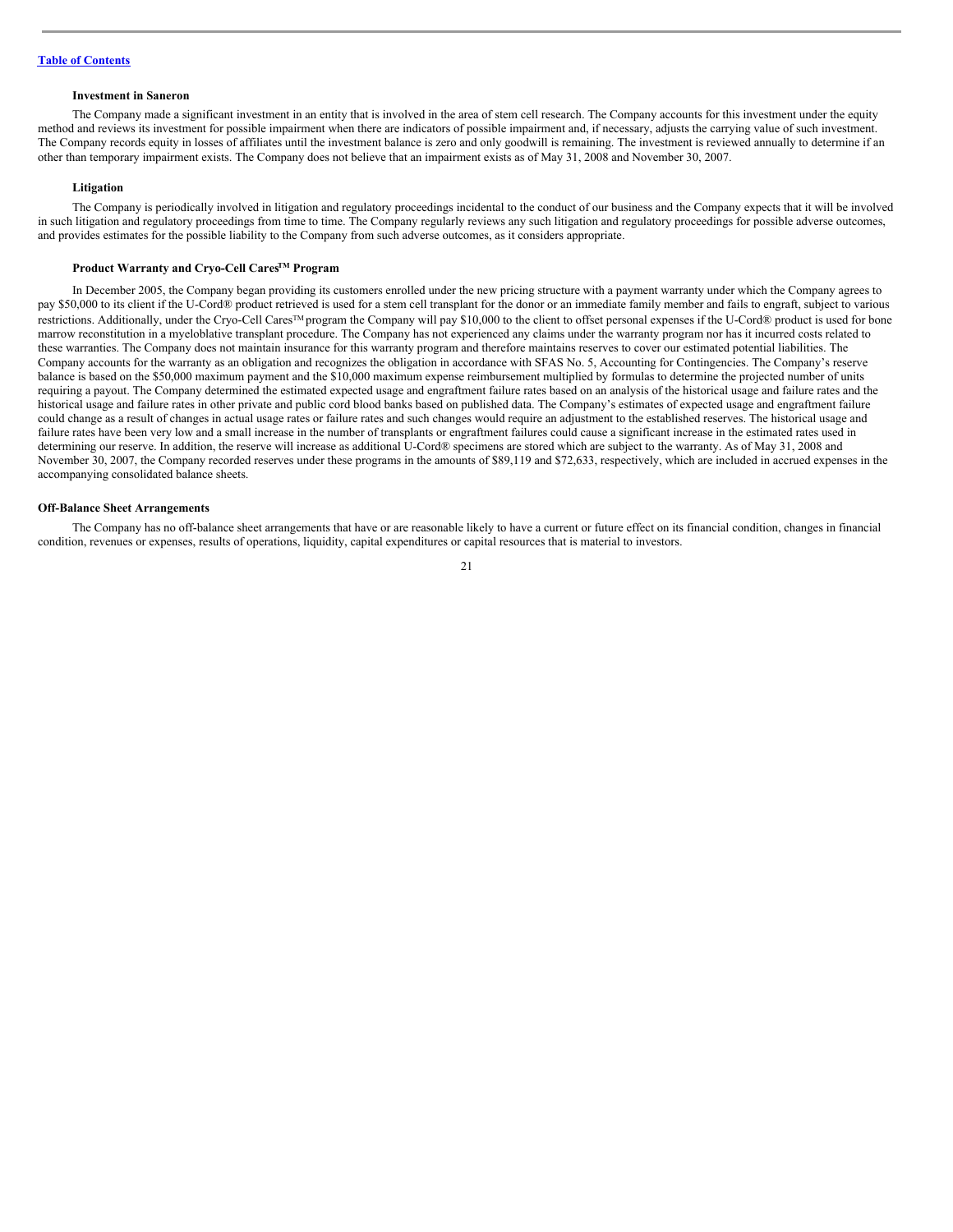### **Forward Looking Statements**

This Form 10-Q, press releases and certain information provided periodically in writing or orally by the Company's officers or its agents may contain statements which constitute "forward-looking statements" within the meaning of Section 27A of the Securities Act of 1933, as amended and Section 21E of the Securities Exchange Act of 1934. The terms "Cryo-Cell International, Inc.," "Cryo-Cell" "Company," "we," "our" and "us" refer to Cryo-Cell International, Inc. The words "expect," "believe," "goal," "plan," "intend," "estimate" and similar expressions and variations thereof, if used, are intended to specifically identify forward-looking statements. Those statements appear in a number of places in this Form 10-Q and in other places, and include statements regarding the intent, belief or current expectations of the Company, its directors or its officers with respect to, among other things:

- (i) our future performance and operating results;
- (ii) our future operating plans;
- (iii) our liquidity and capital resources; and
- (iv) our legal proceedings

Investors and prospective investors are cautioned that any such forward-looking statements are not guarantees of future performance and involve risks and uncertainties, and that actual results may differ materially from those projected in the forward-looking statements as a result of various factors. The factors that might cause such differences include, among others, the following:

- (i) any adverse effect or limitations caused by recent increases in government regulation of stem cell storage facilities;
- (ii) any increased competition in our business;
- (iii) any decrease or slowdown in the number of people seeking to store umbilical cord blood stem cells or decrease in the number of people paying annual storage fees;
- (iv) market acceptance of the Company's new C'elle service will require publication of additional scientific studies, consumer awareness, and the development of new therapies from the C'elle technology, none of which are certain;
- (v) any new services relating to other types of stem cells that have not yet been offered commercially, and there is no assurance that other stem cell services will be launched or will gain market acceptance;
- (vi) any adverse impacts on revenue or operating margins due to the costs associated with increased growth in our business, including the possibility of unanticipated costs relating to the operation of our facility and costs relating to the commercial launch of the placental stem cell service offering or any other new types of stem cells;
- (vii) any unique risks posed by our international activities, including but not limited to local business laws or practices that diminish our affiliates' ability to effectively compete in their local markets;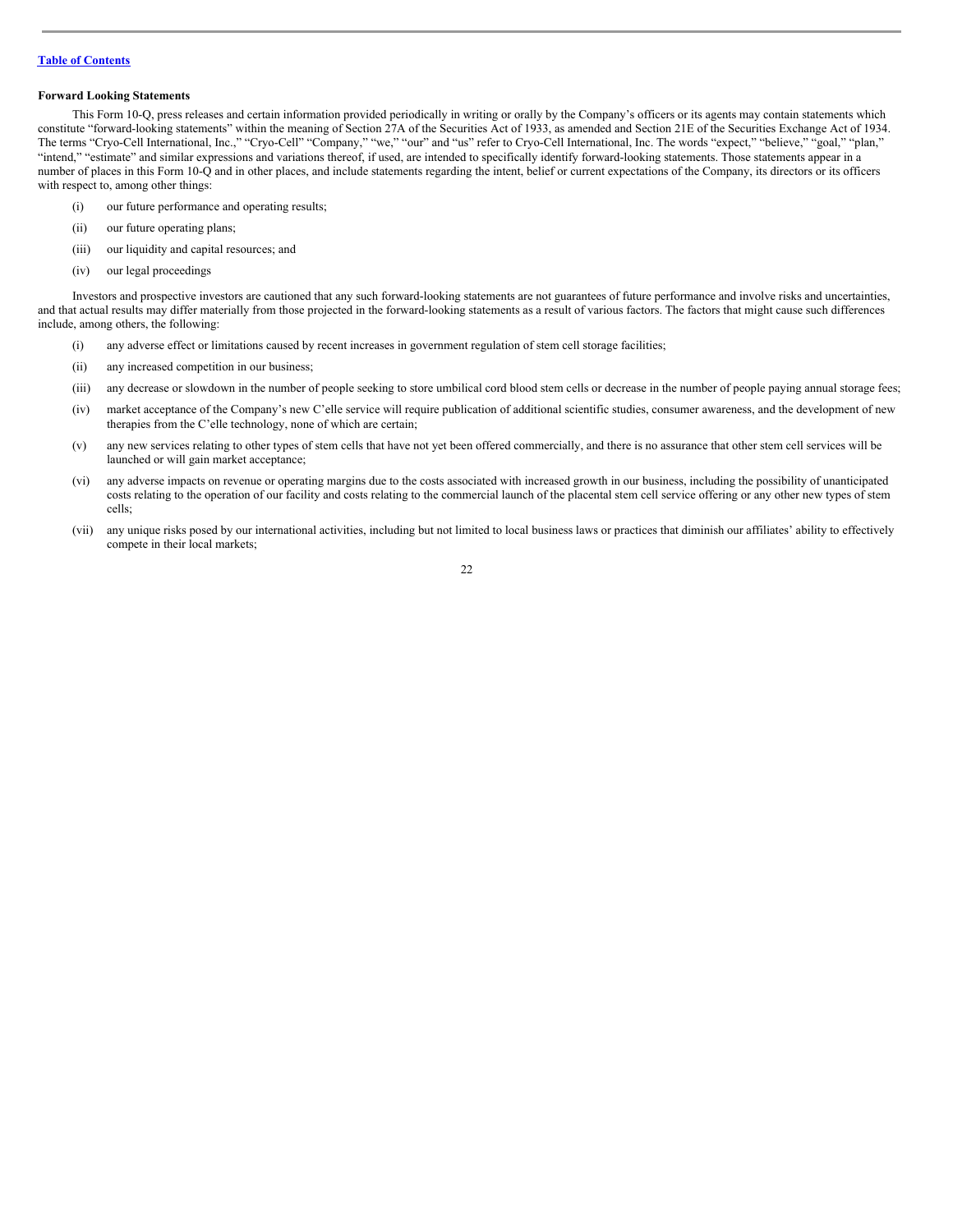- (viii) any technological or medical breakthroughs that would render the Company's business of stem cell preservation obsolete;
- (ix) any material failure or malfunction in our storage facilities; or any natural disaster or act of terrorism that adversely affects stored specimens;
- (x) any adverse results to our prospects, financial condition or reputation arising from any material failure or compromise of our information systems;
- (xi) the costs associated with defending or prosecuting litigation matters, particularly including litigation related to intellectual property, and any material adverse result from such matters;
- (xii) any negative consequences resulting from deriving, shipping and storing specimens at a second location.

We undertake no obligation to publicly update or revise the forward-looking statements made in this Form 10-Q to reflect events or circumstances after the date of this Form 10-Q or to reflect the occurrence of unanticipated events.

Readers are cautioned not to place undue reliance on these forward-looking statements, which reflect management's analysis only as of the date hereof. Cryo-Cell International, Inc. undertakes no obligation to publicly revise these forward-looking statements to reflect events or circumstances that arise after the date hereof. Readers should carefully review the risk factors described in other documents the Company files from time to time with the Securities and Exchange Commission, including the Annual Report on Form 10-K filed by the Company and any Current Reports on Form 8-K filed by the Company.

#### <span id="page-22-0"></span>**Item 3. Quantitative and Qualitative Disclosures About Market Risk.**

#### Foreign Exchange Risk

The Company is not exposed to material fluctuations in currency exchange rates because the payments from the Company's international affiliates are received in U.S. dollars.

#### Interest Rate Risk

The Company invests its cash in a variety of financial instruments, principally securities issued by the U.S government and its agencies, investment grade corporate and money market instruments. These investments are denominated in U.S. dollars. These bonds are subject to interest rate risk, and could decline in value if interest rates fluctuate. Due to the conservative nature of these instruments, the Company does not believe that there is a material exposure to interest rate risk.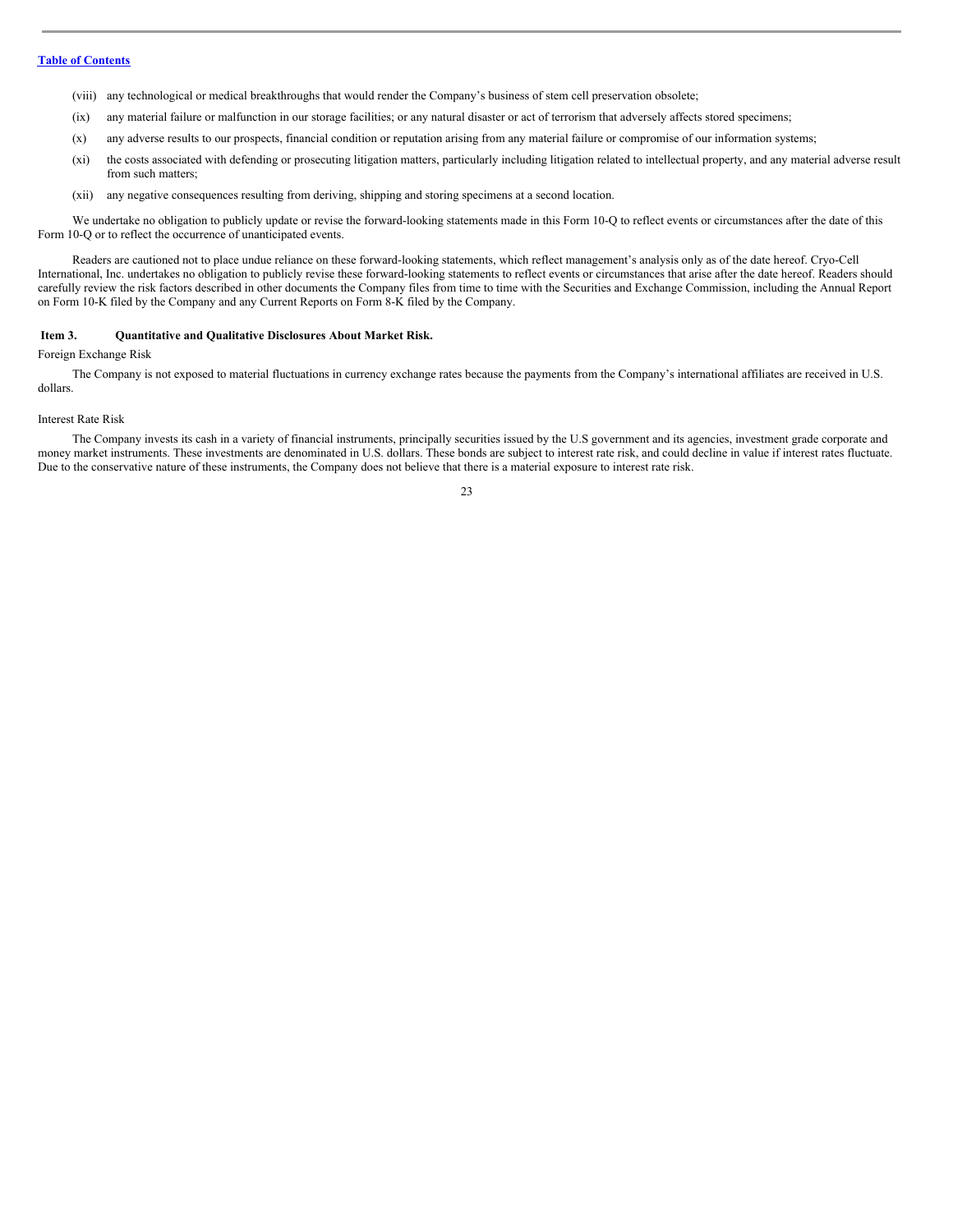## <span id="page-23-0"></span>**Item 4. Controls and Procedures**

#### **Evaluation of Disclosure Controls and Procedures**

Based on their most recent review, as of the end of the period covered by this report, the Company's principal executive officer and principal financial officer have concluded that the Company's disclosure controls and procedures are effective to provide reasonable assurance that information required to be disclosed by the Company in the reports that it files or submits under the Securities Exchange Act of 1934, as amended, is accumulated and communicated to the Company's management, including its principal executive officer and principal financial officer, as appropriate to allow timely decisions regarding required disclosure and are effective to provide reasonable assurance that such information is recorded, processed, summarized and reported within the time periods specified in the SEC's rules and forms.

## **Changes in Internal Control Over Financial Reporting**

As previously disclosed, during the November 30, 2007, year end closing process, the Company's principal executive officer and principal financial officer concluded that the Company's disclosure controls and procedures were not effective, due to a material weakness surrounding accrued expenses.

- As a result of those findings, management undertook the following action to address the material weakness:
- Redesigned, tested and implemented a new information system query upon which a component of accrued expenses is derived.

The changes in the Company's internal control over financial reporting described in the previous paragraph were implemented prior to the Company reporting its results for the quarter ended February 29, 2008. There were no other changes in the Company's internal control over financial reporting during the quarter ended May 31, 2008 that have materially affected, or are reasonably likely to materially affect, the Company's internal control over financial reporting.

## **Limitations on the Effectiveness of Controls**

Our management, including our CEO and CFO, does not expect that our Disclosure Controls and internal controls will prevent all error and all fraud. A control system, no matter how well conceived and operated, can provide only reasonable, not absolute, assurance that the objectives of the control system are met. Further, the design of a control system must reflect the fact that there are resource constraints, and the benefits of controls must be considered relative to their costs. Because of the inherent limitations in all control systems, no evaluation of controls can provide absolute assurance that all control issues and instances of fraud, if any, within the company have been detected. These inherent limitations include the realities that judgments in decision-making can be faulty, and that breakdowns can occur because of simple error or mistake. Additionally, controls can be circumvented by the individual acts of some persons, by collusion of two or more people, or by management or board override of the control.

The design of any system of controls also is based in part upon certain assumptions about the likelihood of future events, and there can be no assurance that any design will succeed in achieving its stated goals under all potential future conditions; over time, control may become inadequate because of changes in conditions, or the degree of compliance with the policies or procedures may deteriorate. Because of the inherent limitations in a cost-effective control system, misstatements due to error or fraud may occur and not be detected.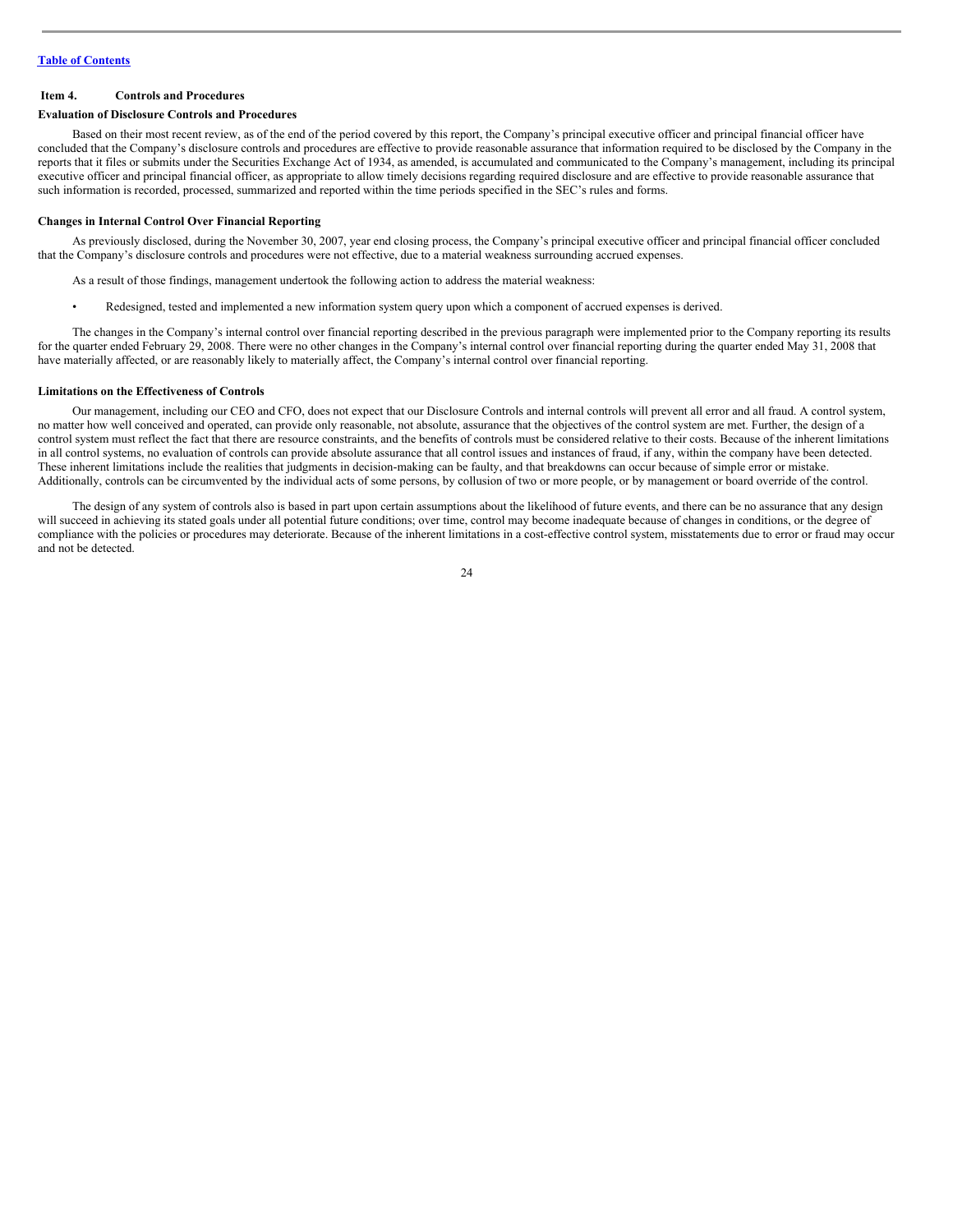Our disclosure controls and procedures were designed to provide reasonable assurance of achieving their control objectives.

## <span id="page-24-0"></span>**PART II - OTHER INFORMATION**

## <span id="page-24-1"></span>**ITEM 1. LEGAL PROCEEDINGS**

Incorporated by reference to Part I. Financial Statements-Notes to Condensed Consolidated Financial Statements – Note 3.

## <span id="page-24-2"></span>**ITEM 1A. RISK FACTORS**

Not applicable.

## **ITEM 2. UNREGISTERED SALES OF EQUITY SECURITIES AND USE OF PROCEEDS**

None.

## <span id="page-24-3"></span>**ITEM 3. DEFAULTS UPON SENIOR SECURITIES**

None.

## <span id="page-24-4"></span>**ITEM 4. SUBMISSION OF MATTERS TO A VOTE OF SECURITY HOLDERS**

The Company held a Special Meeting of Stockholders on March 4, 2008. The stockholders voted on the following:

- 1. Election of six directors; and
- 2. Ratification of the appointment of Grant Thornton LLP as the Company's independent registered public accountants for fiscal 2008. The following results were certified by the Inspector of Elections on March 4, 2008: *Election of Directors*. The following persons were elected as directors at the Annual Meeting:

| <b>Nominees Elected</b> | For       | Withheld  |
|-------------------------|-----------|-----------|
| Mercedes Walton         | 7.969.379 | 1,896,073 |
| Gaby W. Goubran         | 7.987.604 | 1,877,848 |
| John Mathews            | 8.157.008 | 1,708,444 |
| Anthony P. Finch        | 7.989.004 | 1.876.448 |
| Andrew J. Filipowski    | 8.161.569 | 1,703,883 |
| Ki Yong Choi            | 8.161.069 | 1,704,383 |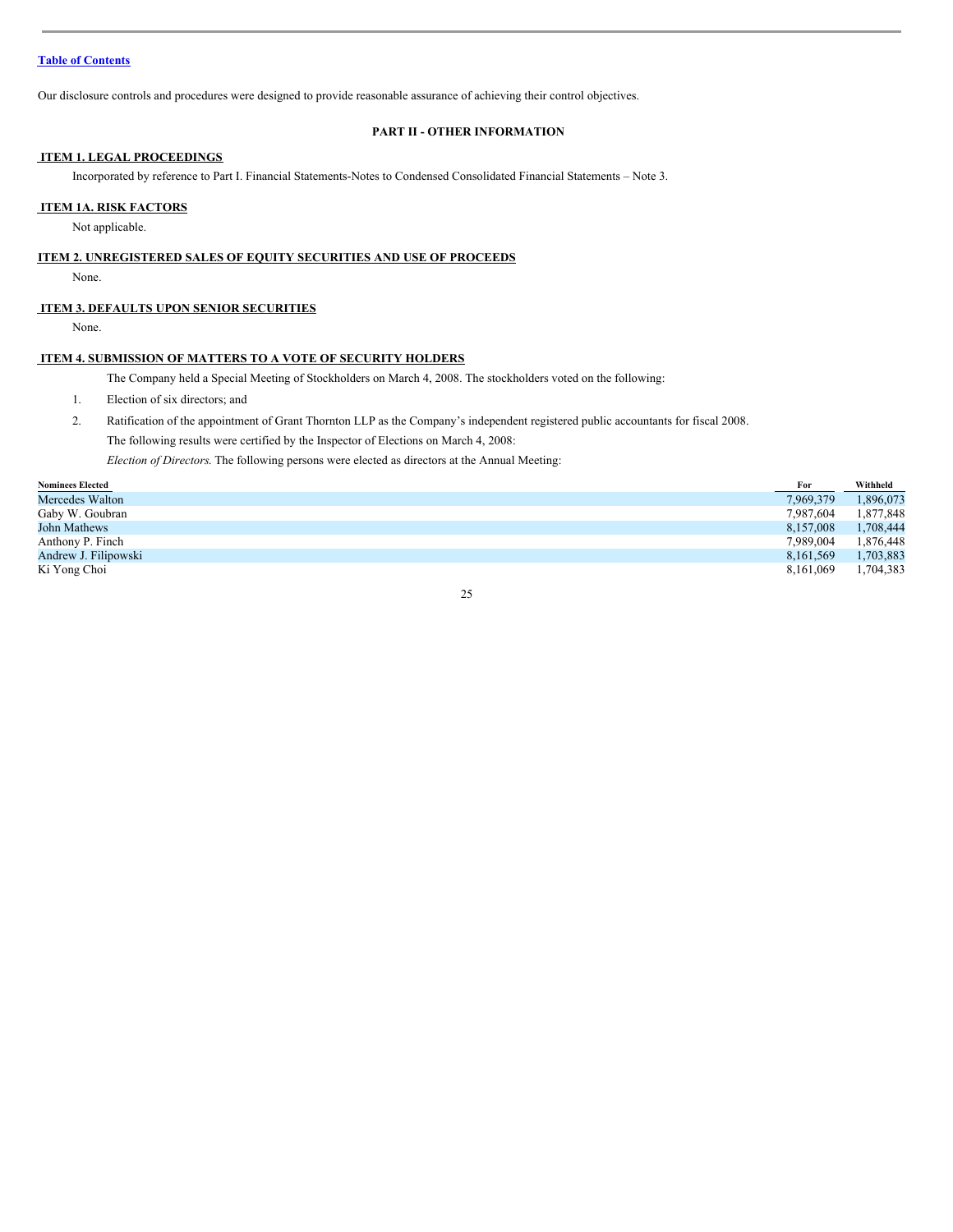*Ratification of Auditor Appointment*. The proposal to ratify the appointment of Grant Thornton LLP as the Company's independent registered public accountants for fiscal 2008 was approved by the following vote:

| For | gainst | ` bstain<br> |
|-----|--------|--------------|
|     | vœ     | $\sim$       |

## <span id="page-25-0"></span>**ITEM 5. OTHER INFORMATION**

As described in Part I. Financial Statements-Notes to Condensed Consolidated Financial Statements – Note 3, in August 2007, Mr. David Portnoy brought an action against the Company and its directors in the Delaware Chancery Court. On January 22, 2008, the Court issued an order under which the Company was required to hold a special meeting of shareholders for the election of directors on March 4, 2008, and the order provided that the members of the management slate pay their own proxy solicitation costs in connection with the special meeting; any costs to the Company of holding the special meeting; and the costs of a special master to preside over the special meeting. Approximately \$292,000 of expenses was incurred in connection with the special meeting. The director defendants sought and obtained coverage under the directors and officers' insurance policy ("D&O policy") provided by the Company and disclosed this fact to the Court. Mr. Portnoy challenged the use of the proceeds of the D&O policy by the directors, and the Court directed the defendants to show cause why the use of such proceeds was permissible. On June 18, 2008, the Court issued an order approving a stipulation under which defendants and the plaintiff agreed, without the defendants admitting any wrongdoing or misconduct, to resolve their dispute concerning the use of the proceeds of the D&O policy. Under the stipulation, the director defendants are entitled to use the proceeds of the D&O policy to obtain reimbursement for the expenses they incurred in connection with the special meeting. The annual retainer for directors Gaby Goubran, Anthony Finch and Scott Christian and the annual compensation Ms. Mercedes Walton receives as an officer of the Company will be reduced for each individual by \$5,000 per year for two years. The Court's order provided that the case is now closed.

<sup>26</sup>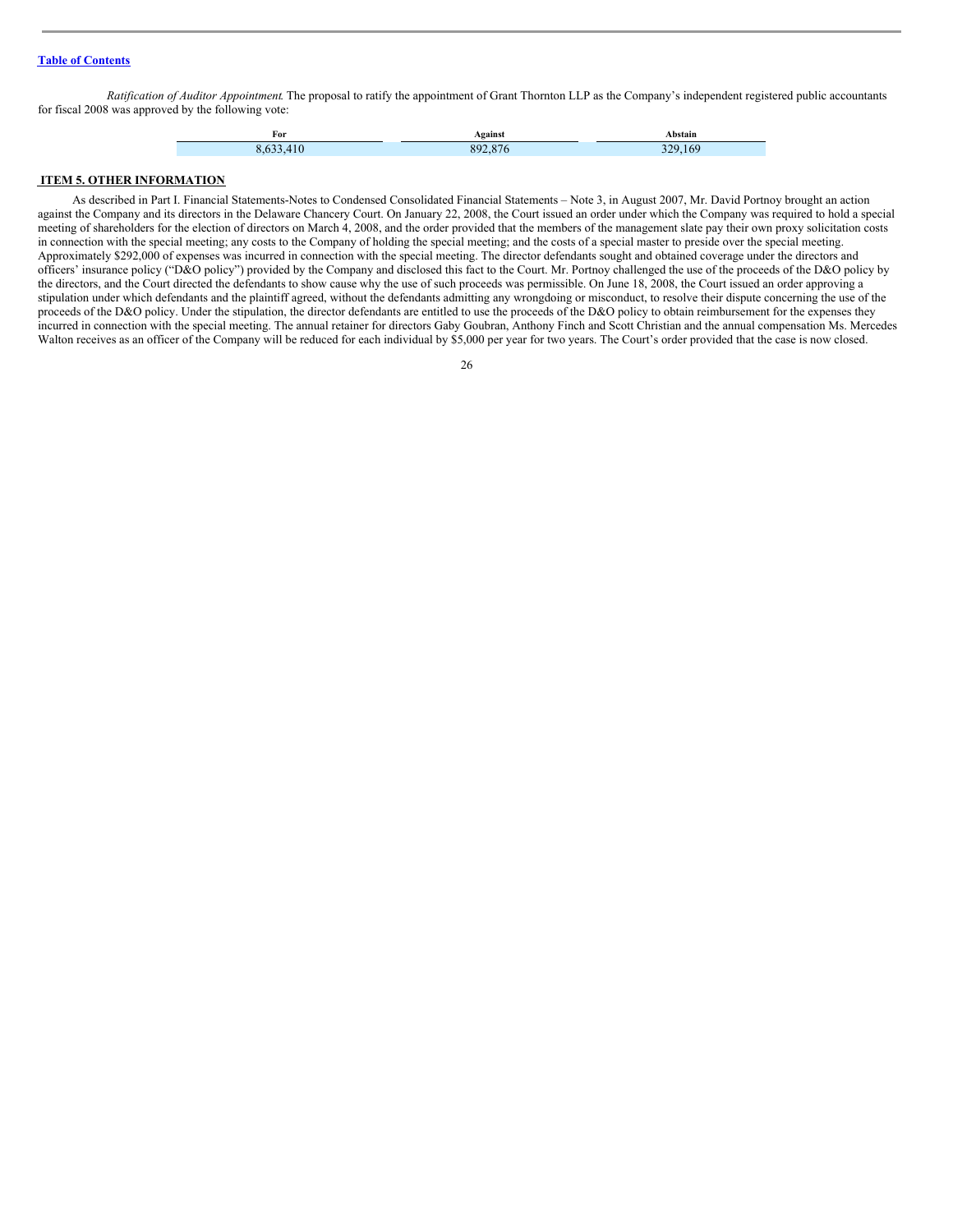## <span id="page-26-0"></span>**ITEM 6. EXHIBITS**

- (a) Exhibits
	- 10.1 Amendment dated July 16, 2007 to Employment Agreement dated August 15, 2005 between the Company and Mercedes Walton.
	- 10.2 Stipulation and Order of Court of Chancery of the State of Delaware dated June 18, 2008.
	- 31.1 Certification of CEO Pursuant to Section 302 of the Sarbanes-Oxley Act of 2002.
	- 31.2 Certification of CFO Pursuant to Section 302 of the Sarbanes-Oxley Act of 2002.
	- 32 Certification Pursuant to 18 U.S.C. Section 1350, as Adopted Pursuant to Section 906 of the Sarbanes-Oxley Act of 2002.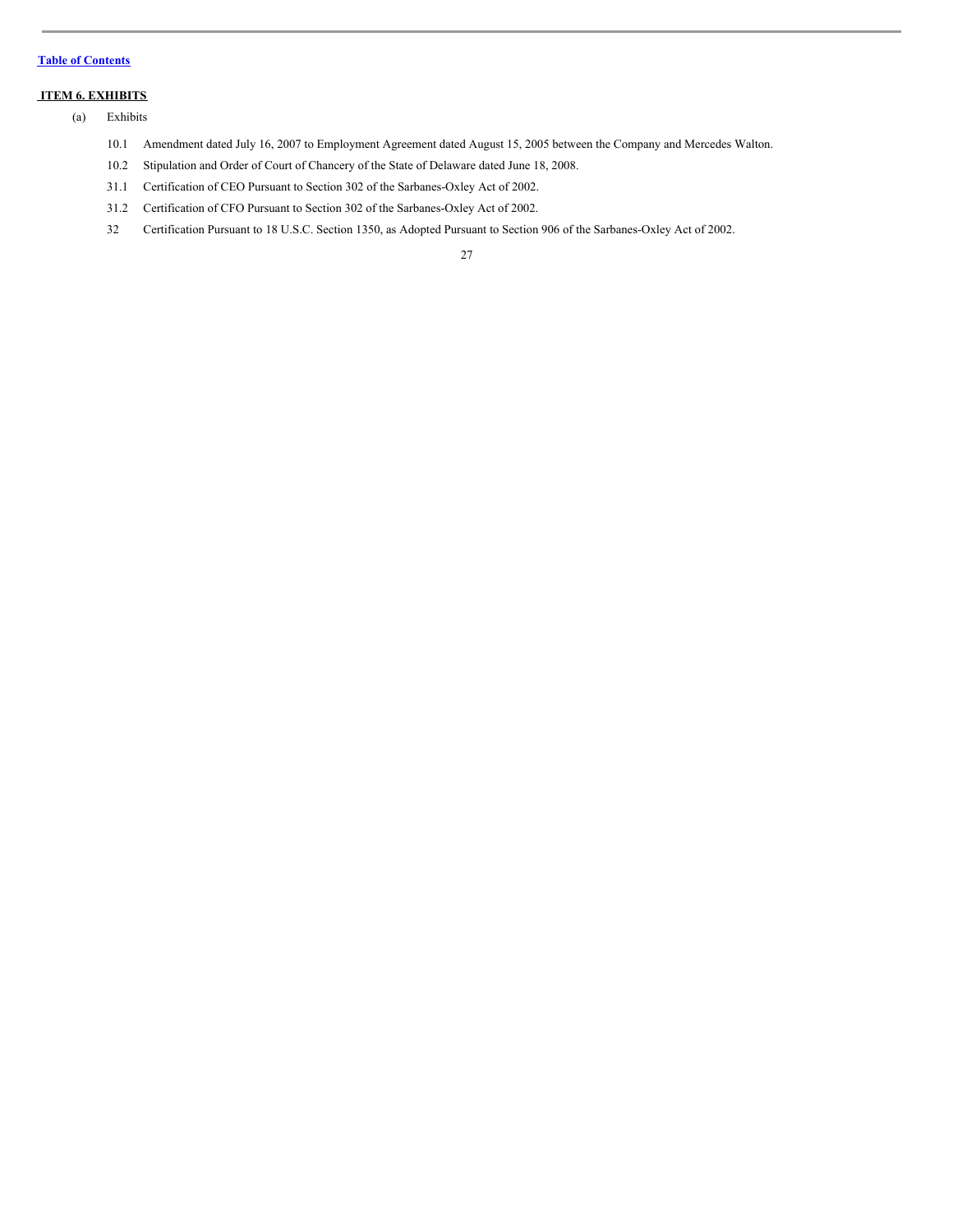## <span id="page-27-0"></span>**SIGNATURES**

Pursuant to the requirements of the Securities Exchange Act of 1934, the Registrant has duly caused this report to be signed on its behalf by the undersigned thereunto duly authorized.

Cryo-Cell International, Inc.

/s/ MERCEDES WALTON Mercedes Walton Chief Executive Officer

Cryo-Cell International, Inc.

/s/ JILL TAYMANS

Jill M. Taymans Vice President, Finance

Date: July 15, 2008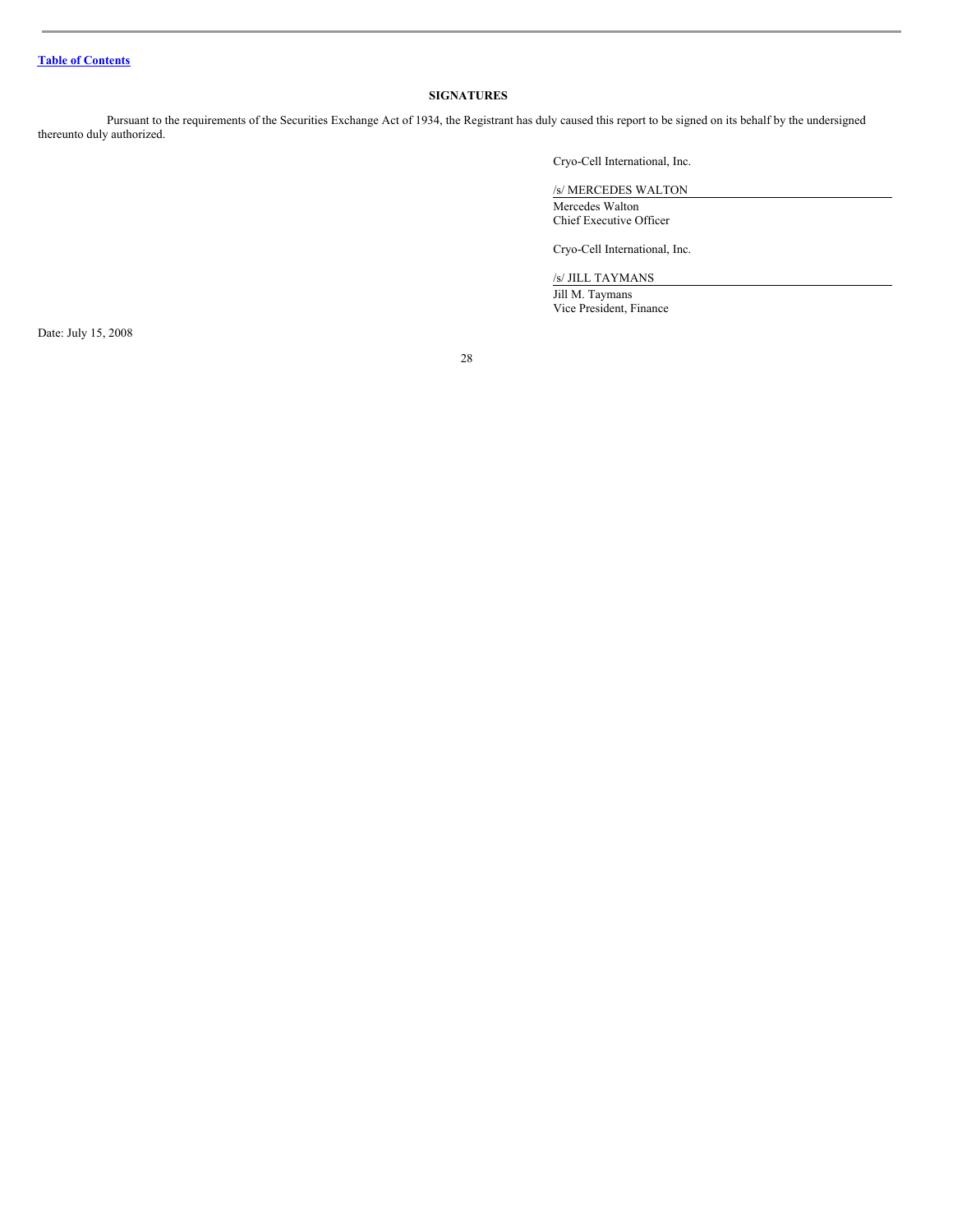## **AGREEMENT**

This Agreement is entered into and effective this 16th day of July, 2007, by and between Cryo-Cell International, Inc. (the "Company") and Mercedes Walton (the "Executive").

## **RECITALS**

A. The Company and the Executive entered into an Employment Agreement dated August 15, 2005 (the "Employment Agreement") pursuant to which the Company agreed to provide certain specified compensation to the Executive.

B. The Company and the Executive desire to amend the terms of the Executive's Employment Agreement to comply with Section 409A of the Internal Revenue Code of 1986, as amended (the "Code") as provided herein.

NOW, THEREFORE, in consideration of the foregoing and the mutual covenants contained herein, the parties agree, and the Employment Agreement hereby is amended, as follows:

#### **AMENDMENT**

1. The following sentence is hereby added at the end of subparagraph 2(f) of the Employment Agreement:

"Any such reimbursement shall be for expenses incurred by the Executive during her lifetime and such reimbursement shall be made not later than December 31 of the year following the year in which the Executive incurs the expense. In no event will the amount of expenses so reimbursed by the Company in one year affect the amount of expenses eligible for reimbursement, or in-kind benefits to be provided, in any other taxable year."

2. The last sentence of subparagraph  $3(e)$ (ii) of the Employment Agreement is hereby deleted in its entirety and replaced with the following:

"Such payments shall be made in a lump sum on the earlier of (A) the first day of the seventh month following the Executive's "separation from service" with the Company (as such phrase is defined in Section 409A of the Code) (the "Separation from Service") or (B) the Executive's death, together with interest thereon from the date of such Separation from Service through the date of payment at the applicable federal rate, determined under Section 1274(d) of the Code.

3. The following language is hereby inserted at the end of subparagraph 3(e)(iii) of the Employment Agreement:

"; provided that either the provision and payment of any benefits under such plans or programs is excluded from the phrase "deferral of compensation" (as such phrase is defined for purposes of Section 409A of the Code) or the value of the provision and payment of any such benefits that are not so excluded in the aggregate do not exceed the applicable dollar amount under Section 402(g)(1)(B) of the Code for the year of Executive's Separation of Service."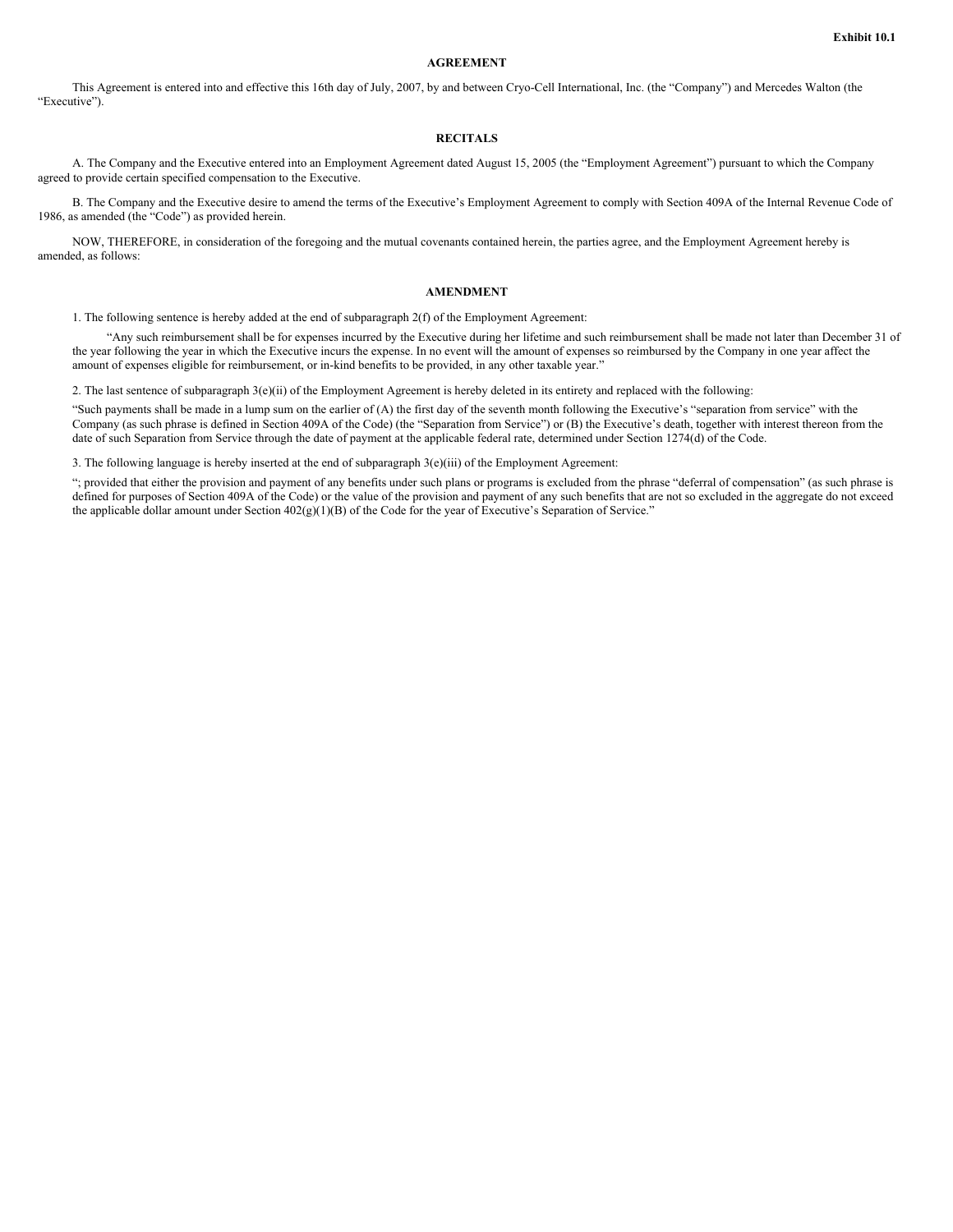4. Subparagraph  $3(e)(iv)$  of the Employment Agreement is hereby deleted in its entirety and replaced with the following:

"The Company shall pay all reasonable legal fees and expenses incurred by the Executive during her lifetime as a result of such termination, including the legal fees and expenses of enforcing the terms of this Agreement; payment of such fees shall be made within thirty (30) days following the Company's receipt of an appropriate invoice therefor, but not later than December 31 of the year following the year in which the Executive incurs such fees and expenses. In no event will the amount of fees and expenses so paid by the Company in one year affect the amount of fees and expenses that the Company is obligated to pay, or in-kind benefits to be provided, in any other taxable year."

5. The following language is hereby inserted at the end of subparagraph  $3(e)(v)$  of the Employment Agreement:

"; provided, however, that all such outplacement services must be completed, and all payments by the Company must be made, by December 31 of the second calendar year following the calendar year in which the Executive's Separation from Service occurs."

6. The third and fourth sentences of subparagraph 3(e)(vii)(A) of the Employment Agreement are hereby deleted in their entirety and replaced with the following sentence:

"If the Present Value of such "parachute payments" equals or exceeds the Parachute Limit, but does not exceed 105% of the Parachute Limit, then the lump sum cash severance payment described in Section  $3(e)(ii)$  shall be reduced such that the "parachute payments" are one dollar (\$1.00) less than the Parachute Limit."

7. The following language is hereby inserted at the end of subparagraph 10(b)(ii) of the Employment Agreement:

", and thereafter interpret its provisions in a manner that complies with Code Section 409A. Reference to Section 409A of the Code is to Section 409A of the Internal Revenue Code of 1986, as amended, and will also include any proposed, temporary or final regulations, or any other guidance, promulgated with respect to such Section by the U.S. Department of the Treasury or the Internal Revenue Service."

-2-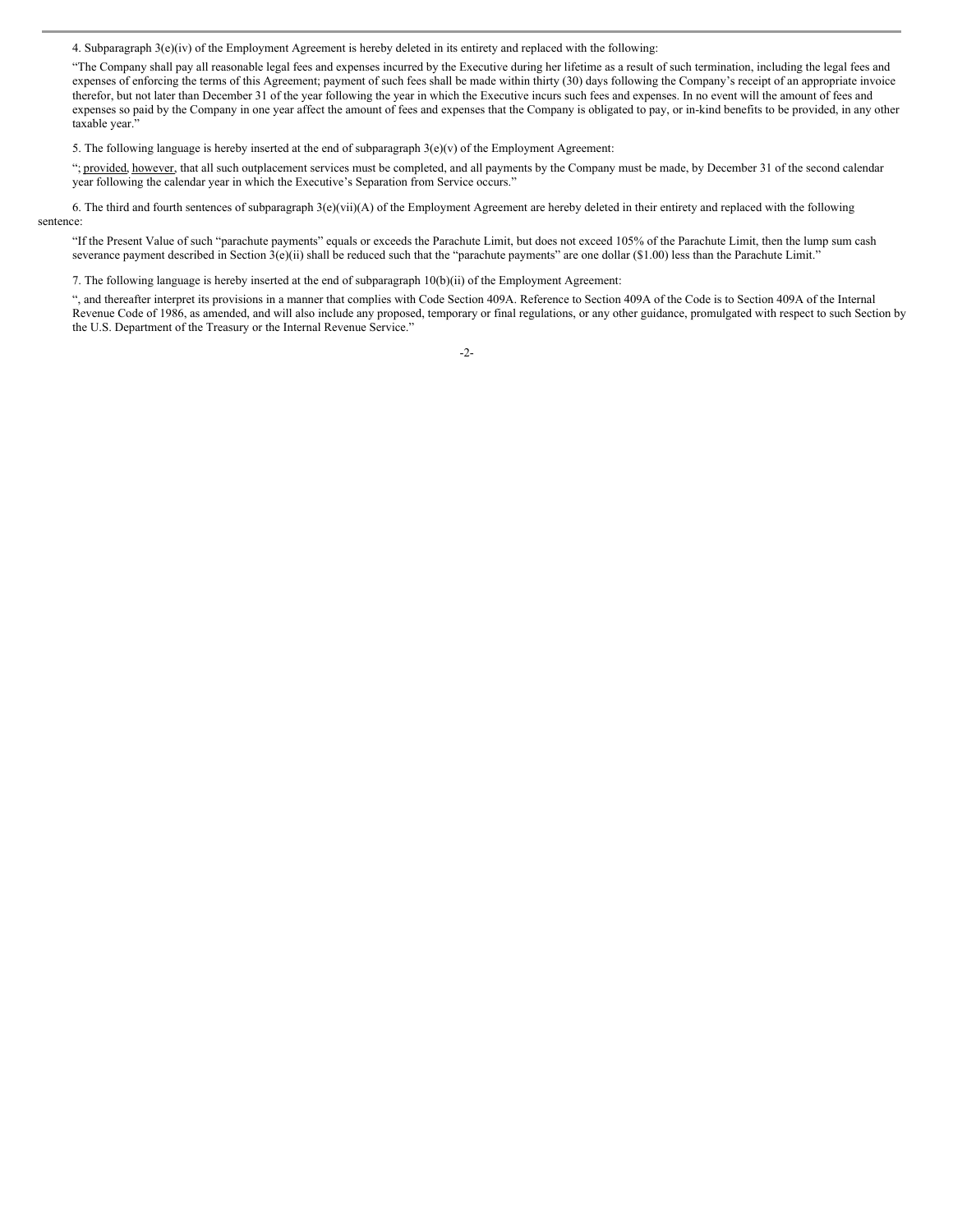8. A new subparagraph 10(g) is hereby added to the end of paragraph 10 of the Employment Agreement as follows:

"g. Effect of Provisions

To the extent that the Executive's employment is terminated upon or within two (2) years after a Change of Control, subparagraphs 3(a), 3(b), 3(c), 3(f) and 3(g) shall have no further force and effect and shall no longer be operative.

9. The following language is hereby inserted at the end of subparagraph (d) of Exhibit A as follows:

"Notwithstanding the foregoing, in all events, no Gross-Up Payment will be made prior to the first day of the seventh month following the Executive's Separation from Service and all Gross-Up Payments will be made no later than December 31 of the year following the Executive's taxable year in which the Executive remits the taxes giving rise to the Gross-Up Payment."

10. The parties agree that this Agreement amends the Employment Agreement and that, except as amended herein, the Employment Agreement shall remain unchanged and in full force and effect.

IN WITNESS WHEREOF, the parties have executed this Agreement as of the date first written above.

## **CRYO-CELL INTERNATIONAL, INC.**

By: /s/ Jill Taymans Name: Jill Taymans Title: VP Finance/CFO

/s/ Mercedes Walton

Executive

-3-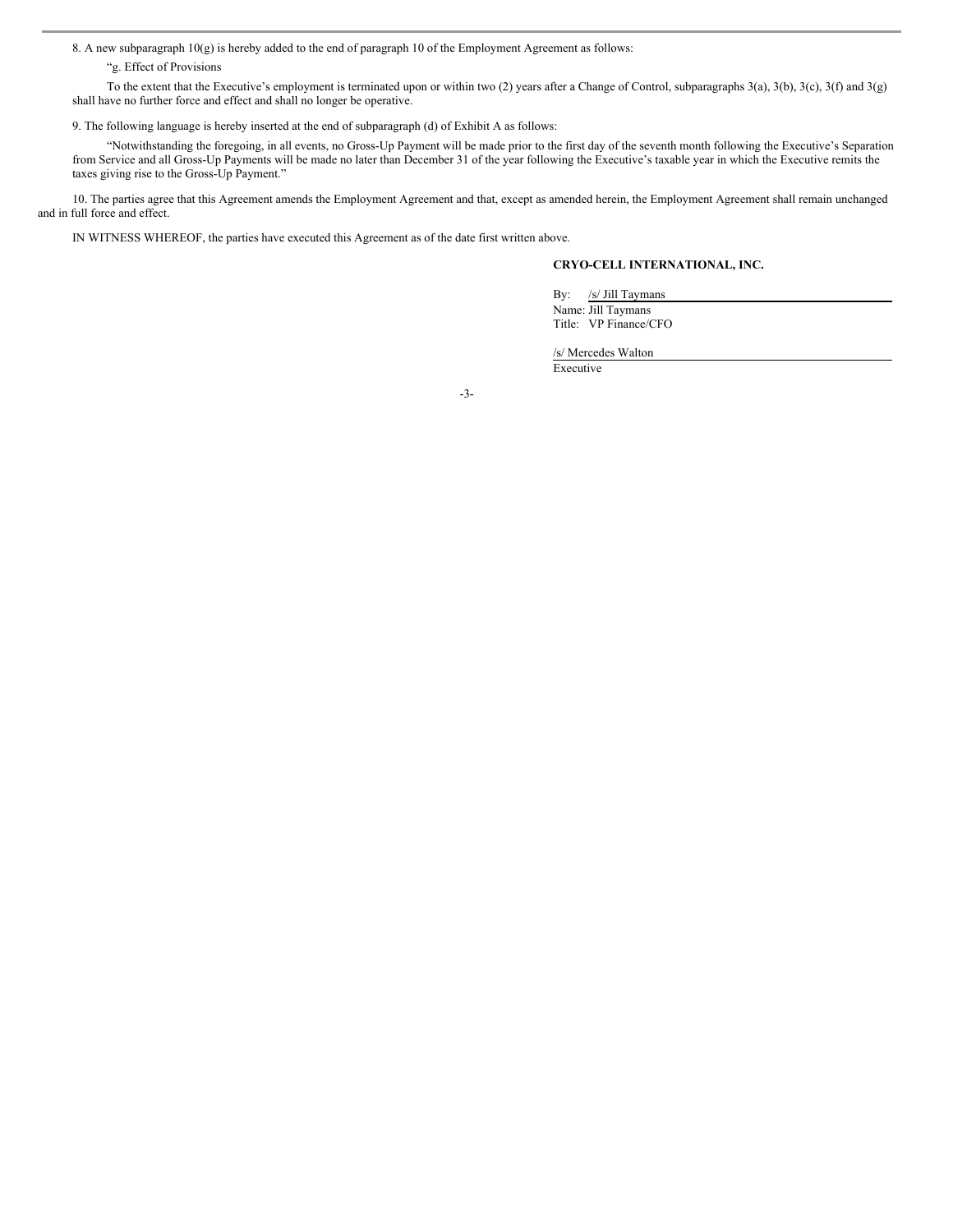C.A. No. 3142-VCS

DAVID PORTNOY,

Plaintiff,

v.

CRYO-CELL INTERNATIONAL, INC., a Delaware corporation, MERCEDES WALTON, GABY W. GOUBRAN, JAGDISH SHETH, Ph.D, ANTHONY P. FINCH and SCOTT CHRISTIAN,

Defendants.

## **STIPULATION AND [PROPOSED] ORDER**

WHEREAS, David Portnoy filed this action to challenge the results of a contested election of directors of Cryo-Cell International, Inc. (the "Company") and the Court issued a post-trial Memorandum Opinion on January 15, 2008;

WHEREAS, on January 22, 2008, the Court entered an Order and Final Judgment pursuant to its Memorandum Opinion requiring the Company to hold a new election of directors at a special meeting of stockholders (the "Special Stockholders' Meeting") on March 4, 2008, and appointing Andre G. Bouchard as Special Master to preside over the Special Stockholders ' Meeting;

WHEREAS, Paragraph 5 of the Order and Final Judgment provides that: "The members of the management slate shall pay: (i) their own proxy solicitation costs in connection with the Special Stockholders' Meeting, (ii) any costs to the Company of holding the Special Stockholders' Meeting; and (iii) the costs of the Special Master to preside over the Special Stockholders' Meeting;"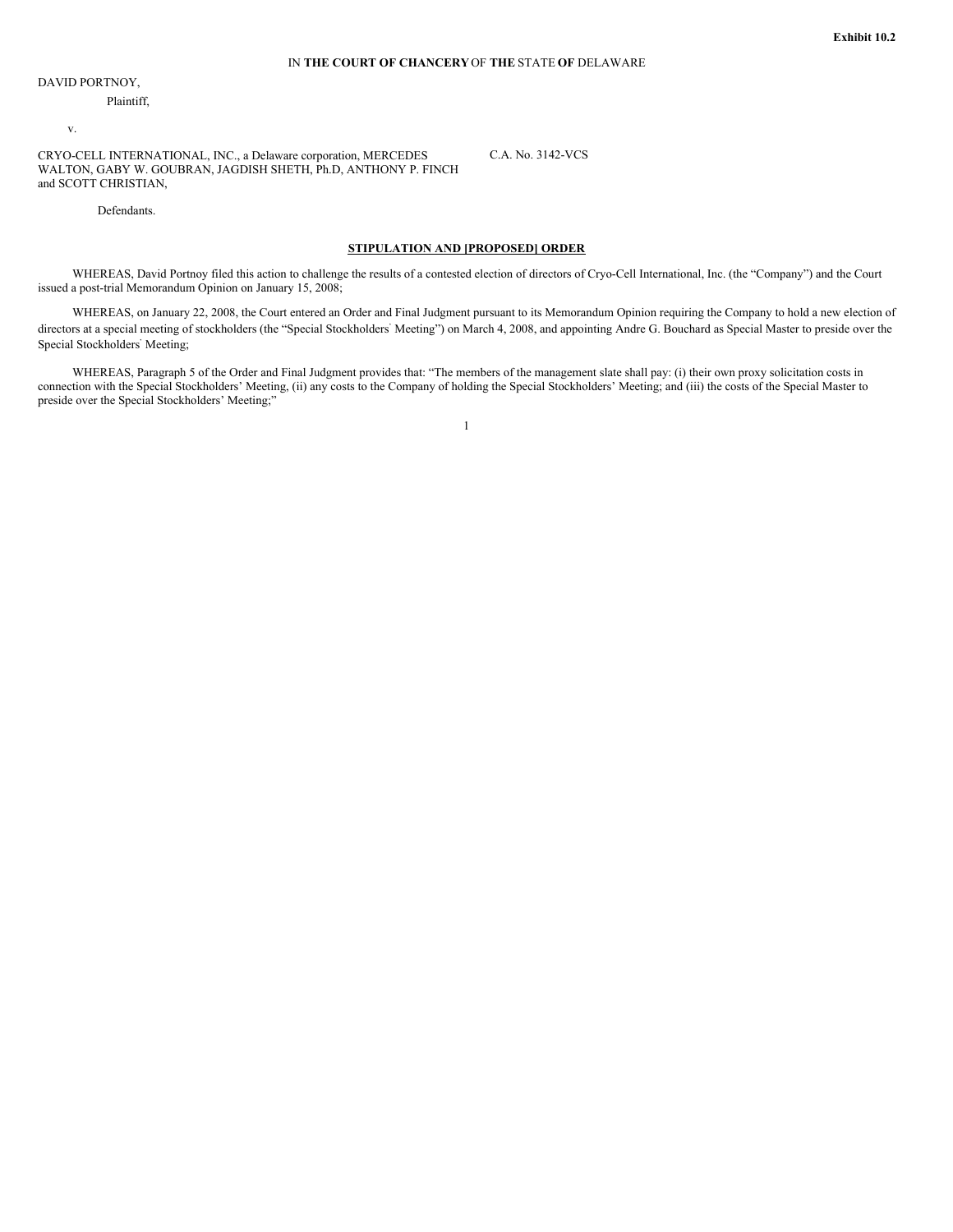WHEREAS, on March 4, 2008, the following individuals were elected as directors of the Company at the Special Stockholders Meeting in an unconstested election: Mercedes Walton, Gaby W. Goubran, Anthony P. Finch, Andrew J. Filipowski, Ki Yong Choi and John Matthews;

WHEREAS, on April 18, 2008, defendants filed an affidavit itemizing \$292,143.19 of expenses that had been incurred in connection with the Special Stockholders' Meeting and stating that the individual defendants had sought and/or already obtained reimbursement for these expenses from a certain directors and officers' insurance policy (the "D&O Policy") paid for by the Company;

WHEREAS, in letter dated April 23, 2008, Mr. Portnoy asserted, among other things, that defendants had failed to fulfill the remedy ordered by the Court by seeking to use the D&O Policy to reimburse the individual defendants for the expenses of the Special Stockholders' Meeting and that such use of the D&O Policy may result in higher payments for directors and officers insurance for the Company in the future;

WHEREAS, on April 29, 2008, the Court directed defendants to show cause why the individual defendants should be permitted to use the proceeds of the D&O Policy to pay for the expenses of the Special Stockholders' Meeting;

WHEREAS, on May 9, 2008, defendants submitted a brief and various affidavits explaining why they believed that the individual defendants should be permitted to use the proceeds of the D&O Policy to pay for the expenses of the Special Stockholders' Meeting;

WHEREAS, through the auspices of the Special Master, the parties have agreed, without admitting any wrongdoing or misconduct, to resolve their dispute concerning the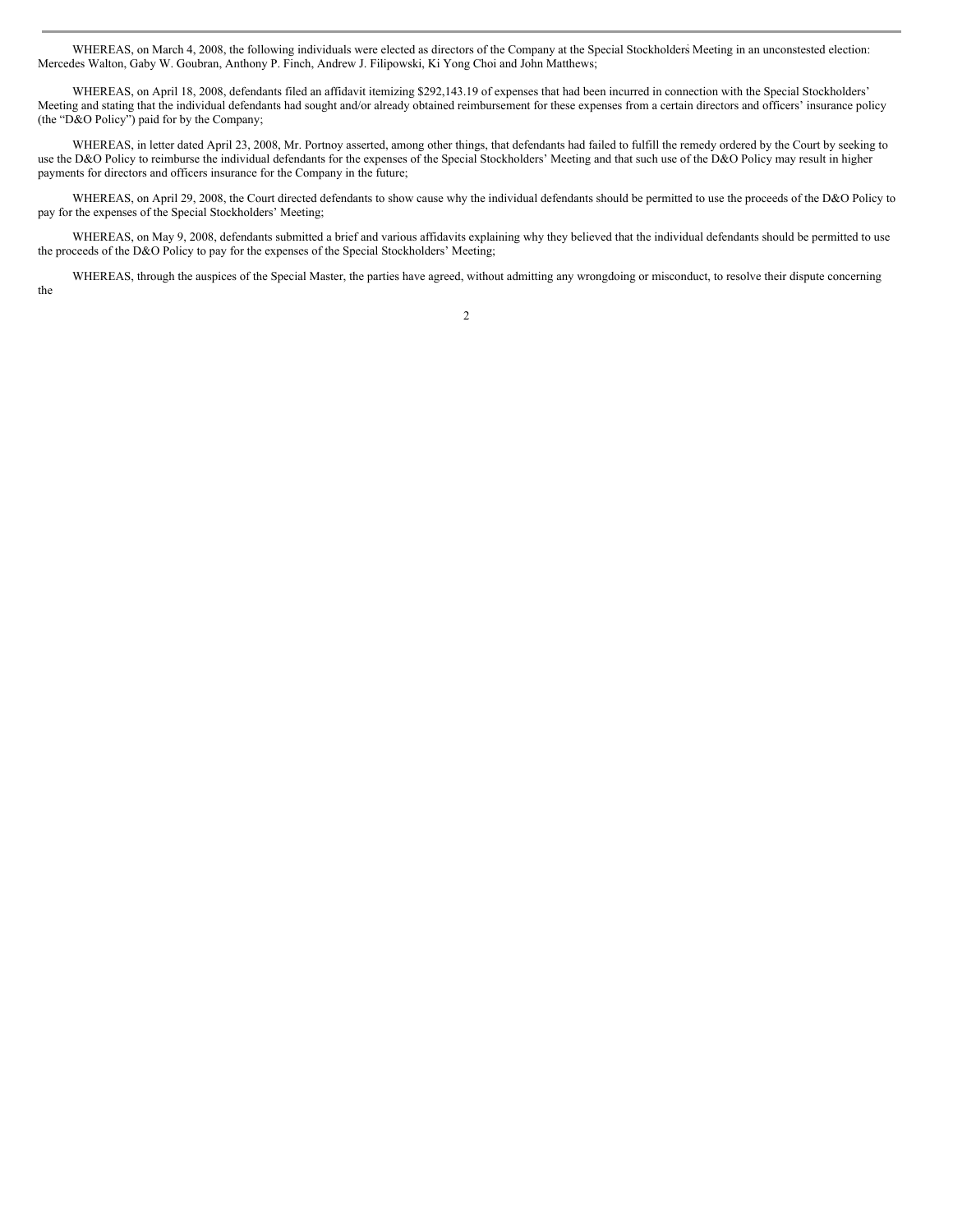use of the proceeds of the D&O Policy on the terms set forth below in order to put this issue to rest without incurring further expense, including the expense of further litigation and potential appeals;

NOW, THEREFORE, subject to the approval of the Court, it is hereby ordered as follows:

1. The individual defendants shall be permitted to use the proceeds of the D&O Policy to obtain reimbursement for the expenses they incurred in connection with the Special Stockholders' Meeting.

2. The annual retainer that defendants Gaby W. Goubran, Anthony P. Finch and Scott Christian receive as directors of the Company, and the annual compensation that defendant Mercedes Walton receives as an officer of the Company shall be reduced for each individual by \$5,000 per year on a quarterly basis (\$20,000 per year for all four individuals) for a period of two years commencing on the date of this Order. In order to ensure that the Company realizes the financial benefits intended by this agreement, the Company shall not offset this reduction in annual compensation of the foregoing individuals. With respect to Messrs. Goubran, Finch and Christian, this shall mean that the annual retainer they each receive for their service as directors shall remain at \$7,000 per annum and their per meeting fees and any other form of compensation shall remain unchanged from that disclosed in the Company's proxy statement, dated March 4, 2008, for each of the next two years, provided, however, that in no event will the total annual cash compensation for each such person exceed \$30,000 per annum (except as may permitted by further order of the Court). With respect to Ms. Walton, it is understood that the annual compensation of Ms. Walton is and will continue to be governed independently under the terms established by the August 15, 2005 Employment Agreement entered into by the Company and Ms. Walton, which sets forth the terms and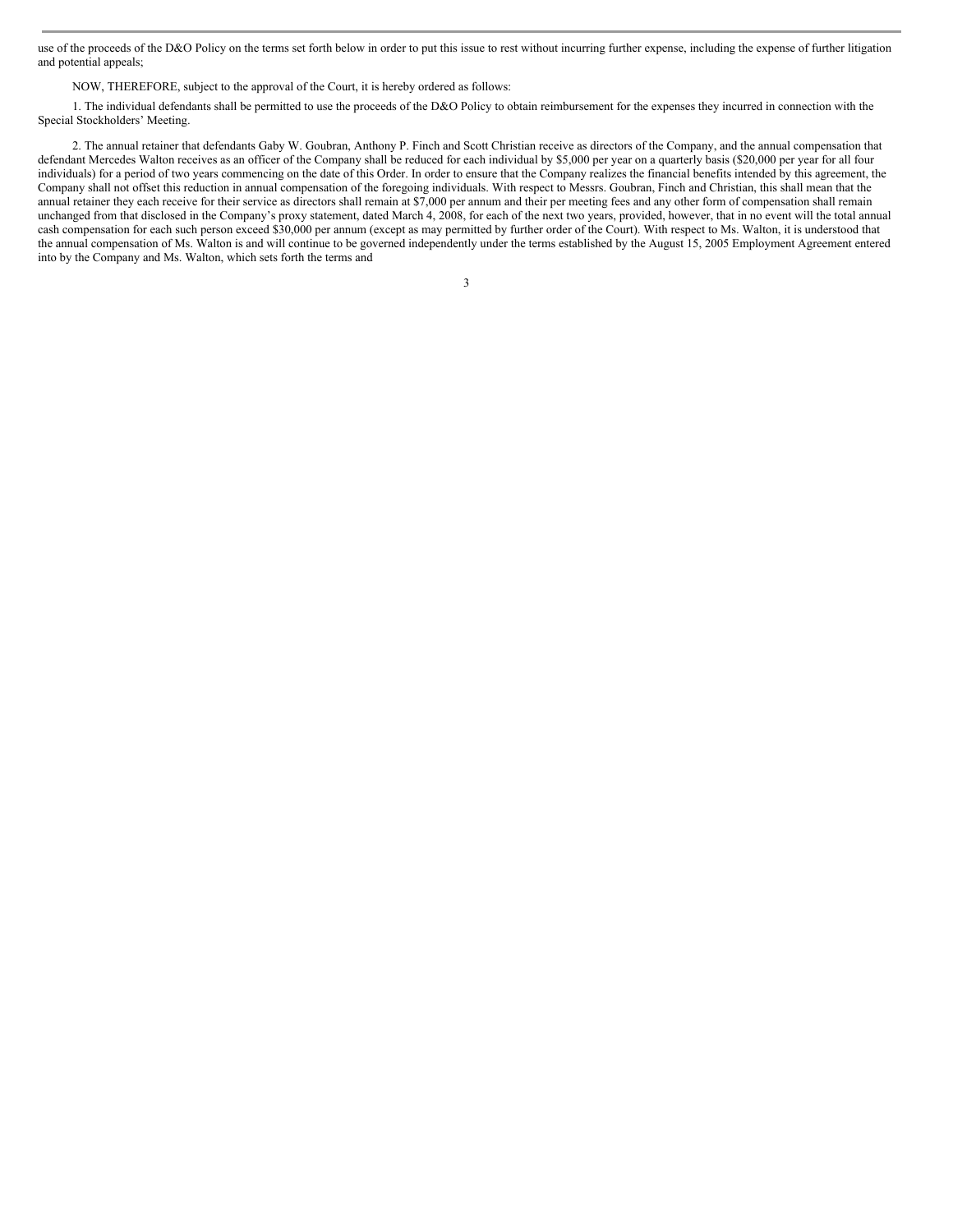conditions associated with determination of Ms. Walton's annual compensation and benefits and which shall not be affected by this Order except with respect to the reduction in annual compensation provided herein. Conversely, Ms. Walton's Employment Agreement shall not be utilized in an attempt by the Company to reimburse or otherwise offset the reduction in compensation agreed to pursuant to this Order.

3. Entry of this Order shall constitute a complete and full resolution of Mr. Portnoy's challenge to the individual defendants' use of the proceeds of the D&O Policy to obtain reimbursement for the expenses they incurred in connection with the Special Stockholders' Meeting.

4

/s/ Gregory P. Williams

David Portnoy Gregory P. Williams (#2168) *Pro Se* Srinivas M. Raju (#3313) RICHARDS, LAYTON & FINGER, P.A. One Rodney Square 920 North King Street Wilmington, DE 19801 (302) 651-7701 *Attorneys for Defendants*

/s/ Andre G. Bouchard Andre G. Bouchard (#2504) BOUCHARD MARGULES & FRIEDLANDER, P.A. 222 Delaware Avenue, Suite 1400 Wilmington, DE 19801 (302) 573-3500 *Special Master*

## **SO ORDERED:**

/s/ Leo E. Strine, Jr.

The Honorable Leo E. Strine, Jr. Vice Chancellor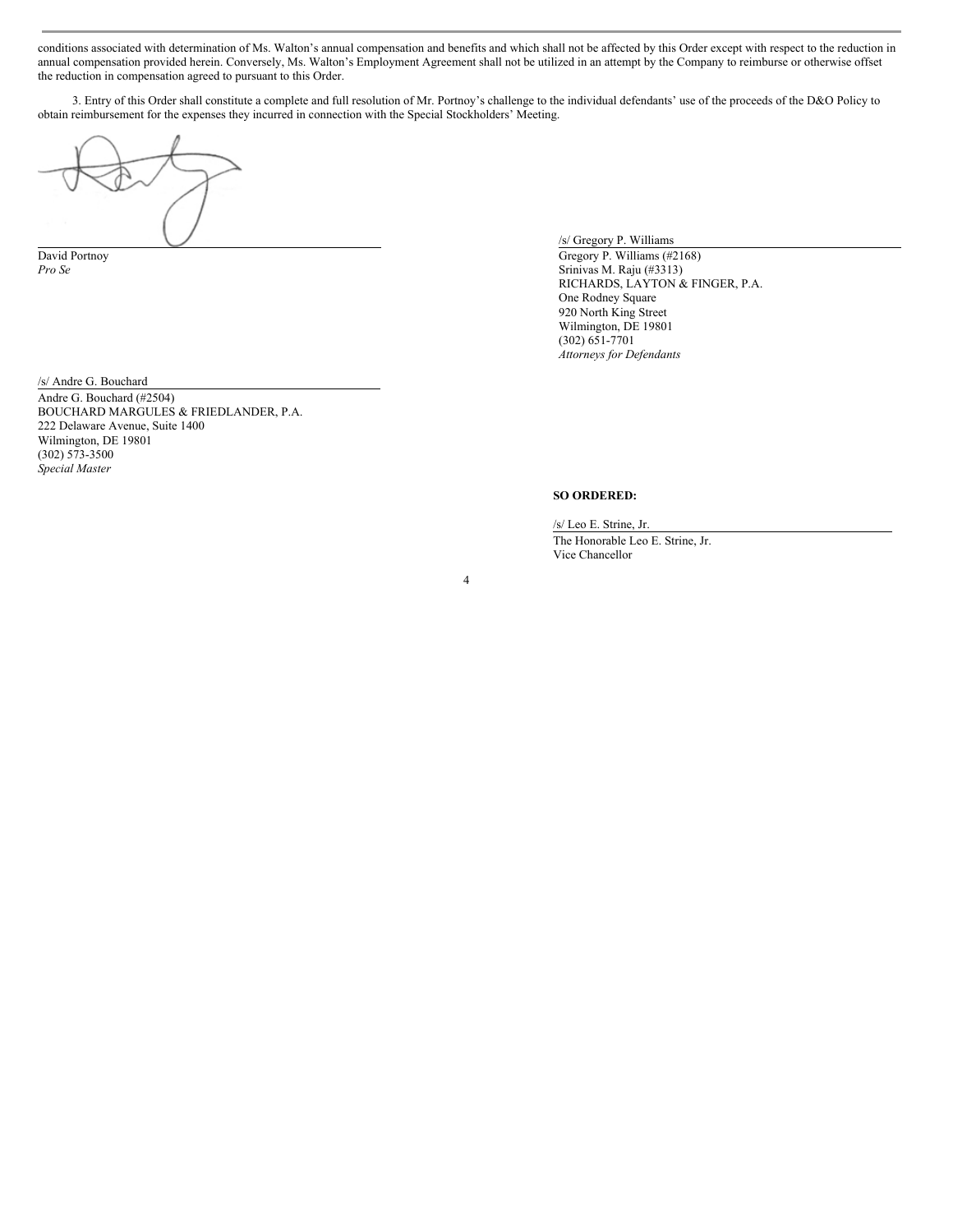## CERTIFICATION OF CHIEF EXECUTIVE OFFICER

I, Mercedes Walton, certify that:

- 1. I have reviewed this quarterly report on Form 10-Q of Cryo-Cell International, Inc. (the "Registrant");
- 2. Based on my knowledge, this report does not contain any untrue statement of a material fact or omit to state a material fact necessary to make the statements made, in light of the circumstances under which such statements were made, not misleading with respect to the period covered by this report;
- 3. Based on my knowledge, the financial statements, and other financial information included in this report, fairly present in all material respects the financial condition, results of operations and cash flows of the registrant as of, and for, the periods presented in this report;
- 4. The Registrant's other certifying officer(s) and I are responsible for establishing and maintaining disclosure controls and procedures (as defined in Exchange Act Rules 13a-15(e) and 15d-15(e)) for the Registrant and have:

(a) Designed such disclosure controls and procedures, or caused such disclosure controls and procedures to be designed under our supervision, to ensure that material information relating to the Registrant, including its consolidated subsidiaries, is made known to us by others within those entities, particularly during the period in which this quarterly report is being prepared;

(b) Evaluated the effectiveness of the Registrant's disclosure controls and procedures and presented in this report our conclusions about the effectiveness of the disclosure controls and procedures, as of the end of the period covered by this report based on such evaluation; and

(c) disclosed in this report any change in the Registrant's internal control over financial reporting that occurred during the Registrant's most recent fiscal quarter that has materially affected, or is reasonably likely to materially affect, the Registrant's internal control over financial reporting;

5. The Registrant's other certifying officer(s) and I have disclosed, based on our most recent evaluation of internal control over financial reporting, to the Registrant's auditors and the audit committee of the Registrant's board of directors (or persons performing the equivalent functions):

(a) All significant deficiencies and material weaknesses in the design or operation of internal control over financial reporting which are reasonably likely to adversely affect the Registrant's ability to record, process, summarize and report financial information; and

(b) Any fraud, whether or not material, that involves management or other employees who have a significant role in the Registrant's internal control over financial reporting.

Dated: July 15, 2008 /s/ Mercedes Walton

Mercedes Walton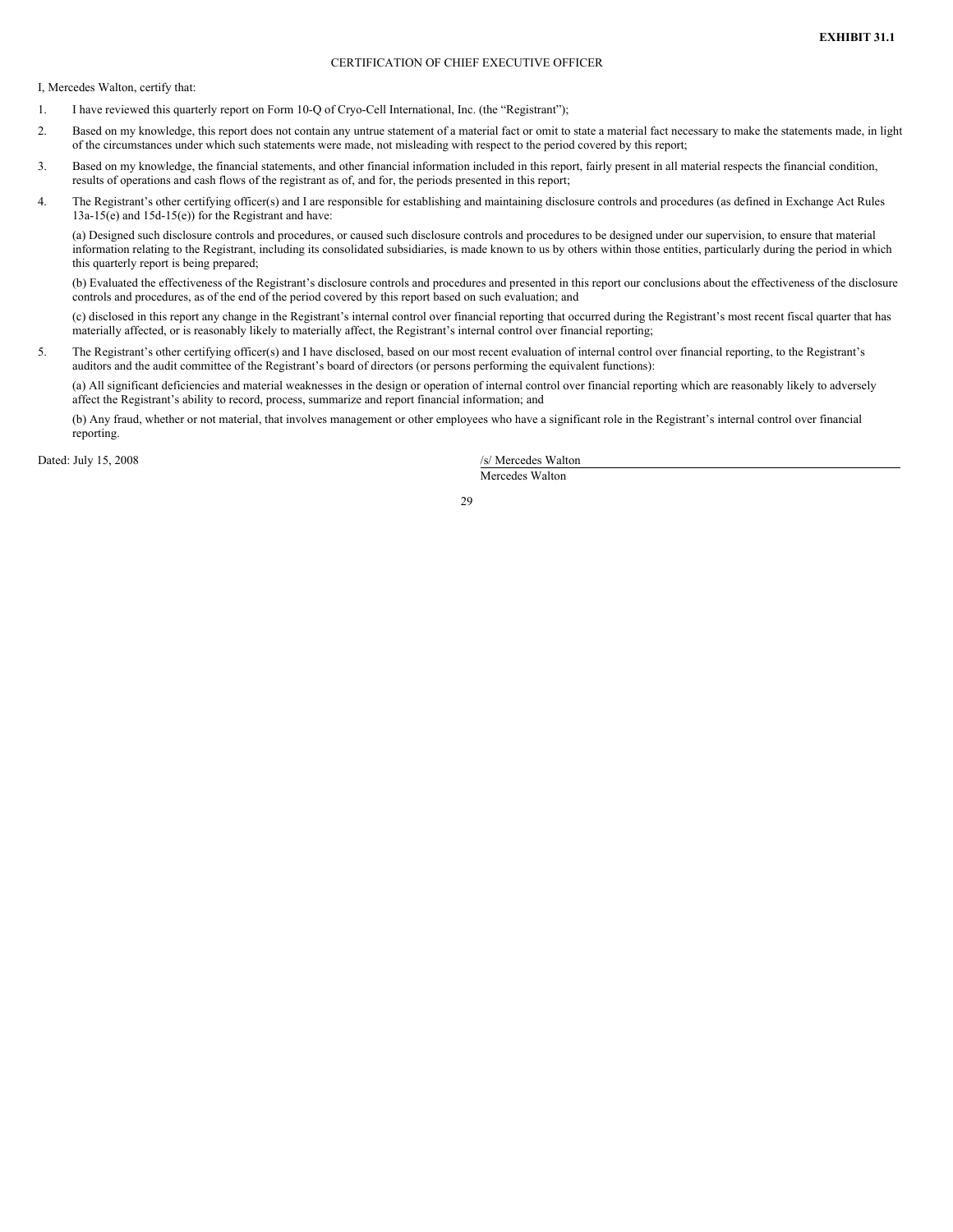## CERTIFICATION OF CHIEF FINANCIAL OFFICER

I, Jill M. Taymans, certify that:

- 1. I have reviewed this quarterly report on Form 10-Q of Cryo-Cell International, Inc. (the "Registrant");
- 2. Based on my knowledge, this report does not contain any untrue statement of a material fact or omit to state a material fact necessary to make the statements made, in light of the circumstances under which such statements were made, not misleading with respect to the period covered by this report;
- 3. Based on my knowledge, the financial statements, and other financial information included in this report, fairly present in all material respects the financial condition, results of operations and cash flows of the registrant as of, and for, the periods presented in this report;
- 4. The Registrant's other certifying officer(s) and I are responsible for establishing and maintaining disclosure controls and procedures (as defined in Exchange Act Rules 13a-15(e) and 15d-15(e)) for the Registrant and have:

(a) Designed such disclosure controls and procedures, or caused such disclosure controls and procedures to be designed under our supervision, to ensure that material information relating to the Registrant, including its consolidated subsidiaries, is made known to us by others within those entities, particularly during the period in which this quarterly report is being prepared;

(b) Evaluated the effectiveness of the Registrant's disclosure controls and procedures and presented in this report our conclusions about the effectiveness of the disclosure controls and procedures, as of the end of the period covered by this report based on such evaluation; and

(c) disclosed in this report any change in the Registrant's internal control over financial reporting that occurred during the Registrant's most recent fiscal quarter that has materially affected, or is reasonably likely to materially affect, the Registrant's internal control over financial reporting;

5. The Registrant's other certifying officer(s) and I have disclosed, based on our most recent evaluation of internal control over financial reporting, to the Registrant's auditors and the audit committee of the Registrant's board of directors (or persons performing the equivalent functions):

(a) All significant deficiencies and material weaknesses in the design or operation of internal control over financial reporting which are reasonably likely to adversely affect the Registrant's ability to record, process, summarize and report financial information; and

(b) Any fraud, whether or not material, that involves management or other employees who have a significant role in the Registrant's internal control over financial reporting.

Dated: July 15, 2008 /s/ Jill M. Taymans

Jill M. Taymans